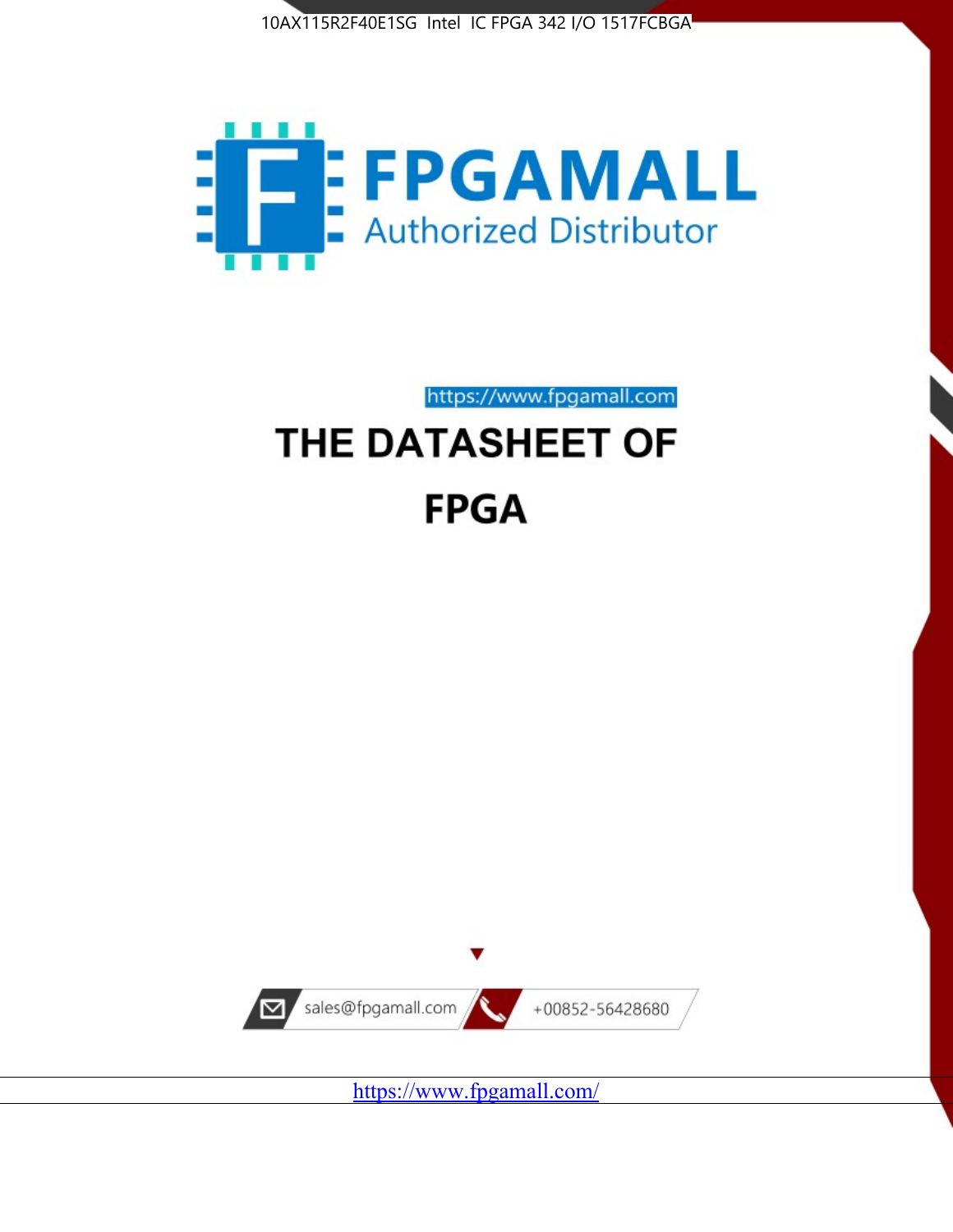10AX115R2F40E1SG Intel IC FPGA 342 I/O 1517FCBGA



# **Intel® Arria® 10 Device Overview**



**A10-OVERVIEW | 2018.12.06** Latest document on the web: **[PDF](https://www.intel.com/content/dam/www/programmable/us/en/pdfs/literature/hb/arria-10/a10_overview.pdf)** | **[HTML](https://www.intel.com/content/www/us/en/programmable/documentation/sam1403480274650.html)**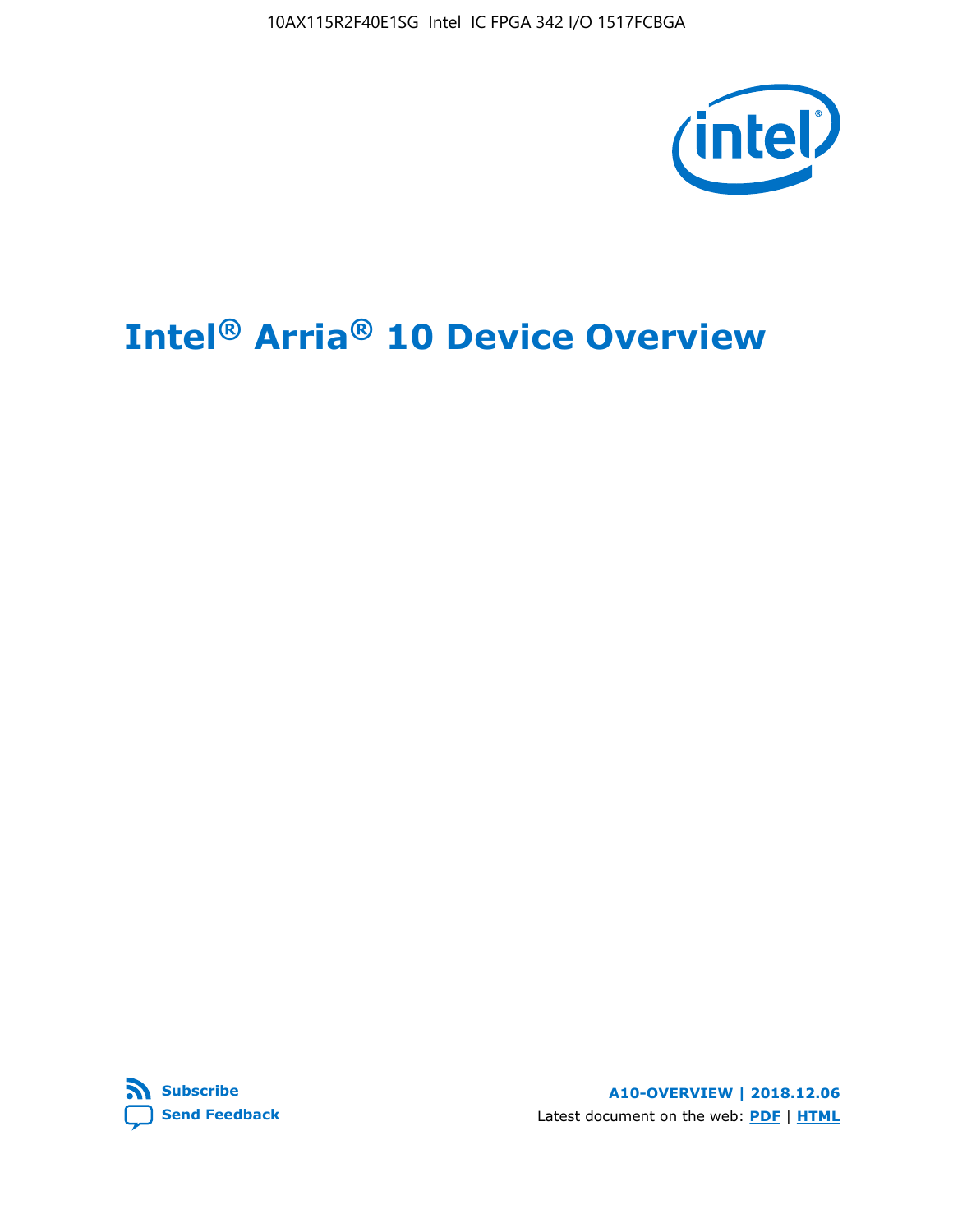

**Contents** 

# **Contents**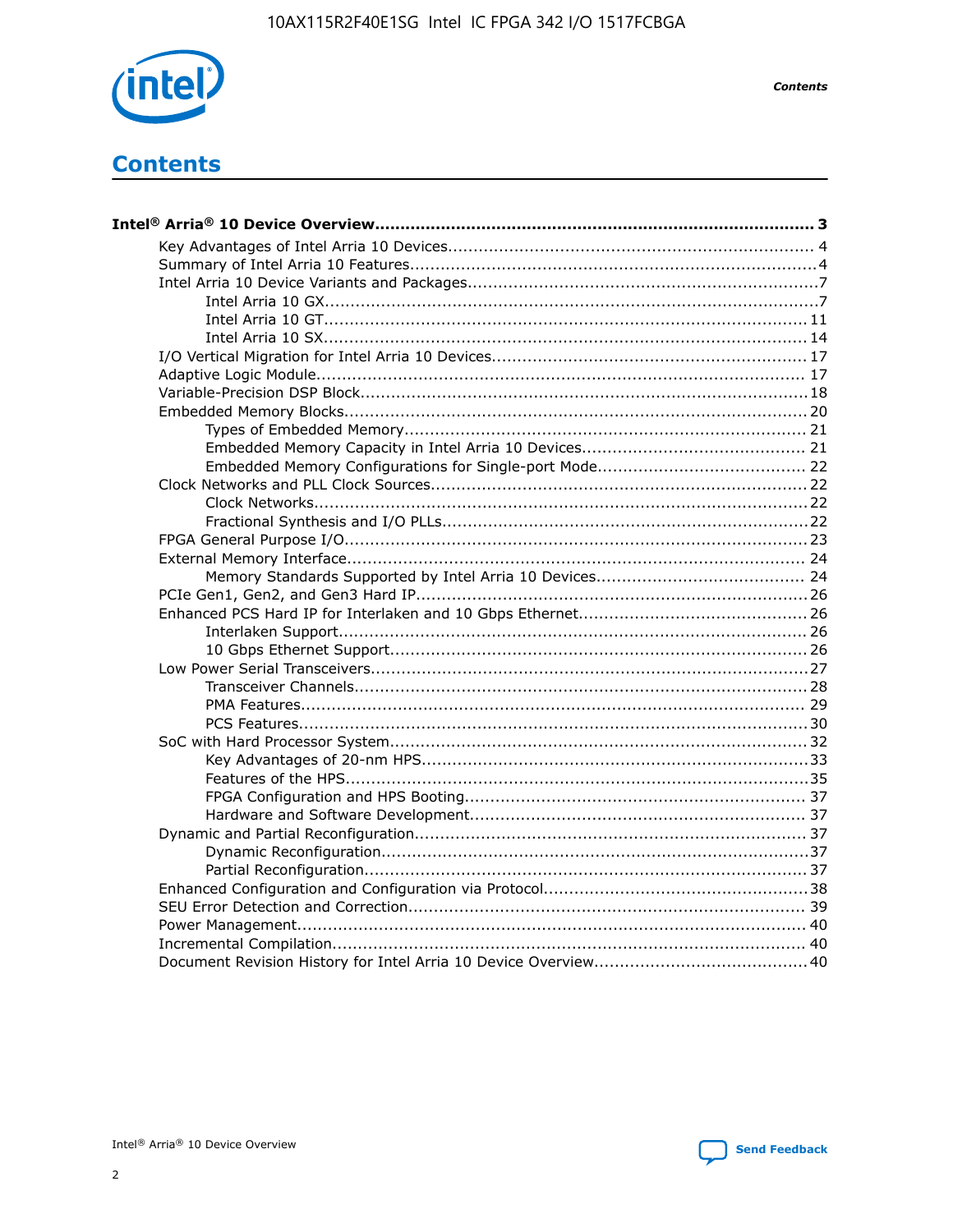**A10-OVERVIEW | 2018.12.06**

**[Send Feedback](mailto:FPGAtechdocfeedback@intel.com?subject=Feedback%20on%20Intel%20Arria%2010%20Device%20Overview%20(A10-OVERVIEW%202018.12.06)&body=We%20appreciate%20your%20feedback.%20In%20your%20comments,%20also%20specify%20the%20page%20number%20or%20paragraph.%20Thank%20you.)**



# **Intel® Arria® 10 Device Overview**

The Intel<sup>®</sup> Arria<sup>®</sup> 10 device family consists of high-performance and power-efficient 20 nm mid-range FPGAs and SoCs.

Intel Arria 10 device family delivers:

- Higher performance than the previous generation of mid-range and high-end FPGAs.
- Power efficiency attained through a comprehensive set of power-saving technologies.

The Intel Arria 10 devices are ideal for high performance, power-sensitive, midrange applications in diverse markets.

| <b>Market</b>         | <b>Applications</b>                                                                                               |
|-----------------------|-------------------------------------------------------------------------------------------------------------------|
| Wireless              | Channel and switch cards in remote radio heads<br>٠<br>Mobile backhaul<br>٠                                       |
| Wireline              | 40G/100G muxponders and transponders<br>٠<br>100G line cards<br>٠<br><b>Bridging</b><br>٠<br>Aggregation<br>٠     |
| <b>Broadcast</b>      | Studio switches<br>٠<br>Servers and transport<br>٠<br>Videoconferencing<br>٠<br>Professional audio and video<br>٠ |
| Computing and Storage | Flash cache<br>٠<br>Cloud computing servers<br>٠<br>Server acceleration<br>٠                                      |
| Medical               | Diagnostic scanners<br>٠<br>Diagnostic imaging<br>٠                                                               |
| Military              | Missile guidance and control<br>٠<br>Radar<br>٠<br>Electronic warfare<br>٠<br>Secure communications<br>٠          |

#### **Table 1. Sample Markets and Ideal Applications for Intel Arria 10 Devices**

#### **Related Information**

- [Intel Arria 10 Device Handbook: Known Issues](http://www.altera.com/support/kdb/solutions/rd07302013_646.html) Lists the planned updates to the *Intel Arria 10 Device Handbook* chapters.
- [Intel Arria 10 GX/GT Device Errata and Design Recommendations](https://www.intel.com/content/www/us/en/programmable/documentation/agz1493851706374.html#yqz1494433888646)
- [Intel Arria 10 SX Device Errata and Design Recommendations](https://www.intel.com/content/www/us/en/programmable/documentation/cru1462832385668.html#cru1462832558642)

Intel Corporation. All rights reserved. Intel, the Intel logo, Altera, Arria, Cyclone, Enpirion, MAX, Nios, Quartus and Stratix words and logos are trademarks of Intel Corporation or its subsidiaries in the U.S. and/or other countries. Intel warrants performance of its FPGA and semiconductor products to current specifications in accordance with Intel's standard warranty, but reserves the right to make changes to any products and services at any time without notice. Intel assumes no responsibility or liability arising out of the application or use of any information, product, or service described herein except as expressly agreed to in writing by Intel. Intel customers are advised to obtain the latest version of device specifications before relying on any published information and before placing orders for products or services. \*Other names and brands may be claimed as the property of others.

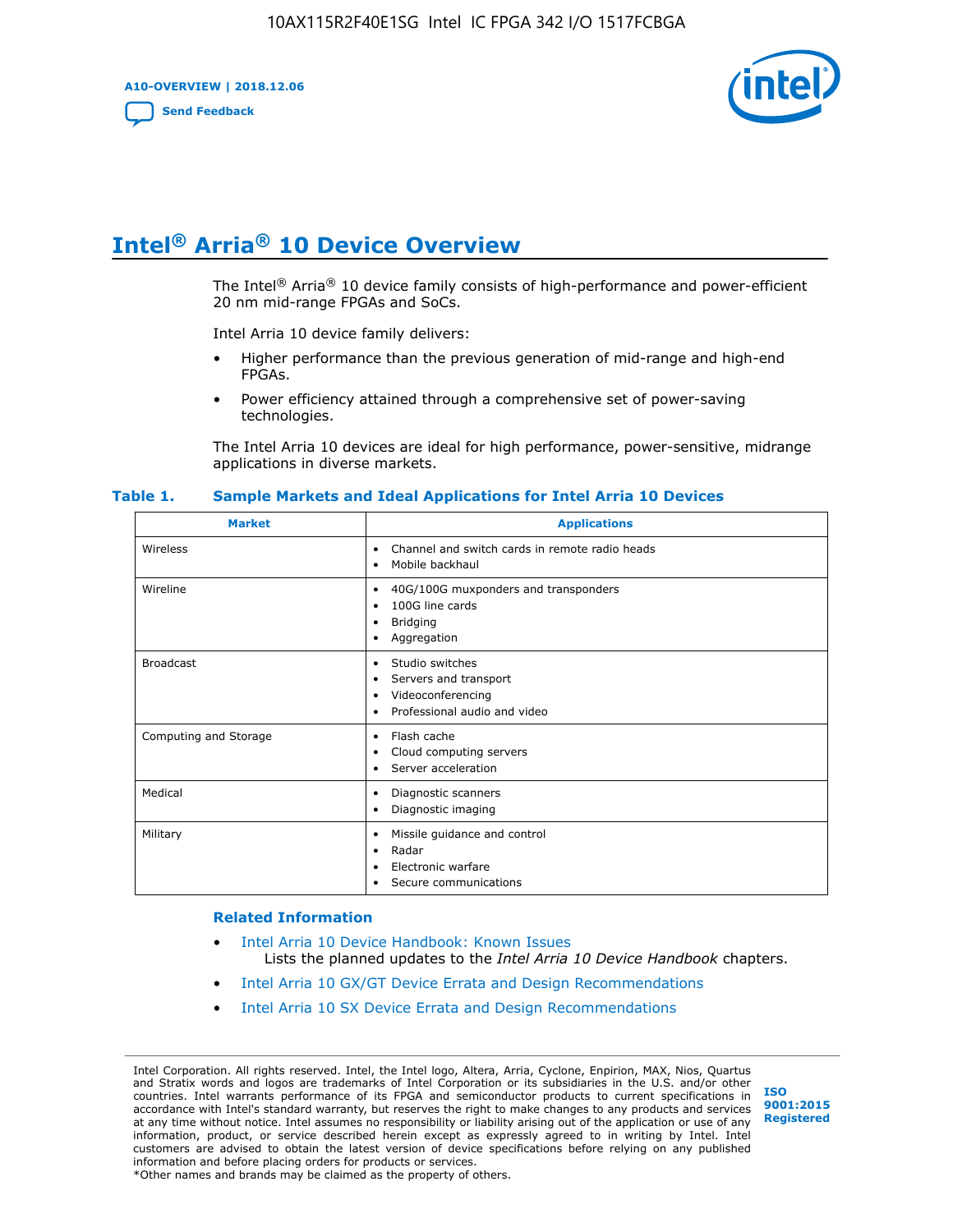

# **Key Advantages of Intel Arria 10 Devices**

# **Table 2. Key Advantages of the Intel Arria 10 Device Family**

| <b>Advantage</b>                                                                                          | <b>Supporting Feature</b>                                                                                                                                                                                                                                                                                                |  |  |  |  |  |
|-----------------------------------------------------------------------------------------------------------|--------------------------------------------------------------------------------------------------------------------------------------------------------------------------------------------------------------------------------------------------------------------------------------------------------------------------|--|--|--|--|--|
| Enhanced core architecture                                                                                | Built on TSMC's 20 nm process technology<br>٠<br>60% higher performance than the previous generation of mid-range FPGAs<br>٠<br>15% higher performance than the fastest previous-generation FPGA<br>٠                                                                                                                    |  |  |  |  |  |
| High-bandwidth integrated<br>transceivers                                                                 | Short-reach rates up to 25.8 Gigabits per second (Gbps)<br>٠<br>Backplane capability up to 12.5 Gbps<br>٠<br>Integrated 10GBASE-KR and 40GBASE-KR4 Forward Error Correction (FEC)<br>٠                                                                                                                                   |  |  |  |  |  |
| Improved logic integration and<br>hard IP blocks                                                          | 8-input adaptive logic module (ALM)<br>٠<br>Up to 65.6 megabits (Mb) of embedded memory<br>٠<br>Variable-precision digital signal processing (DSP) blocks<br>Fractional synthesis phase-locked loops (PLLs)<br>Hard PCI Express Gen3 IP blocks<br>Hard memory controllers and PHY up to 2,400 Megabits per second (Mbps) |  |  |  |  |  |
| Second generation hard<br>processor system (HPS) with<br>integrated ARM* Cortex*-A9*<br>MPCore* processor | Tight integration of a dual-core ARM Cortex-A9 MPCore processor, hard IP, and an<br>٠<br>FPGA in a single Intel Arria 10 system-on-a-chip (SoC)<br>Supports over 128 Gbps peak bandwidth with integrated data coherency between<br>$\bullet$<br>the processor and the FPGA fabric                                        |  |  |  |  |  |
| Advanced power savings                                                                                    | Comprehensive set of advanced power saving features<br>٠<br>Power-optimized MultiTrack routing and core architecture<br>٠<br>Up to 40% lower power compared to previous generation of mid-range FPGAs<br>٠<br>Up to 60% lower power compared to previous generation of high-end FPGAs                                    |  |  |  |  |  |

# **Summary of Intel Arria 10 Features**

## **Table 3. Summary of Features for Intel Arria 10 Devices**

| <b>Feature</b>                  | <b>Description</b>                                                                                                                                                                                                                                                                                                                                                                                           |
|---------------------------------|--------------------------------------------------------------------------------------------------------------------------------------------------------------------------------------------------------------------------------------------------------------------------------------------------------------------------------------------------------------------------------------------------------------|
| Technology                      | TSMC's 20-nm SoC process technology<br>Allows operation at a lower $V_{\text{CC}}$ level of 0.82 V instead of the 0.9 V standard $V_{\text{CC}}$ core voltage                                                                                                                                                                                                                                                |
| Packaging                       | 1.0 mm ball-pitch Fineline BGA packaging<br>٠<br>0.8 mm ball-pitch Ultra Fineline BGA packaging<br>Multiple devices with identical package footprints for seamless migration between different<br><b>FPGA</b> densities<br>Devices with compatible package footprints allow migration to next generation high-end<br>Stratix <sup>®</sup> 10 devices<br>RoHS, leaded $(1)$ , and lead-free (Pb-free) options |
| High-performance<br>FPGA fabric | Enhanced 8-input ALM with four registers<br>Improved multi-track routing architecture to reduce congestion and improve compilation time<br>Hierarchical core clocking architecture<br>Fine-grained partial reconfiguration                                                                                                                                                                                   |
| Internal memory<br>blocks       | M20K-20-Kb memory blocks with hard error correction code (ECC)<br>Memory logic array block (MLAB)-640-bit memory                                                                                                                                                                                                                                                                                             |
|                                 | continued                                                                                                                                                                                                                                                                                                                                                                                                    |



<sup>(1)</sup> Contact Intel for availability.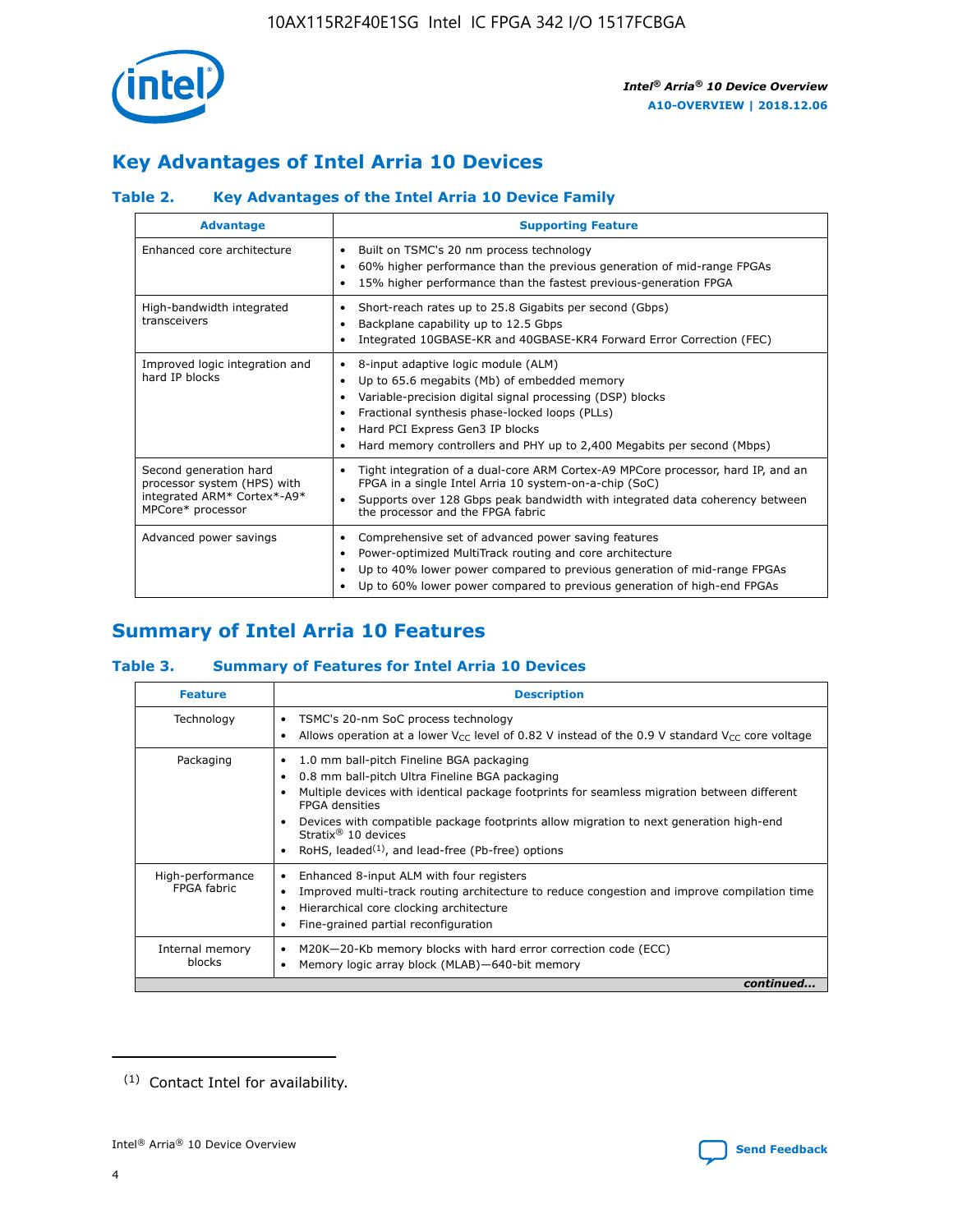$\mathbf{r}$ 



| <b>Feature</b>                         | <b>Description</b>                                                                                             |                                                                                                                                                                                                                                                                                                                                                                                                                                                                                                                                                                                                                                                                                                                                                                                                                                                                  |  |  |  |  |  |  |
|----------------------------------------|----------------------------------------------------------------------------------------------------------------|------------------------------------------------------------------------------------------------------------------------------------------------------------------------------------------------------------------------------------------------------------------------------------------------------------------------------------------------------------------------------------------------------------------------------------------------------------------------------------------------------------------------------------------------------------------------------------------------------------------------------------------------------------------------------------------------------------------------------------------------------------------------------------------------------------------------------------------------------------------|--|--|--|--|--|--|
| Embedded Hard IP<br>blocks             | Variable-precision DSP                                                                                         | Native support for signal processing precision levels from $18 \times 19$ to<br>$\bullet$<br>54 x 54<br>Native support for 27 x 27 multiplier mode<br>$\bullet$<br>64-bit accumulator and cascade for systolic finite impulse responses<br>(FIRs)<br>Internal coefficient memory banks<br>$\bullet$<br>Preadder/subtractor for improved efficiency<br>Additional pipeline register to increase performance and reduce<br>power<br>Supports floating point arithmetic:<br>- Perform multiplication, addition, subtraction, multiply-add,<br>multiply-subtract, and complex multiplication.<br>- Supports multiplication with accumulation capability, cascade<br>summation, and cascade subtraction capability.<br>- Dynamic accumulator reset control.<br>- Support direct vector dot and complex multiplication chaining<br>multiply floating point DSP blocks. |  |  |  |  |  |  |
|                                        | Memory controller                                                                                              | DDR4, DDR3, and DDR3L                                                                                                                                                                                                                                                                                                                                                                                                                                                                                                                                                                                                                                                                                                                                                                                                                                            |  |  |  |  |  |  |
|                                        | PCI Express*                                                                                                   | PCI Express (PCIe*) Gen3 (x1, x2, x4, or x8), Gen2 (x1, x2, x4, or x8)<br>and Gen1 (x1, x2, x4, or x8) hard IP with complete protocol stack,<br>endpoint, and root port                                                                                                                                                                                                                                                                                                                                                                                                                                                                                                                                                                                                                                                                                          |  |  |  |  |  |  |
|                                        | Transceiver I/O                                                                                                | 10GBASE-KR/40GBASE-KR4 Forward Error Correction (FEC)<br>PCS hard IPs that support:<br>- 10-Gbps Ethernet (10GbE)<br>- PCIe PIPE interface<br>- Interlaken<br>- Gbps Ethernet (GbE)<br>- Common Public Radio Interface (CPRI) with deterministic latency<br>support<br>- Gigabit-capable passive optical network (GPON) with fast lock-<br>time support<br>13.5G JESD204b<br>$\bullet$<br>8B/10B, 64B/66B, 64B/67B encoders and decoders<br>Custom mode support for proprietary protocols                                                                                                                                                                                                                                                                                                                                                                        |  |  |  |  |  |  |
| Core clock networks                    | $\bullet$                                                                                                      | Up to 800 MHz fabric clocking, depending on the application:<br>- 667 MHz external memory interface clocking with 2,400 Mbps DDR4 interface<br>- 800 MHz LVDS interface clocking with 1,600 Mbps LVDS interface<br>Global, regional, and peripheral clock networks<br>Clock networks that are not used can be gated to reduce dynamic power                                                                                                                                                                                                                                                                                                                                                                                                                                                                                                                      |  |  |  |  |  |  |
| Phase-locked loops<br>(PLLs)           | High-resolution fractional synthesis PLLs:<br>$\bullet$<br>Integer PLLs:<br>- Adjacent to general purpose I/Os | - Precision clock synthesis, clock delay compensation, and zero delay buffering (ZDB)<br>- Support integer mode and fractional mode<br>- Fractional mode support with third-order delta-sigma modulation<br>- Support external memory and LVDS interfaces                                                                                                                                                                                                                                                                                                                                                                                                                                                                                                                                                                                                        |  |  |  |  |  |  |
| FPGA General-purpose<br>$I/Os$ (GPIOs) | On-chip termination (OCT)<br>$\bullet$                                                                         | 1.6 Gbps LVDS-every pair can be configured as receiver or transmitter                                                                                                                                                                                                                                                                                                                                                                                                                                                                                                                                                                                                                                                                                                                                                                                            |  |  |  |  |  |  |
| <b>External Memory</b><br>Interface    | $\bullet$                                                                                                      | 1.2 V to 3.0 V single-ended LVTTL/LVCMOS interfacing<br>Hard memory controller- DDR4, DDR3, and DDR3L support<br>$-$ DDR4-speeds up to 1,200 MHz/2,400 Mbps<br>- DDR3-speeds up to 1,067 MHz/2,133 Mbps<br>Soft memory controller—provides support for RLDRAM $3^{(2)}$ , QDR IV $^{(2)}$ , and QDR II+<br>continued                                                                                                                                                                                                                                                                                                                                                                                                                                                                                                                                             |  |  |  |  |  |  |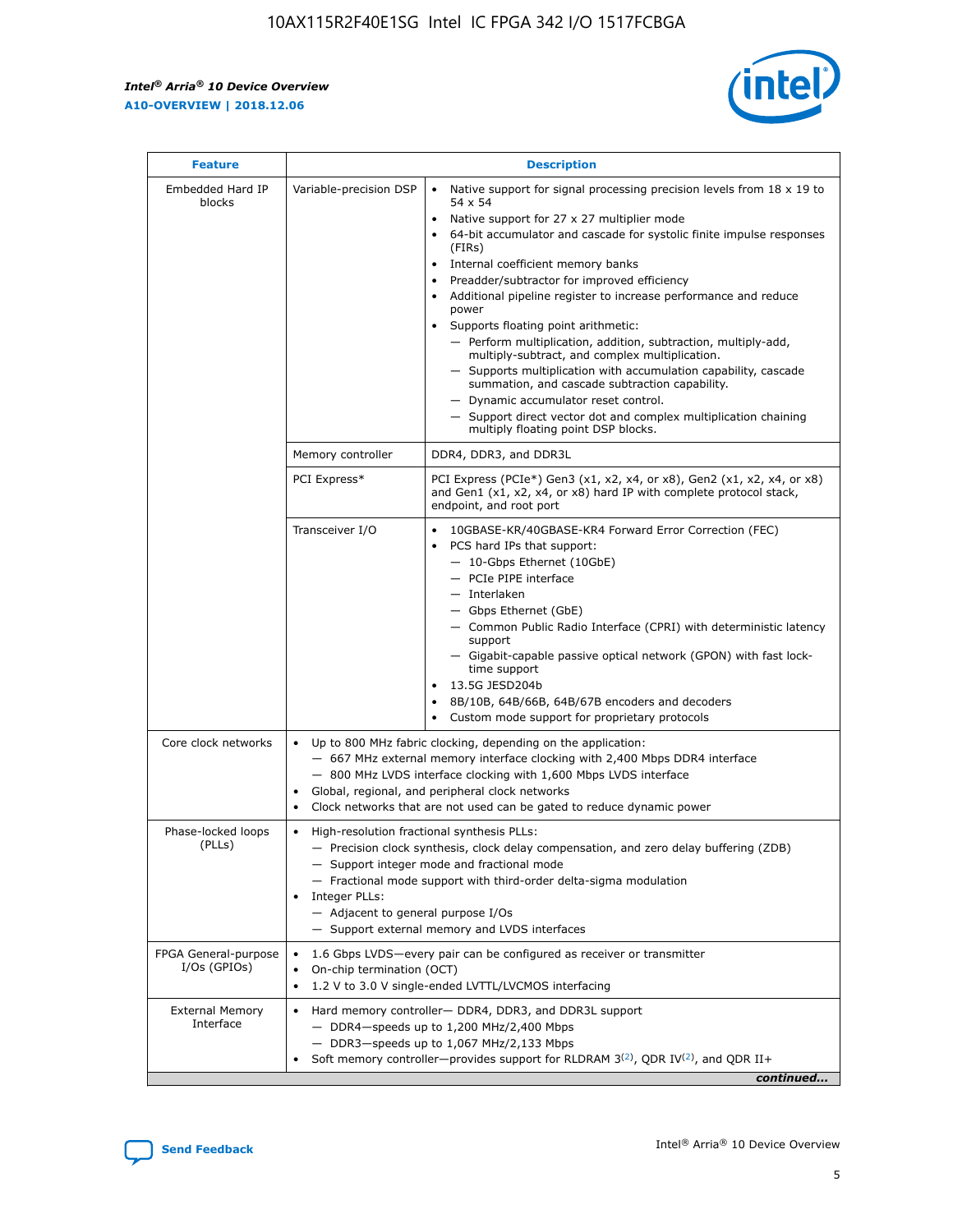

| <b>Feature</b>                                    | <b>Description</b>                                                                                                                                                                                                                                                                                                                                                                                                                                                                                                                                                                                                                             |  |  |  |  |  |  |  |  |
|---------------------------------------------------|------------------------------------------------------------------------------------------------------------------------------------------------------------------------------------------------------------------------------------------------------------------------------------------------------------------------------------------------------------------------------------------------------------------------------------------------------------------------------------------------------------------------------------------------------------------------------------------------------------------------------------------------|--|--|--|--|--|--|--|--|
| Low-power serial<br>transceivers                  | • Continuous operating range:<br>- Intel Arria 10 GX-1 Gbps to 17.4 Gbps<br>- Intel Arria 10 GT-1 Gbps to 25.8 Gbps<br>Backplane support:<br>$-$ Intel Arria 10 GX-up to 12.5<br>$-$ Intel Arria 10 GT-up to 12.5<br>Extended range down to 125 Mbps with oversampling<br>ATX transmit PLLs with user-configurable fractional synthesis capability<br>• Electronic Dispersion Compensation (EDC) support for XFP, SFP+, QSFP, and CFP optical<br>module<br>• Adaptive linear and decision feedback equalization<br>Transmitter pre-emphasis and de-emphasis<br>$\bullet$<br>Dynamic partial reconfiguration of individual transceiver channels |  |  |  |  |  |  |  |  |
| <b>HPS</b><br>(Intel Arria 10 SX<br>devices only) | Processor and system<br>Dual-core ARM Cortex-A9 MPCore processor-1.2 GHz CPU with<br>$\bullet$<br>1.5 GHz overdrive capability<br>256 KB on-chip RAM and 64 KB on-chip ROM<br>$\bullet$<br>System peripherals-general-purpose timers, watchdog timers, direct<br>memory access (DMA) controller, FPGA configuration manager, and<br>clock and reset managers<br>• Security features—anti-tamper, secure boot, Advanced Encryption<br>Standard (AES) and authentication (SHA)<br>ARM CoreSight* JTAG debug access port, trace port, and on-chip<br>trace storage                                                                                |  |  |  |  |  |  |  |  |
|                                                   | <b>External interfaces</b><br>Hard memory interface—Hard memory controller (2,400 Mbps DDR4,<br>$\bullet$<br>and 2,133 Mbps DDR3), Quad serial peripheral interface (QSPI) flash<br>controller, NAND flash controller, direct memory access (DMA)<br>controller, Secure Digital/MultiMediaCard (SD/MMC) controller<br>Communication interface-10/100/1000 Ethernet media access<br>control (MAC), USB On-The-GO (OTG) controllers, I <sup>2</sup> C controllers,<br>UART 16550, serial peripheral interface (SPI), and up to 62<br>HPS GPIO interfaces (48 direct-share I/Os)                                                                  |  |  |  |  |  |  |  |  |
|                                                   | High-performance ARM AMBA* AXI bus bridges that support<br>Interconnects to core<br>$\bullet$<br>simultaneous read and write<br>HPS-FPGA bridges—include the FPGA-to-HPS, HPS-to-FPGA, and<br>$\bullet$<br>lightweight HPS-to-FPGA bridges that allow the FPGA fabric to issue<br>transactions to slaves in the HPS, and vice versa<br>Configuration bridge that allows HPS configuration manager to<br>configure the core logic via dedicated 32-bit configuration port<br>FPGA-to-HPS SDRAM controller bridge-provides configuration<br>interfaces for the multiport front end (MPFE) of the HPS SDRAM<br>controller                         |  |  |  |  |  |  |  |  |
| Configuration                                     | Tamper protection—comprehensive design protection to protect your valuable IP investments<br>Enhanced 256-bit advanced encryption standard (AES) design security with authentication<br>$\bullet$<br>Configuration via protocol (CvP) using PCIe Gen1, Gen2, or Gen3<br>continued                                                                                                                                                                                                                                                                                                                                                              |  |  |  |  |  |  |  |  |

<sup>(2)</sup> Intel Arria 10 devices support this external memory interface using hard PHY with soft memory controller.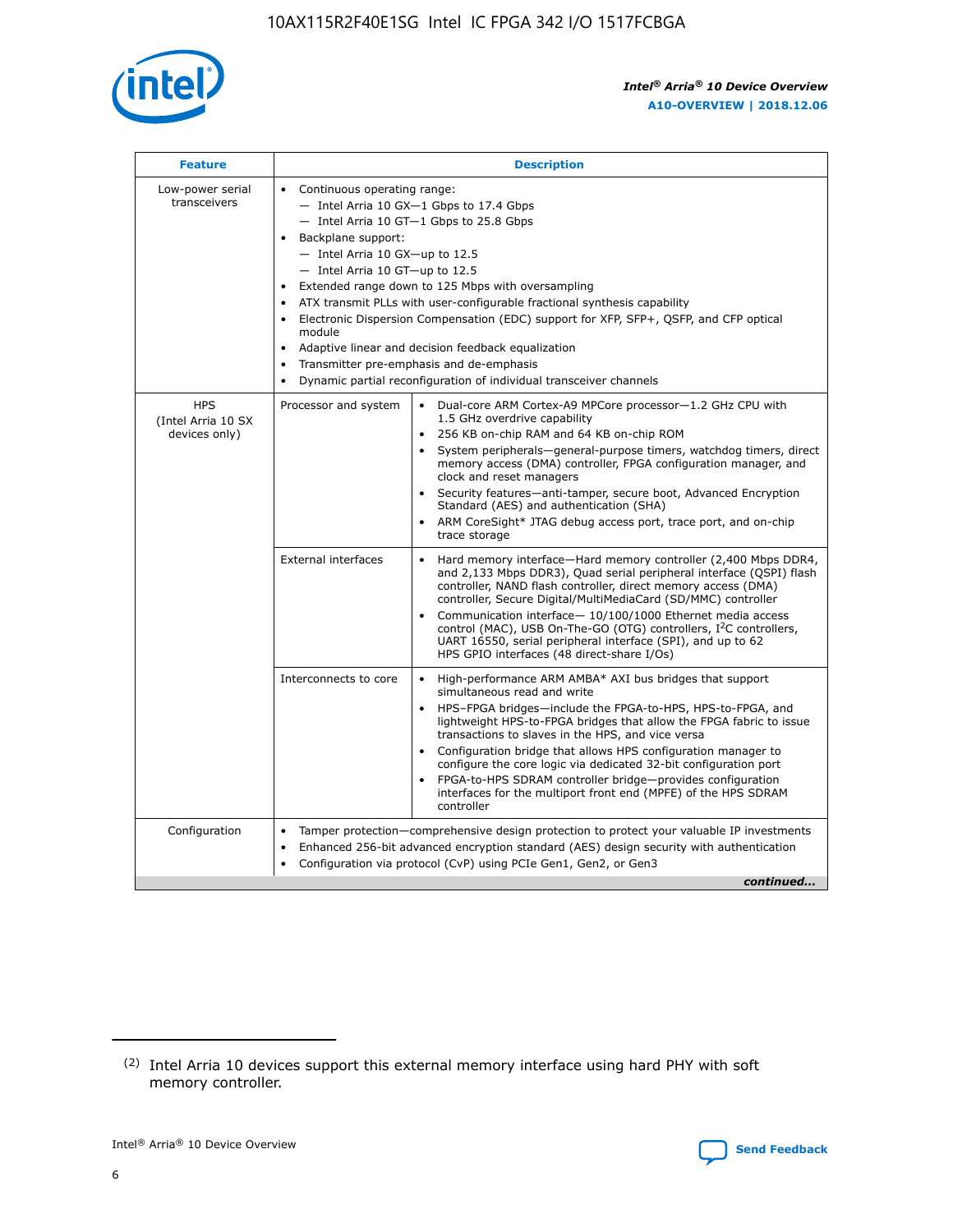

| <b>Feature</b>     | <b>Description</b>                                                                                                                                                                                               |
|--------------------|------------------------------------------------------------------------------------------------------------------------------------------------------------------------------------------------------------------|
|                    | Dynamic reconfiguration of the transceivers and PLLs<br>Fine-grained partial reconfiguration of the core fabric<br>Active Serial x4 Interface<br>$\bullet$                                                       |
| Power management   | SmartVID<br>$\bullet$<br>Low static power device options<br>Programmable Power Technology<br>Intel Quartus <sup>®</sup> Prime integrated power analysis                                                          |
| Software and tools | Intel Quartus Prime design suite<br>Transceiver toolkit<br>Platform Designer system integration tool<br>DSP Builder for Intel FPGAs<br>OpenCL <sup>™</sup> support<br>Intel SoC FPGA Embedded Design Suite (EDS) |

## **Related Information**

[Intel Arria 10 Transceiver PHY Overview](https://www.intel.com/content/www/us/en/programmable/documentation/nik1398707230472.html#nik1398706768037) Provides details on Intel Arria 10 transceivers.

# **Intel Arria 10 Device Variants and Packages**

#### **Table 4. Device Variants for the Intel Arria 10 Device Family**

| <b>Variant</b>    | <b>Description</b>                                                                                                                                                                                                     |
|-------------------|------------------------------------------------------------------------------------------------------------------------------------------------------------------------------------------------------------------------|
| Intel Arria 10 GX | FPGA featuring 17.4 Gbps transceivers for short reach applications with 12.5 backplane driving<br>capability.                                                                                                          |
| Intel Arria 10 GT | FPGA featuring:<br>17.4 Gbps transceivers for short reach applications with 12.5 backplane driving capability.<br>25.8 Gbps transceivers for supporting CAUI-4 and CEI-25G applications with CFP2 and CFP4<br>modules. |
| Intel Arria 10 SX | SoC integrating ARM-based HPS and FPGA featuring 17.4 Gbps transceivers for short reach<br>applications with 12.5 backplane driving capability.                                                                        |

# **Intel Arria 10 GX**

This section provides the available options, maximum resource counts, and package plan for the Intel Arria 10 GX devices.

The information in this section is correct at the time of publication. For the latest information and to get more details, refer to the Intel FPGA Product Selector.

#### **Related Information**

#### [Intel FPGA Product Selector](http://www.altera.com/products/selector/psg-selector.html) Provides the latest information on Intel products.

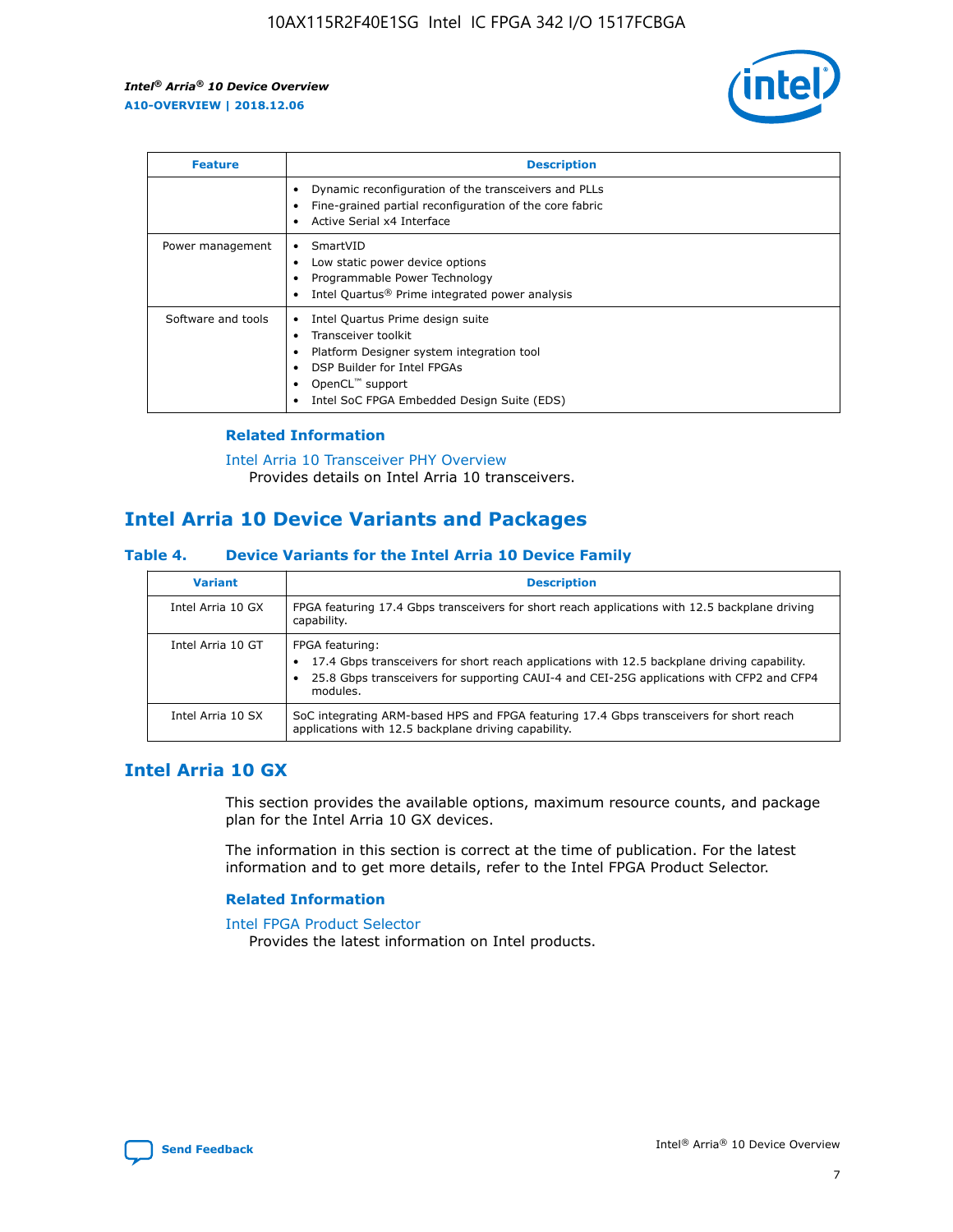

# **Available Options**





#### **Related Information**

[Transceiver Performance for Intel Arria 10 GX/SX Devices](https://www.intel.com/content/www/us/en/programmable/documentation/mcn1413182292568.html#mcn1413213965502) Provides more information about the transceiver speed grade.

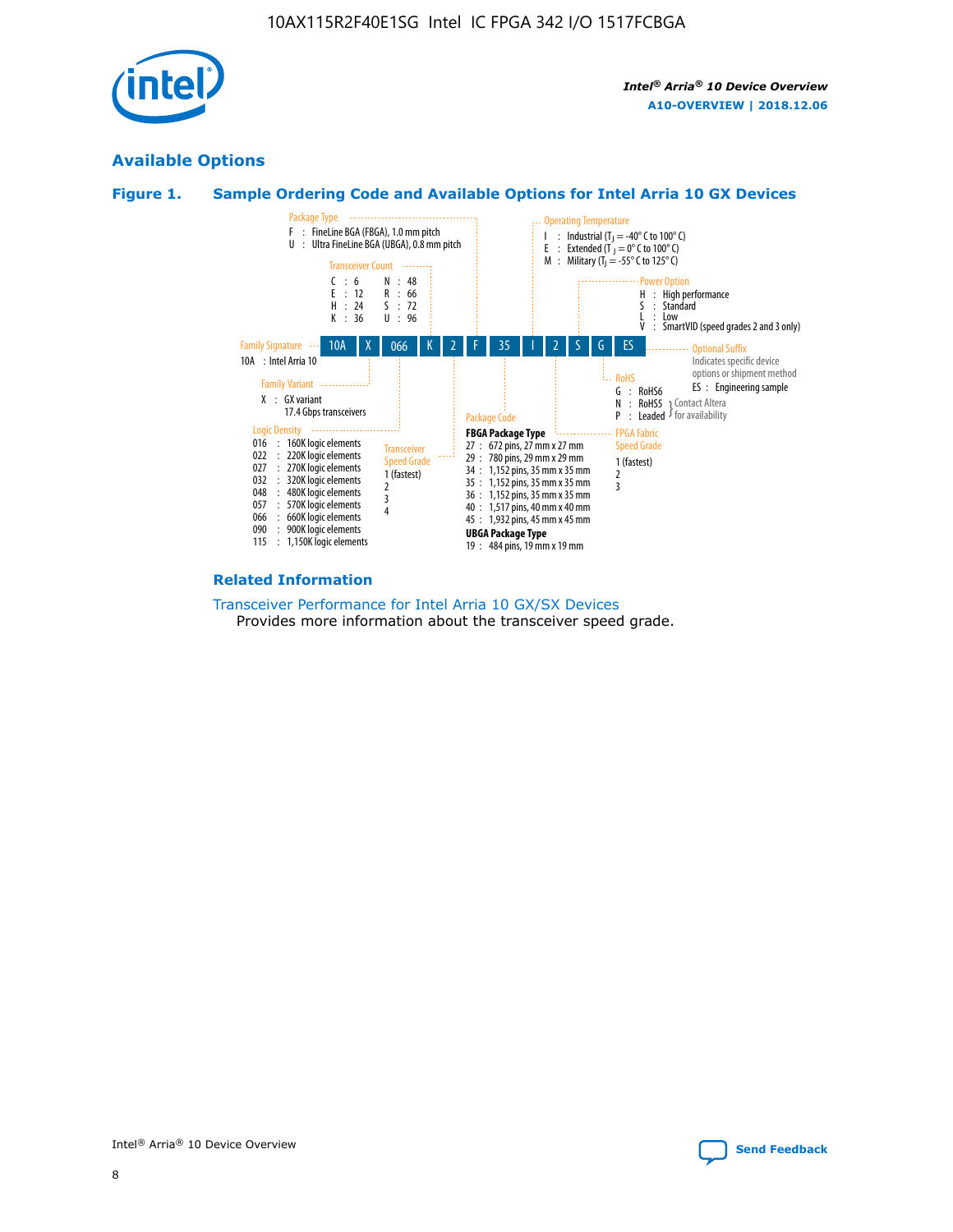

## **Maximum Resources**

#### **Table 5. Maximum Resource Counts for Intel Arria 10 GX Devices (GX 160, GX 220, GX 270, GX 320, and GX 480)**

| <b>Resource</b>              |                         | <b>Product Line</b> |                                                 |                |                |                |  |  |  |
|------------------------------|-------------------------|---------------------|-------------------------------------------------|----------------|----------------|----------------|--|--|--|
|                              |                         | <b>GX 160</b>       | <b>GX 220</b><br><b>GX 270</b><br><b>GX 320</b> |                |                | <b>GX 480</b>  |  |  |  |
| Logic Elements (LE) (K)      |                         | 160                 | 220                                             | 270            | 320            | 480            |  |  |  |
| <b>ALM</b>                   |                         | 61,510              | 80,330                                          | 101,620        | 119,900        | 183,590        |  |  |  |
| Register                     |                         | 246,040             | 406,480<br>321,320                              |                | 479,600        | 734,360        |  |  |  |
| Memory (Kb)                  | M <sub>20</sub> K       | 8,800               | 11,740                                          | 15,000         | 17,820         | 28,620         |  |  |  |
|                              | <b>MLAB</b>             | 1,050               | 1,690                                           | 2,452          | 2,727          | 4,164          |  |  |  |
| Variable-precision DSP Block |                         | 156                 | 192                                             | 830            | 985            | 1,368          |  |  |  |
| 18 x 19 Multiplier           |                         | 312                 | 384                                             | 1,970<br>1,660 |                | 2,736          |  |  |  |
| PLL                          | Fractional<br>Synthesis | 6                   | 6                                               | 8              | 8              | 12             |  |  |  |
|                              | I/O                     | 6                   | 6                                               | 8              | 8              | 12             |  |  |  |
| 17.4 Gbps Transceiver        |                         | 12                  | 12                                              | 24             | 24             | 36             |  |  |  |
| GPIO <sup>(3)</sup>          |                         | 288                 | 288                                             | 384            | 384            |                |  |  |  |
| LVDS Pair $(4)$              |                         | 120                 | 120                                             | 168            | 168            | 222            |  |  |  |
| PCIe Hard IP Block           |                         | 1                   | 1                                               | 2              | $\overline{2}$ | $\overline{2}$ |  |  |  |
| Hard Memory Controller       |                         | 6                   | 6                                               | 8              | 8              |                |  |  |  |

<sup>(4)</sup> Each LVDS I/O pair can be used as differential input or output.



<sup>(3)</sup> The number of GPIOs does not include transceiver I/Os. In the Intel Quartus Prime software, the number of user I/Os includes transceiver I/Os.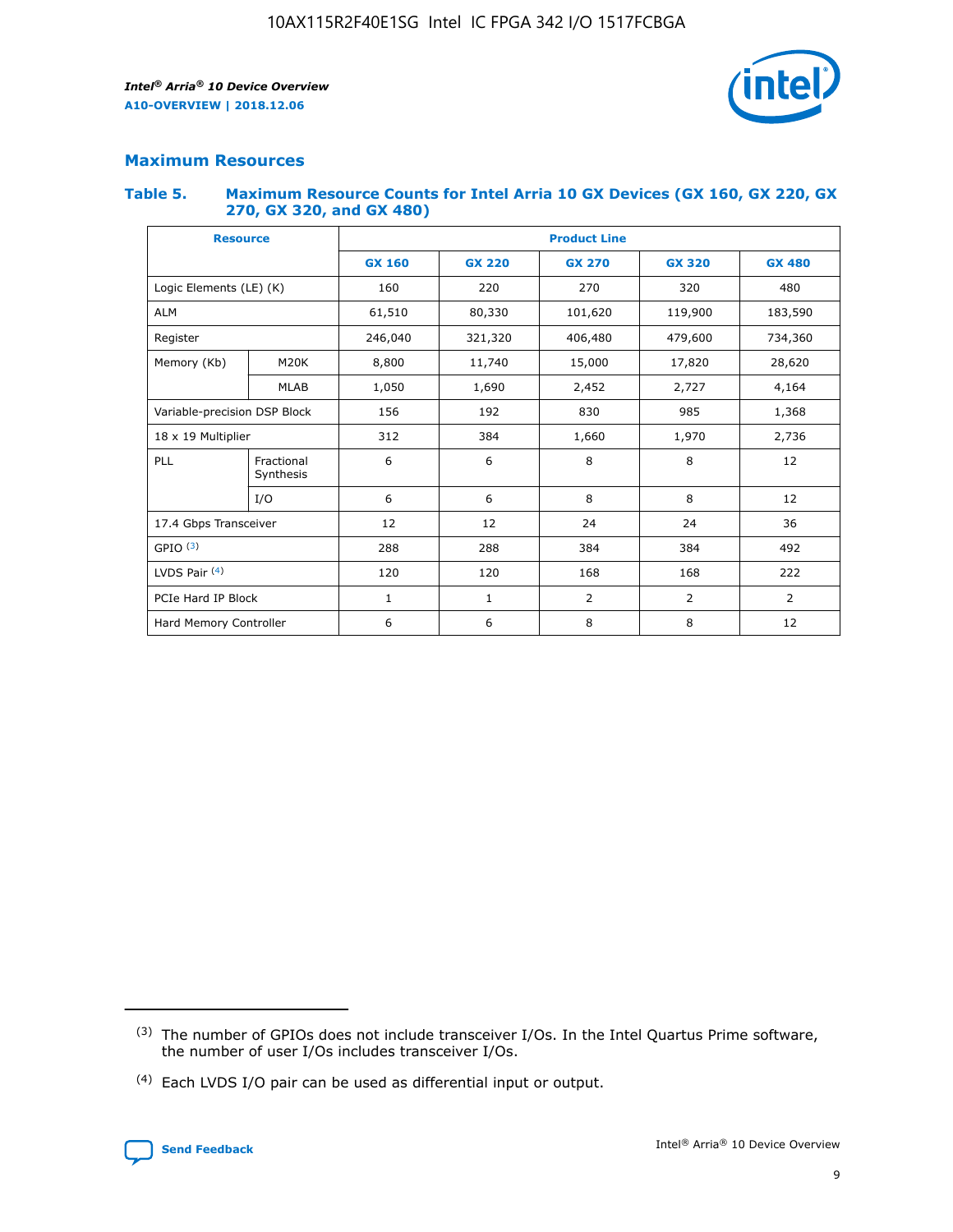

## **Table 6. Maximum Resource Counts for Intel Arria 10 GX Devices (GX 570, GX 660, GX 900, and GX 1150)**

|                              | <b>Resource</b>         | <b>Product Line</b> |                |                |                |  |  |  |
|------------------------------|-------------------------|---------------------|----------------|----------------|----------------|--|--|--|
|                              |                         | <b>GX 570</b>       | <b>GX 660</b>  | <b>GX 900</b>  | <b>GX 1150</b> |  |  |  |
| Logic Elements (LE) (K)      |                         | 570                 | 660            | 900            | 1,150          |  |  |  |
| <b>ALM</b>                   |                         | 217,080             | 251,680        | 339,620        | 427,200        |  |  |  |
| Register                     |                         | 868,320             | 1,006,720      |                | 1,708,800      |  |  |  |
| Memory (Kb)                  | <b>M20K</b>             | 36,000              | 42,620         | 48,460         | 54,260         |  |  |  |
|                              | <b>MLAB</b>             | 5,096               | 5,788          |                | 12,984         |  |  |  |
| Variable-precision DSP Block |                         | 1,523               | 1,687          | 1,518          | 1,518          |  |  |  |
| $18 \times 19$ Multiplier    |                         | 3,046               | 3,374          | 3,036          | 3,036          |  |  |  |
| PLL                          | Fractional<br>Synthesis | 16                  | 16             | 32             | 32             |  |  |  |
|                              | I/O                     | 16                  | 16             | 16             | 16             |  |  |  |
| 17.4 Gbps Transceiver        |                         | 48                  | 48<br>96       |                | 96             |  |  |  |
| GPIO <sup>(3)</sup>          |                         | 696                 | 696            | 768            | 768            |  |  |  |
| LVDS Pair $(4)$              |                         | 324                 | 324            | 384            | 384            |  |  |  |
| PCIe Hard IP Block           |                         | 2                   | $\overline{2}$ | $\overline{4}$ | $\overline{4}$ |  |  |  |
| Hard Memory Controller       |                         | 16                  | 16<br>16       |                | 16             |  |  |  |

# **Package Plan**

# **Table 7. Package Plan for Intel Arria 10 GX Devices (U19, F27, and F29)**

Refer to I/O and High Speed I/O in Intel Arria 10 Devices chapter for the number of 3 V I/O, LVDS I/O, and LVDS channels in each device package.

| <b>Product Line</b> | U <sub>19</sub><br>$(19 \text{ mm} \times 19 \text{ mm})$<br>484-pin UBGA) |          |             |         | <b>F27</b><br>(27 mm × 27 mm,<br>672-pin FBGA) |             | <b>F29</b><br>$(29 \text{ mm} \times 29 \text{ mm})$<br>780-pin FBGA) |          |             |  |
|---------------------|----------------------------------------------------------------------------|----------|-------------|---------|------------------------------------------------|-------------|-----------------------------------------------------------------------|----------|-------------|--|
|                     | 3 V I/O                                                                    | LVDS I/O | <b>XCVR</b> | 3 V I/O | LVDS I/O                                       | <b>XCVR</b> | 3 V I/O                                                               | LVDS I/O | <b>XCVR</b> |  |
| GX 160              | 48                                                                         | 192      | 6           | 48      | 192                                            | 12          | 48                                                                    | 240      | 12          |  |
| GX 220              | 48                                                                         | 192      | 6           | 48      | 192                                            | 12          | 48                                                                    | 240      | 12          |  |
| GX 270              |                                                                            |          |             | 48      | 192                                            | 12          | 48                                                                    | 312      | 12          |  |
| GX 320              |                                                                            |          |             | 48      | 192                                            | 12          | 48                                                                    | 312      | 12          |  |
| GX 480              |                                                                            |          |             |         |                                                |             | 48                                                                    | 312      | 12          |  |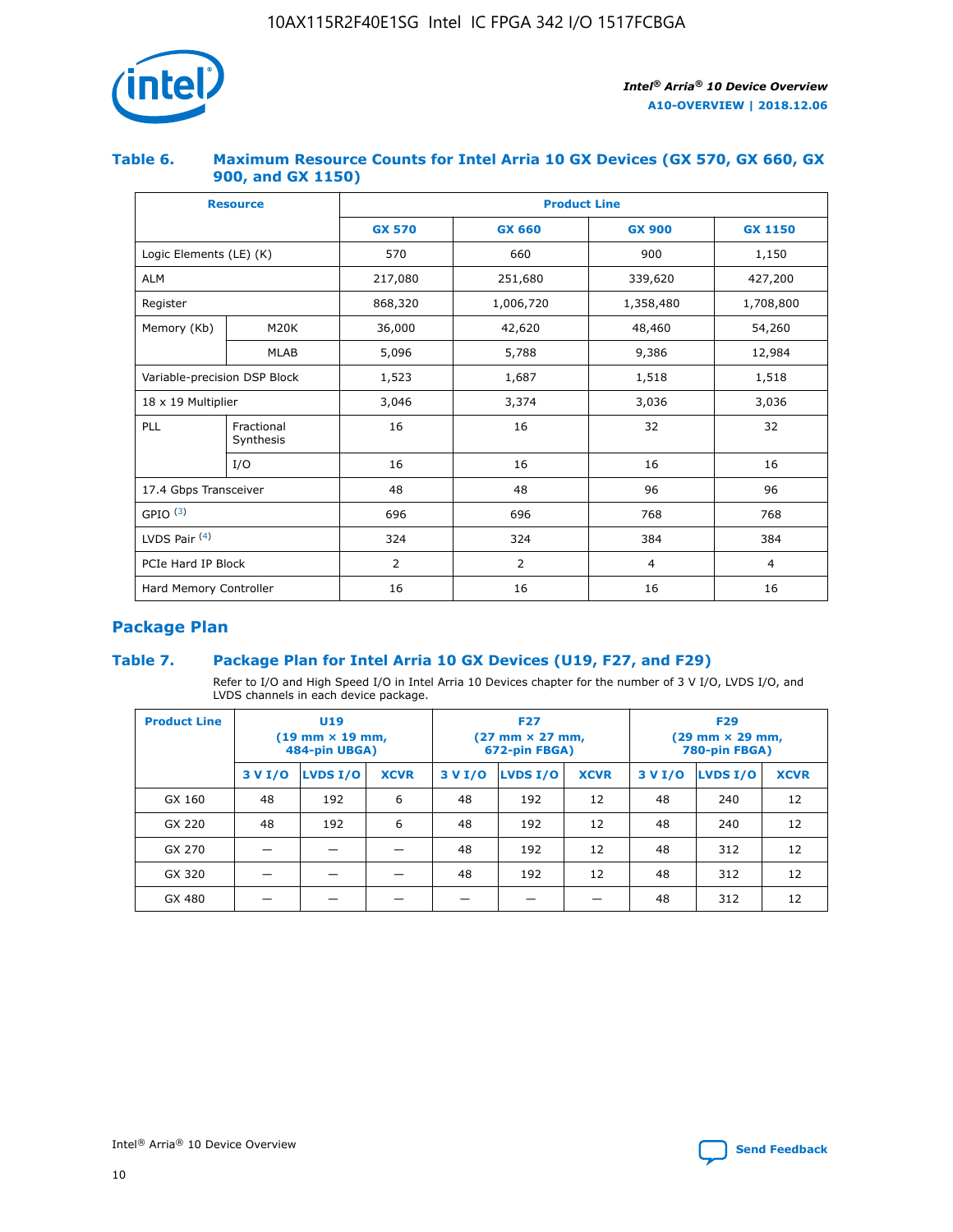

#### **Table 8. Package Plan for Intel Arria 10 GX Devices (F34, F35, NF40, and KF40)**

Refer to I/O and High Speed I/O in Intel Arria 10 Devices chapter for the number of 3 V I/O, LVDS I/O, and LVDS channels in each device package.

| <b>Product Line</b> | <b>F34</b><br>$(35 \text{ mm} \times 35 \text{ mm})$<br>1152-pin FBGA) |                    | <b>F35</b><br>$(35 \text{ mm} \times 35 \text{ mm})$<br><b>1152-pin FBGA)</b> |           | <b>KF40</b><br>$(40$ mm $\times$ 40 mm,<br>1517-pin FBGA) |             |           | <b>NF40</b><br>$(40$ mm $\times$ 40 mm,<br><b>1517-pin FBGA)</b> |             |            |                    |             |
|---------------------|------------------------------------------------------------------------|--------------------|-------------------------------------------------------------------------------|-----------|-----------------------------------------------------------|-------------|-----------|------------------------------------------------------------------|-------------|------------|--------------------|-------------|
|                     | 3V<br>I/O                                                              | <b>LVDS</b><br>I/O | <b>XCVR</b>                                                                   | 3V<br>I/O | <b>LVDS</b><br>I/O                                        | <b>XCVR</b> | 3V<br>I/O | <b>LVDS</b><br>I/O                                               | <b>XCVR</b> | 3 V<br>I/O | <b>LVDS</b><br>I/O | <b>XCVR</b> |
| GX 270              | 48                                                                     | 336                | 24                                                                            | 48        | 336                                                       | 24          |           |                                                                  |             |            |                    |             |
| GX 320              | 48                                                                     | 336                | 24                                                                            | 48        | 336                                                       | 24          |           |                                                                  |             |            |                    |             |
| GX 480              | 48                                                                     | 444                | 24                                                                            | 48        | 348                                                       | 36          |           |                                                                  |             |            |                    |             |
| GX 570              | 48                                                                     | 444                | 24                                                                            | 48        | 348                                                       | 36          | 96        | 600                                                              | 36          | 48         | 540                | 48          |
| GX 660              | 48                                                                     | 444                | 24                                                                            | 48        | 348                                                       | 36          | 96        | 600                                                              | 36          | 48         | 540                | 48          |
| GX 900              |                                                                        | 504                | 24                                                                            | -         |                                                           |             |           |                                                                  |             |            | 600                | 48          |
| GX 1150             |                                                                        | 504                | 24                                                                            |           |                                                           |             |           |                                                                  |             |            | 600                | 48          |

#### **Table 9. Package Plan for Intel Arria 10 GX Devices (RF40, NF45, SF45, and UF45)**

Refer to I/O and High Speed I/O in Intel Arria 10 Devices chapter for the number of 3 V I/O, LVDS I/O, and LVDS channels in each device package.

| <b>Product Line</b> | <b>RF40</b><br>$(40$ mm $\times$ 40 mm,<br>1517-pin FBGA) |                    | <b>NF45</b><br>$(45 \text{ mm} \times 45 \text{ mm})$<br><b>1932-pin FBGA)</b> |            |                    | <b>SF45</b><br>$(45 \text{ mm} \times 45 \text{ mm})$<br><b>1932-pin FBGA)</b> |            |                    | <b>UF45</b><br>$(45 \text{ mm} \times 45 \text{ mm})$<br><b>1932-pin FBGA)</b> |           |                    |             |
|---------------------|-----------------------------------------------------------|--------------------|--------------------------------------------------------------------------------|------------|--------------------|--------------------------------------------------------------------------------|------------|--------------------|--------------------------------------------------------------------------------|-----------|--------------------|-------------|
|                     | 3V<br>I/O                                                 | <b>LVDS</b><br>I/O | <b>XCVR</b>                                                                    | 3 V<br>I/O | <b>LVDS</b><br>I/O | <b>XCVR</b>                                                                    | 3 V<br>I/O | <b>LVDS</b><br>I/O | <b>XCVR</b>                                                                    | 3V<br>I/O | <b>LVDS</b><br>I/O | <b>XCVR</b> |
| GX 900              |                                                           | 342                | 66                                                                             | _          | 768                | 48                                                                             |            | 624                | 72                                                                             |           | 480                | 96          |
| GX 1150             |                                                           | 342                | 66                                                                             | _          | 768                | 48                                                                             |            | 624                | 72                                                                             |           | 480                | 96          |

### **Related Information**

[I/O and High-Speed Differential I/O Interfaces in Intel Arria 10 Devices chapter, Intel](https://www.intel.com/content/www/us/en/programmable/documentation/sam1403482614086.html#sam1403482030321) [Arria 10 Device Handbook](https://www.intel.com/content/www/us/en/programmable/documentation/sam1403482614086.html#sam1403482030321)

Provides the number of 3 V and LVDS I/Os, and LVDS channels for each Intel Arria 10 device package.

# **Intel Arria 10 GT**

This section provides the available options, maximum resource counts, and package plan for the Intel Arria 10 GT devices.

The information in this section is correct at the time of publication. For the latest information and to get more details, refer to the Intel FPGA Product Selector.

#### **Related Information**

#### [Intel FPGA Product Selector](http://www.altera.com/products/selector/psg-selector.html)

Provides the latest information on Intel products.

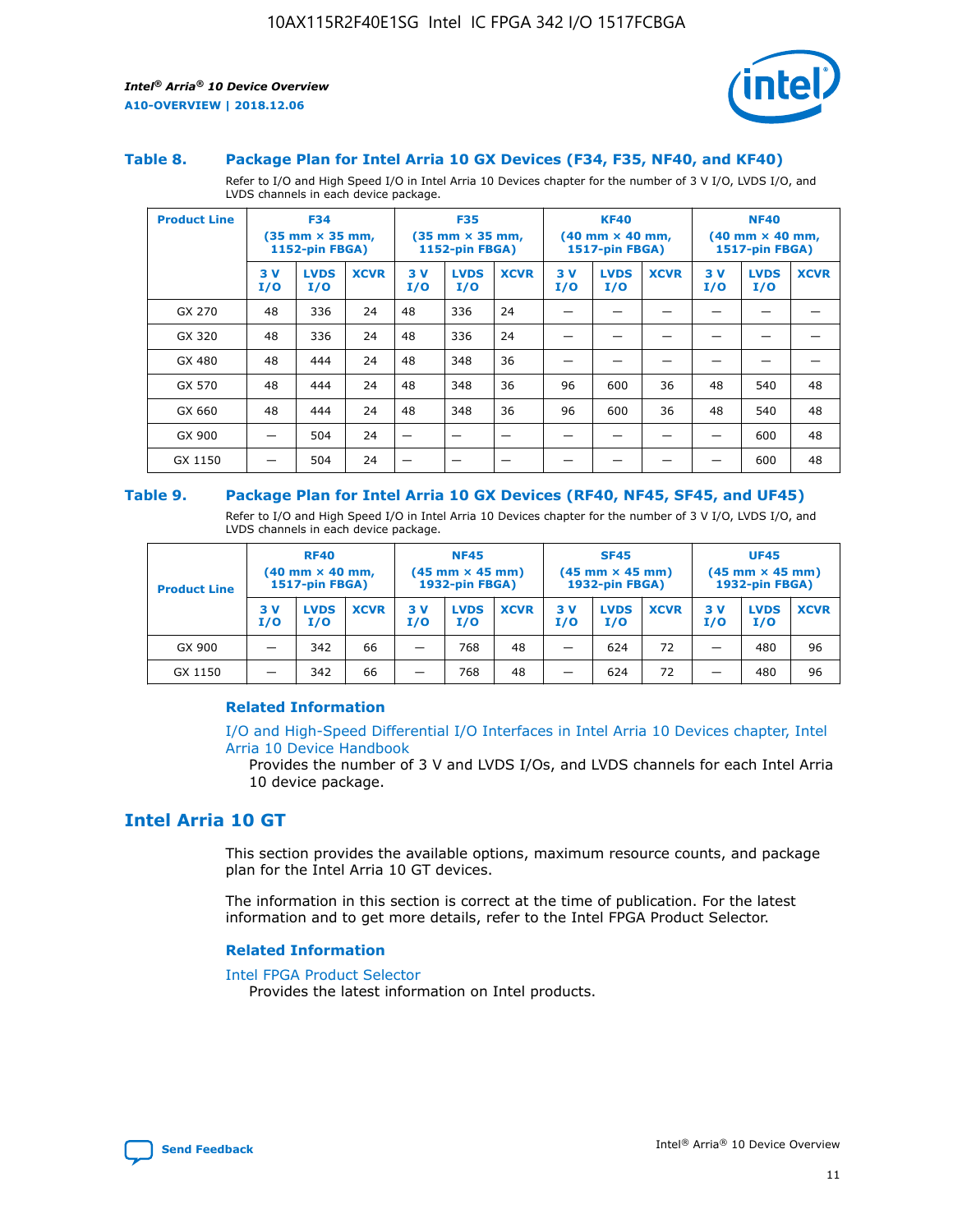

# **Available Options**

# **Figure 2. Sample Ordering Code and Available Options for Intel Arria 10 GT Devices**

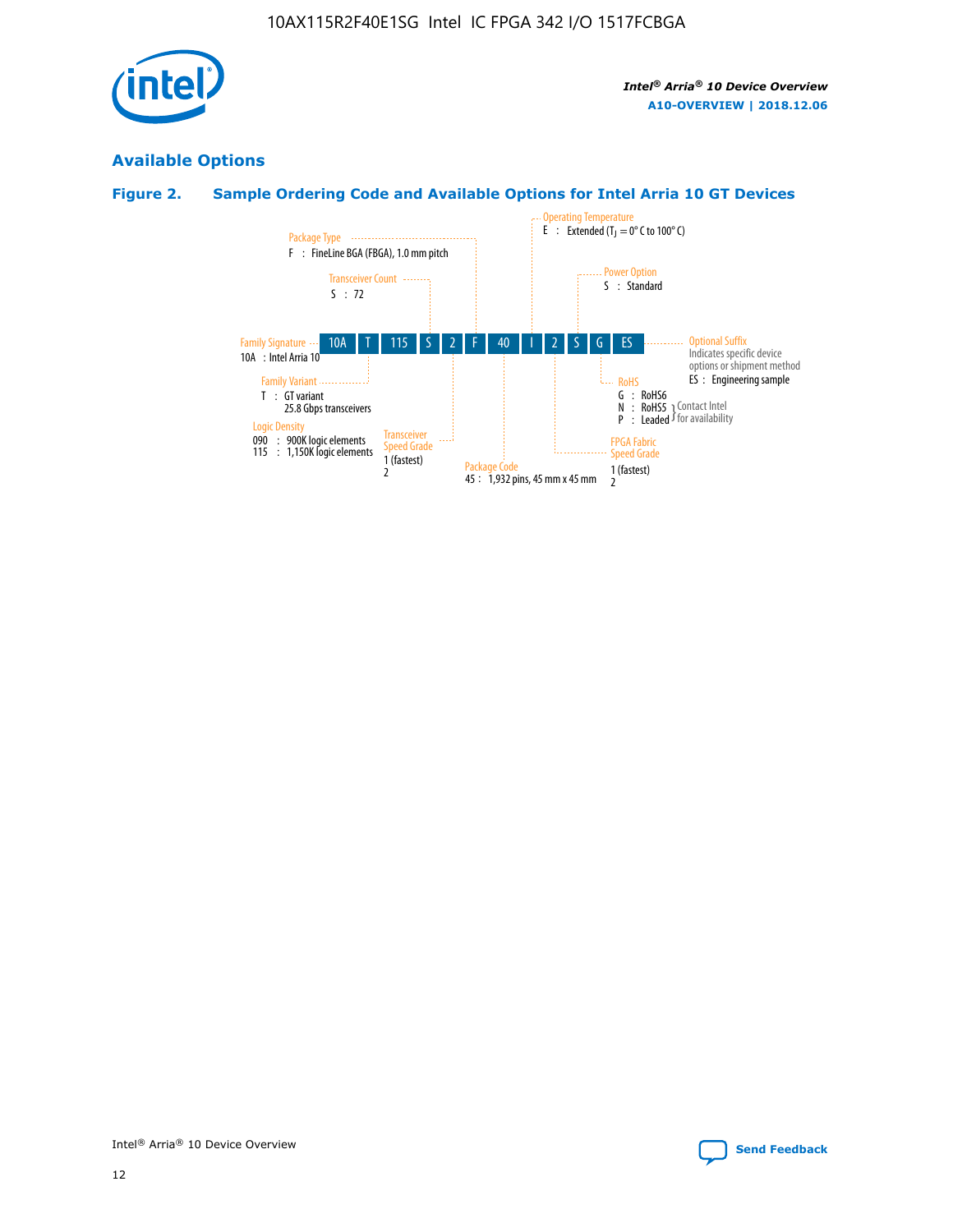

## **Maximum Resources**

#### **Table 10. Maximum Resource Counts for Intel Arria 10 GT Devices**

| <b>Resource</b>              |                      |                | <b>Product Line</b> |  |
|------------------------------|----------------------|----------------|---------------------|--|
|                              |                      | <b>GT 900</b>  | <b>GT 1150</b>      |  |
| Logic Elements (LE) (K)      |                      | 900            | 1,150               |  |
| <b>ALM</b>                   |                      | 339,620        | 427,200             |  |
| Register                     |                      | 1,358,480      | 1,708,800           |  |
| Memory (Kb)                  | M <sub>20</sub> K    | 48,460         | 54,260              |  |
|                              | <b>MLAB</b>          | 9,386          | 12,984              |  |
| Variable-precision DSP Block |                      | 1,518          | 1,518               |  |
| 18 x 19 Multiplier           |                      | 3,036          | 3,036               |  |
| PLL                          | Fractional Synthesis | 32             | 32                  |  |
|                              | I/O                  | 16             | 16                  |  |
| Transceiver                  | 17.4 Gbps            | 72(5)          | 72(5)               |  |
|                              | 25.8 Gbps            | 6              | 6                   |  |
| GPIO <sup>(6)</sup>          |                      | 624            | 624                 |  |
| LVDS Pair $(7)$              |                      | 312            | 312                 |  |
| PCIe Hard IP Block           |                      | $\overline{4}$ | $\overline{4}$      |  |
| Hard Memory Controller       |                      | 16             | 16                  |  |

## **Related Information**

#### [Intel Arria 10 GT Channel Usage](https://www.intel.com/content/www/us/en/programmable/documentation/nik1398707230472.html#nik1398707008178)

Configuring GT/GX channels in Intel Arria 10 GT devices.

## **Package Plan**

### **Table 11. Package Plan for Intel Arria 10 GT Devices**

Refer to I/O and High Speed I/O in Intel Arria 10 Devices chapter for the number of 3 V I/O, LVDS I/O, and LVDS channels in each device package.

| <b>Product Line</b> | <b>SF45</b><br>(45 mm × 45 mm, 1932-pin FBGA) |                 |             |  |  |  |
|---------------------|-----------------------------------------------|-----------------|-------------|--|--|--|
|                     | 3 V I/O                                       | <b>LVDS I/O</b> | <b>XCVR</b> |  |  |  |
| GT 900              |                                               | 624             | 72          |  |  |  |
| GT 1150             |                                               | 624             |             |  |  |  |

<sup>(7)</sup> Each LVDS I/O pair can be used as differential input or output.



 $(5)$  If all 6 GT channels are in use, 12 of the GX channels are not usable.

<sup>(6)</sup> The number of GPIOs does not include transceiver I/Os. In the Intel Quartus Prime software, the number of user I/Os includes transceiver I/Os.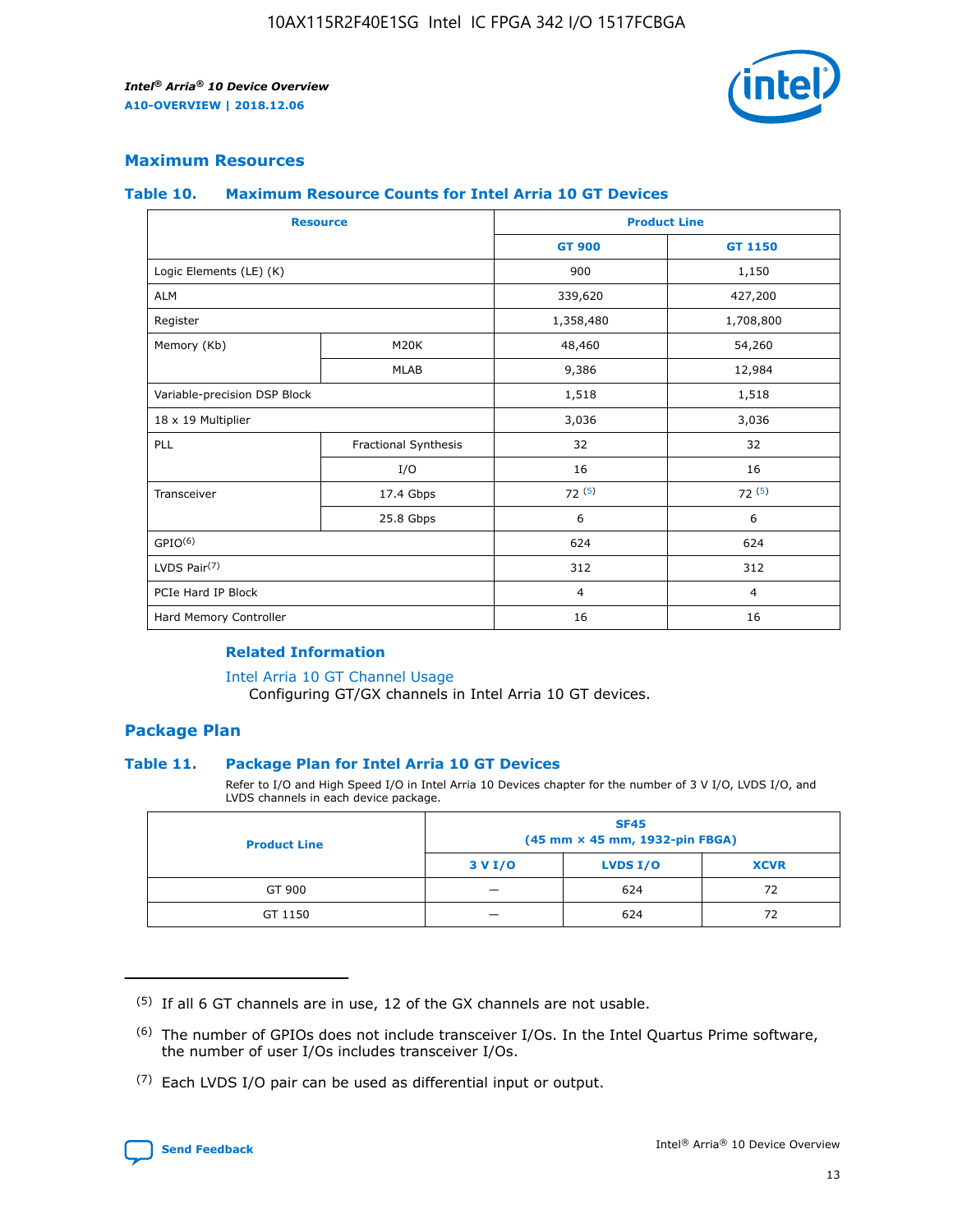

#### **Related Information**

[I/O and High-Speed Differential I/O Interfaces in Intel Arria 10 Devices chapter, Intel](https://www.intel.com/content/www/us/en/programmable/documentation/sam1403482614086.html#sam1403482030321) [Arria 10 Device Handbook](https://www.intel.com/content/www/us/en/programmable/documentation/sam1403482614086.html#sam1403482030321)

Provides the number of 3 V and LVDS I/Os, and LVDS channels for each Intel Arria 10 device package.

# **Intel Arria 10 SX**

This section provides the available options, maximum resource counts, and package plan for the Intel Arria 10 SX devices.

The information in this section is correct at the time of publication. For the latest information and to get more details, refer to the Intel FPGA Product Selector.

#### **Related Information**

[Intel FPGA Product Selector](http://www.altera.com/products/selector/psg-selector.html) Provides the latest information on Intel products.

### **Available Options**

#### **Figure 3. Sample Ordering Code and Available Options for Intel Arria 10 SX Devices**



#### **Related Information**

[Transceiver Performance for Intel Arria 10 GX/SX Devices](https://www.intel.com/content/www/us/en/programmable/documentation/mcn1413182292568.html#mcn1413213965502) Provides more information about the transceiver speed grade.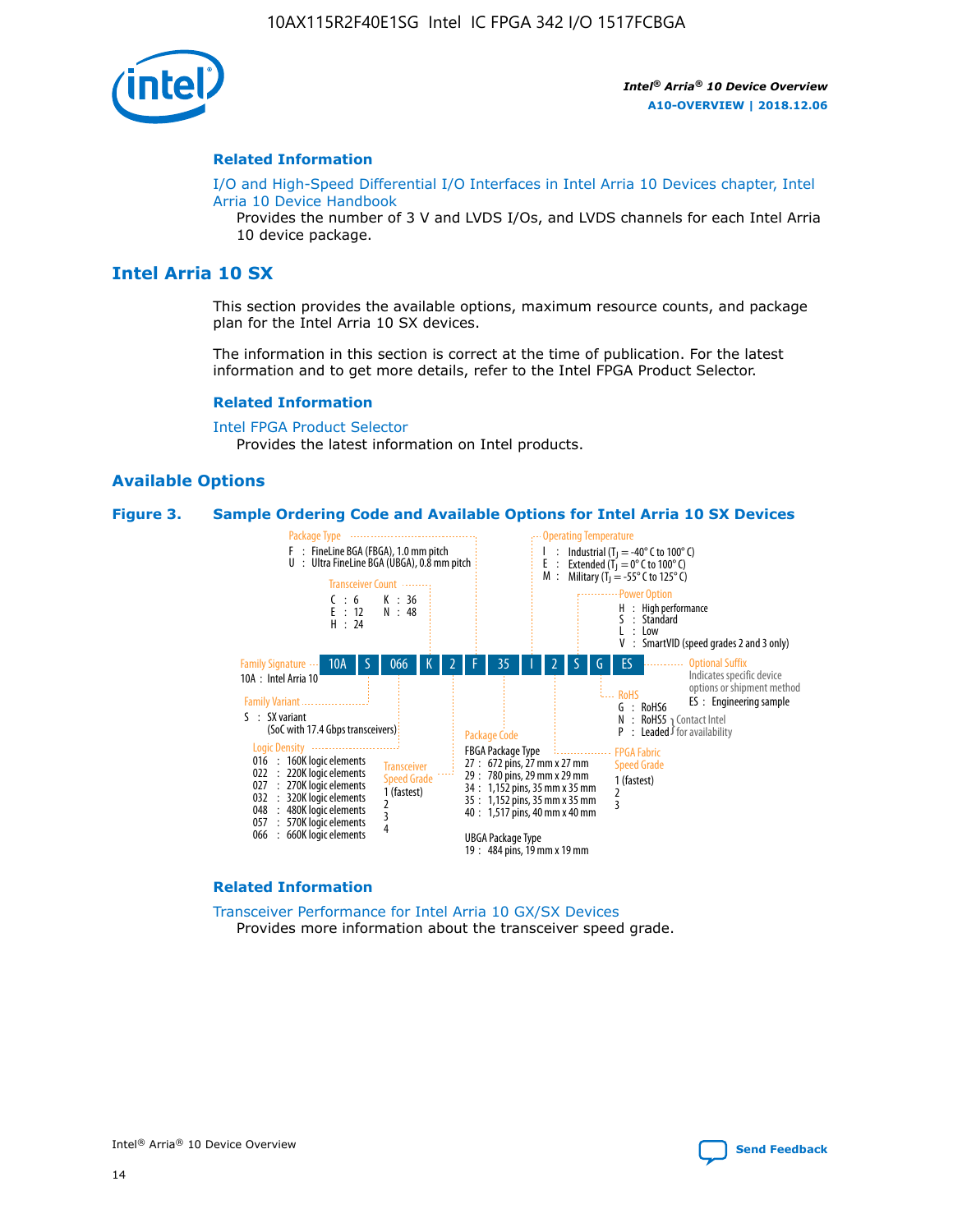

# **Maximum Resources**

### **Table 12. Maximum Resource Counts for Intel Arria 10 SX Devices**

| <b>Resource</b>                   |                         | <b>Product Line</b> |               |                |                |                |                |                |  |  |  |
|-----------------------------------|-------------------------|---------------------|---------------|----------------|----------------|----------------|----------------|----------------|--|--|--|
|                                   |                         | <b>SX 160</b>       | <b>SX 220</b> | <b>SX 270</b>  | <b>SX 320</b>  | <b>SX 480</b>  | <b>SX 570</b>  | <b>SX 660</b>  |  |  |  |
| Logic Elements (LE) (K)           |                         | 160                 | 220           | 270            | 320            | 480            | 570            | 660            |  |  |  |
| <b>ALM</b>                        |                         | 61,510              | 80,330        | 101,620        | 119,900        | 183,590        | 217,080        | 251,680        |  |  |  |
| Register                          |                         | 246,040             | 321,320       | 406,480        | 479,600        | 734,360        | 868,320        | 1,006,720      |  |  |  |
| Memory (Kb)                       | <b>M20K</b>             | 8,800               | 11,740        | 15,000         | 17,820         | 28,620         | 36,000         | 42,620         |  |  |  |
|                                   | <b>MLAB</b>             | 1,050               | 1,690         | 2,452          | 2,727          | 4,164          | 5,096          | 5,788          |  |  |  |
| Variable-precision DSP Block      |                         | 156                 | 192           | 830            | 985            | 1,368          | 1,523          | 1,687          |  |  |  |
| 18 x 19 Multiplier                |                         | 312                 | 384           | 1,660          | 1,970          | 2,736          | 3,046          | 3,374          |  |  |  |
| PLL                               | Fractional<br>Synthesis | 6                   | 6             | 8              | 8              | 12             | 16             | 16             |  |  |  |
|                                   | I/O                     | 6                   | 6             | 8              | 8              | 12             | 16             | 16             |  |  |  |
| 17.4 Gbps Transceiver             |                         | 12                  | 12            | 24             | 24             | 36             | 48             | 48             |  |  |  |
| GPIO <sup>(8)</sup>               |                         | 288                 | 288           | 384            | 384            | 492            | 696            | 696            |  |  |  |
| LVDS Pair $(9)$                   |                         | 120                 | 120           | 168            | 168            | 174            | 324            | 324            |  |  |  |
|                                   | PCIe Hard IP Block      |                     | $\mathbf{1}$  | $\overline{2}$ | $\overline{2}$ | $\overline{2}$ | $\overline{2}$ | $\overline{2}$ |  |  |  |
| Hard Memory Controller            |                         | 6                   | 6             | 8              | 8              | 12             | 16             | 16             |  |  |  |
| ARM Cortex-A9 MPCore<br>Processor |                         | Yes                 | Yes           | Yes            | Yes            | Yes            | Yes            | <b>Yes</b>     |  |  |  |

# **Package Plan**

### **Table 13. Package Plan for Intel Arria 10 SX Devices (U19, F27, F29, and F34)**

Refer to I/O and High Speed I/O in Intel Arria 10 Devices chapter for the number of 3 V I/O, LVDS I/O, and LVDS channels in each device package.

| <b>Product Line</b> | U19<br>$(19 \text{ mm} \times 19 \text{ mm})$<br>484-pin UBGA) |                    | <b>F27</b><br>$(27 \text{ mm} \times 27 \text{ mm})$<br>672-pin FBGA) |           | <b>F29</b><br>$(29 \text{ mm} \times 29 \text{ mm})$<br>780-pin FBGA) |             |            | <b>F34</b><br>$(35 \text{ mm} \times 35 \text{ mm})$<br><b>1152-pin FBGA)</b> |             |           |                    |             |
|---------------------|----------------------------------------------------------------|--------------------|-----------------------------------------------------------------------|-----------|-----------------------------------------------------------------------|-------------|------------|-------------------------------------------------------------------------------|-------------|-----------|--------------------|-------------|
|                     | 3V<br>I/O                                                      | <b>LVDS</b><br>I/O | <b>XCVR</b>                                                           | 3V<br>I/O | <b>LVDS</b><br>I/O                                                    | <b>XCVR</b> | 3 V<br>I/O | <b>LVDS</b><br>I/O                                                            | <b>XCVR</b> | 3V<br>I/O | <b>LVDS</b><br>I/O | <b>XCVR</b> |
| SX 160              | 48                                                             | 144                | 6                                                                     | 48        | 192                                                                   | 12          | 48         | 240                                                                           | 12          | –         |                    |             |
| SX 220              | 48                                                             | 144                | 6                                                                     | 48        | 192                                                                   | 12          | 48         | 240                                                                           | 12          |           |                    |             |
| SX 270              |                                                                |                    |                                                                       | 48        | 192                                                                   | 12          | 48         | 312                                                                           | 12          | 48        | 336                | 24          |
| SX 320              |                                                                |                    |                                                                       | 48        | 192                                                                   | 12          | 48         | 312                                                                           | 12          | 48        | 336                | 24          |
|                     | continued                                                      |                    |                                                                       |           |                                                                       |             |            |                                                                               |             |           |                    |             |

 $(8)$  The number of GPIOs does not include transceiver I/Os. In the Intel Quartus Prime software, the number of user I/Os includes transceiver I/Os.

 $(9)$  Each LVDS I/O pair can be used as differential input or output.

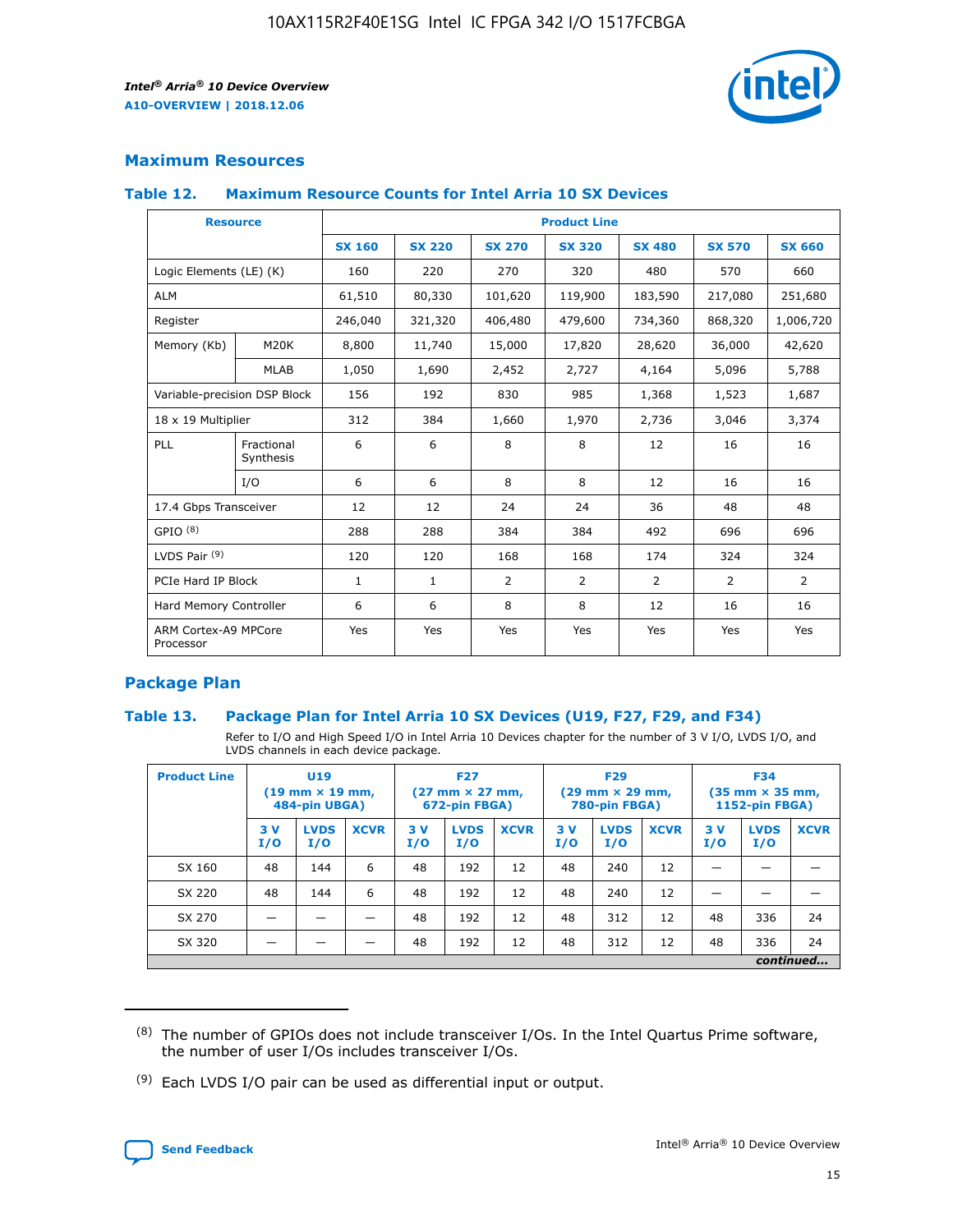

| <b>Product Line</b> | U <sub>19</sub><br>$(19 \text{ mm} \times 19 \text{ mm})$<br>484-pin UBGA) |                    | <b>F27</b><br>$(27 \text{ mm} \times 27 \text{ mm})$<br>672-pin FBGA) |           | <b>F29</b><br>$(29 \text{ mm} \times 29 \text{ mm})$<br>780-pin FBGA) |             |           | <b>F34</b><br>$(35 \text{ mm} \times 35 \text{ mm})$<br><b>1152-pin FBGA)</b> |             |           |                    |             |
|---------------------|----------------------------------------------------------------------------|--------------------|-----------------------------------------------------------------------|-----------|-----------------------------------------------------------------------|-------------|-----------|-------------------------------------------------------------------------------|-------------|-----------|--------------------|-------------|
|                     | 3 V<br>I/O                                                                 | <b>LVDS</b><br>I/O | <b>XCVR</b>                                                           | 3V<br>I/O | <b>LVDS</b><br>I/O                                                    | <b>XCVR</b> | 3V<br>I/O | <b>LVDS</b><br>I/O                                                            | <b>XCVR</b> | 3V<br>I/O | <b>LVDS</b><br>I/O | <b>XCVR</b> |
| SX 480              |                                                                            |                    |                                                                       |           |                                                                       |             | 48        | 312                                                                           | 12          | 48        | 444                | 24          |
| SX 570              |                                                                            |                    |                                                                       |           |                                                                       |             |           |                                                                               |             | 48        | 444                | 24          |
| SX 660              |                                                                            |                    |                                                                       |           |                                                                       |             |           |                                                                               |             | 48        | 444                | 24          |

## **Table 14. Package Plan for Intel Arria 10 SX Devices (F35, KF40, and NF40)**

Refer to I/O and High Speed I/O in Intel Arria 10 Devices chapter for the number of 3 V I/O, LVDS I/O, and LVDS channels in each device package.

| <b>Product Line</b> | <b>F35</b><br>$(35$ mm $\times$ 35 mm,<br><b>1152-pin FBGA)</b> |                 |             |                                           | <b>KF40</b><br>(40 mm × 40 mm,<br>1517-pin FBGA) |    | <b>NF40</b><br>(40 mm × 40 mm,<br>1517-pin FBGA) |          |             |  |
|---------------------|-----------------------------------------------------------------|-----------------|-------------|-------------------------------------------|--------------------------------------------------|----|--------------------------------------------------|----------|-------------|--|
|                     | 3 V I/O                                                         | <b>LVDS I/O</b> | <b>XCVR</b> | <b>LVDS I/O</b><br><b>XCVR</b><br>3 V I/O |                                                  |    | 3 V I/O                                          | LVDS I/O | <b>XCVR</b> |  |
| SX 270              | 48                                                              | 336             | 24          |                                           |                                                  |    |                                                  |          |             |  |
| SX 320              | 48                                                              | 336             | 24          |                                           |                                                  |    |                                                  |          |             |  |
| SX 480              | 48                                                              | 348             | 36          |                                           |                                                  |    |                                                  |          |             |  |
| SX 570              | 48                                                              | 348             | 36          | 96                                        | 600                                              | 36 | 48                                               | 540      | 48          |  |
| SX 660              | 48                                                              | 348             | 36          | 96                                        | 600                                              | 36 | 48                                               | 540      | 48          |  |

# **Related Information**

[I/O and High-Speed Differential I/O Interfaces in Intel Arria 10 Devices chapter, Intel](https://www.intel.com/content/www/us/en/programmable/documentation/sam1403482614086.html#sam1403482030321) [Arria 10 Device Handbook](https://www.intel.com/content/www/us/en/programmable/documentation/sam1403482614086.html#sam1403482030321)

Provides the number of 3 V and LVDS I/Os, and LVDS channels for each Intel Arria 10 device package.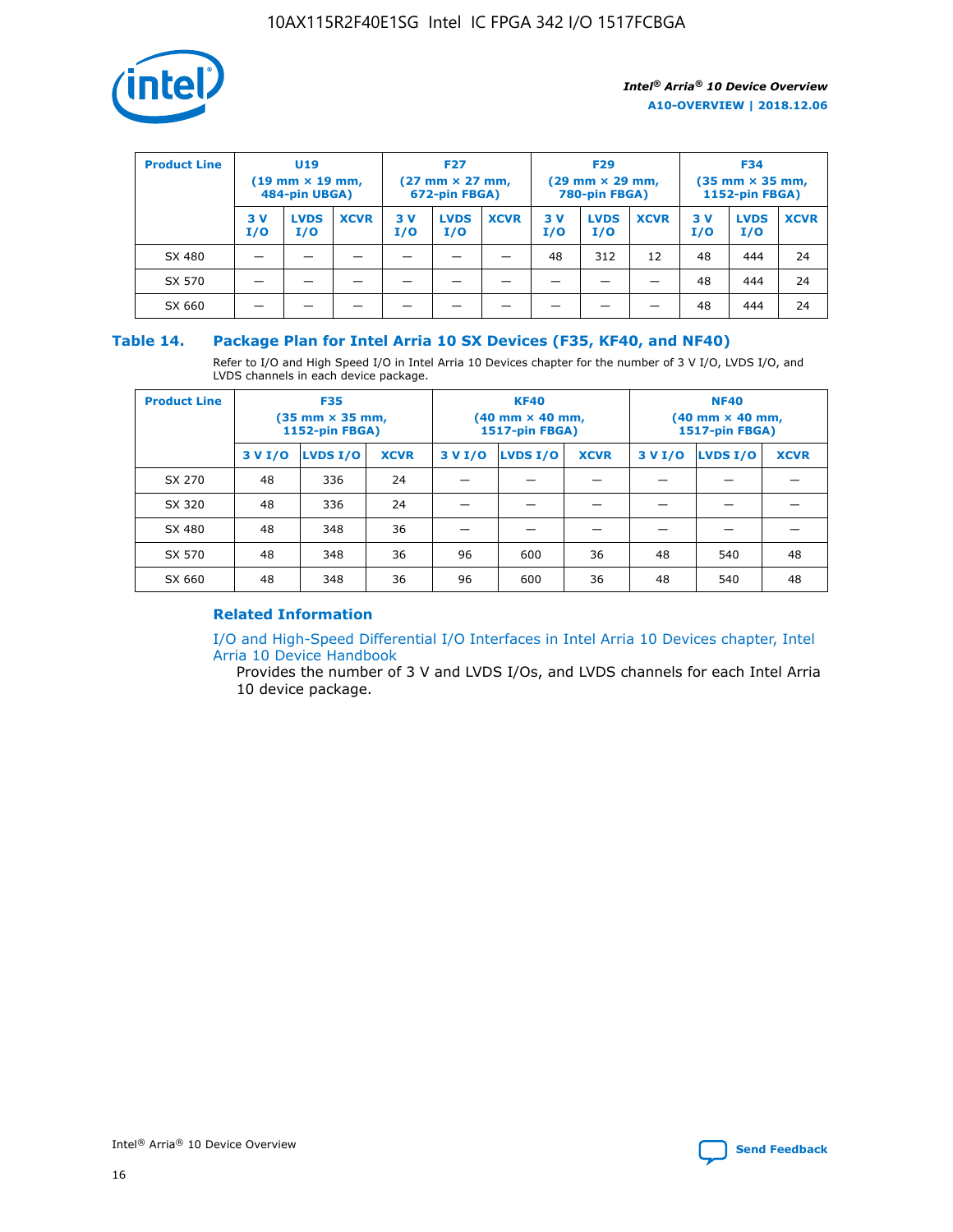

# **I/O Vertical Migration for Intel Arria 10 Devices**

#### **Figure 4. Migration Capability Across Intel Arria 10 Product Lines**

- The arrows indicate the migration paths. The devices included in each vertical migration path are shaded. Devices with fewer resources in the same path have lighter shades.
- To achieve the full I/O migration across product lines in the same migration path, restrict I/Os and transceivers usage to match the product line with the lowest I/O and transceiver counts.
- An LVDS I/O bank in the source device may be mapped to a 3 V I/O bank in the target device. To use memory interface clock frequency higher than 533 MHz, assign external memory interface pins only to banks that are LVDS I/O in both devices.
- There may be nominal 0.15 mm package height difference between some product lines in the same package type.
	- **Variant Product Line Package U19 F27 F29 F34 F35 KF40 NF40 RF40 NF45 SF45 UF45** Intel® Arria® 10 GX GX 160 GX 220 GX 270 GX 320 GX 480 GX 570 GX 660 GX 900 GX 1150 Intel Arria 10 GT GT 900 GT 1150 Intel Arria 10 SX SX 160 SX 220 SX 270 SX 320 SX 480 SX 570 SX 660
- Some migration paths are not shown in the Intel Quartus Prime software **Pin Migration View**.

*Note:* To verify the pin migration compatibility, use the **Pin Migration View** window in the Intel Quartus Prime software Pin Planner.

# **Adaptive Logic Module**

Intel Arria 10 devices use a 20 nm ALM as the basic building block of the logic fabric.

The ALM architecture is the same as the previous generation FPGAs, allowing for efficient implementation of logic functions and easy conversion of IP between the device generations.

The ALM, as shown in following figure, uses an 8-input fracturable look-up table (LUT) with four dedicated registers to help improve timing closure in register-rich designs and achieve an even higher design packing capability than the traditional two-register per LUT architecture.

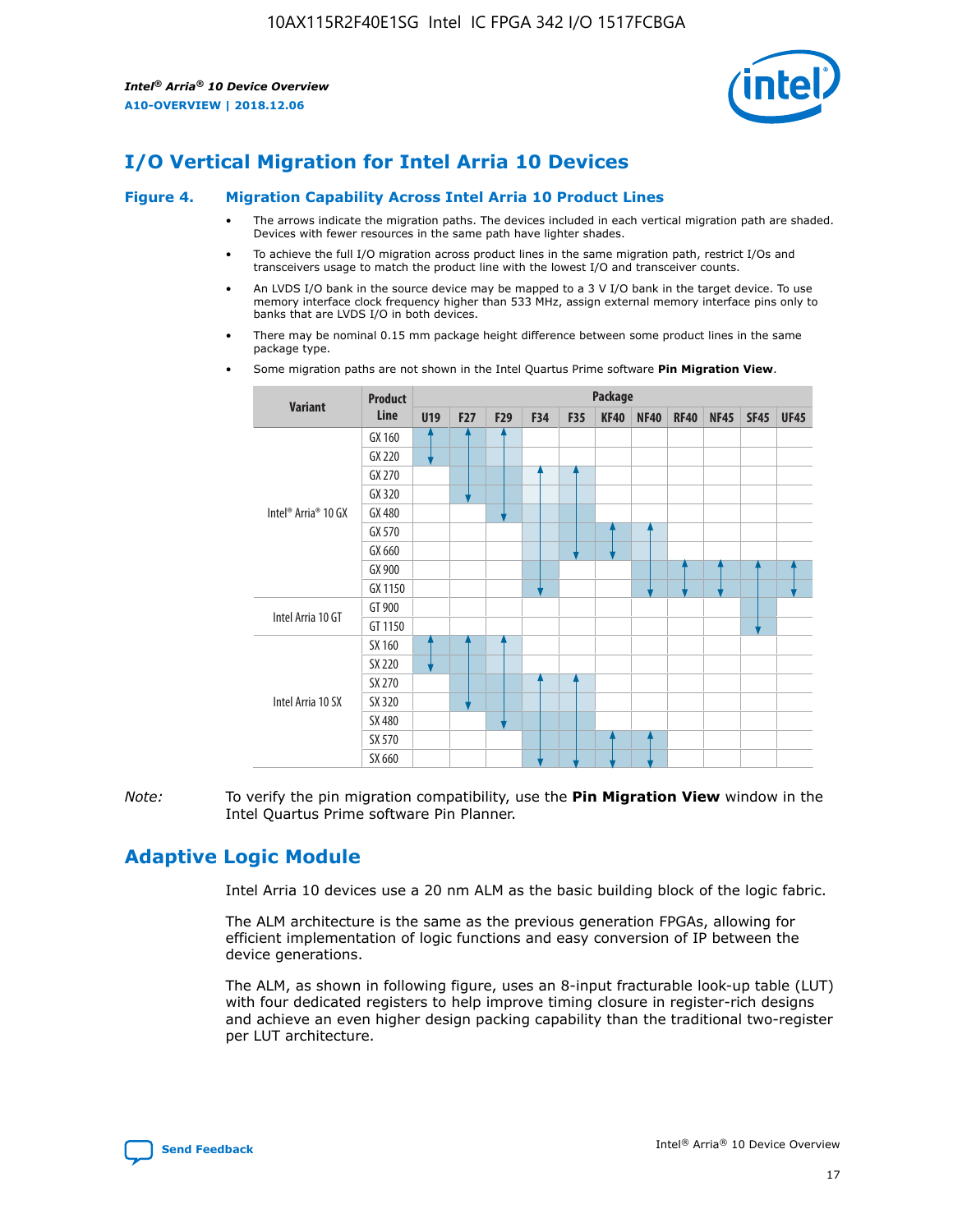

**Figure 5. ALM for Intel Arria 10 Devices**



The Intel Quartus Prime software optimizes your design according to the ALM logic structure and automatically maps legacy designs into the Intel Arria 10 ALM architecture.

# **Variable-Precision DSP Block**

The Intel Arria 10 variable precision DSP blocks support fixed-point arithmetic and floating-point arithmetic.

Features for fixed-point arithmetic:

- High-performance, power-optimized, and fully registered multiplication operations
- 18-bit and 27-bit word lengths
- Two 18 x 19 multipliers or one 27 x 27 multiplier per DSP block
- Built-in addition, subtraction, and 64-bit double accumulation register to combine multiplication results
- Cascading 19-bit or 27-bit when pre-adder is disabled and cascading 18-bit when pre-adder is used to form the tap-delay line for filtering applications
- Cascading 64-bit output bus to propagate output results from one block to the next block without external logic support
- Hard pre-adder supported in 19-bit and 27-bit modes for symmetric filters
- Internal coefficient register bank in both 18-bit and 27-bit modes for filter implementation
- 18-bit and 27-bit systolic finite impulse response (FIR) filters with distributed output adder
- Biased rounding support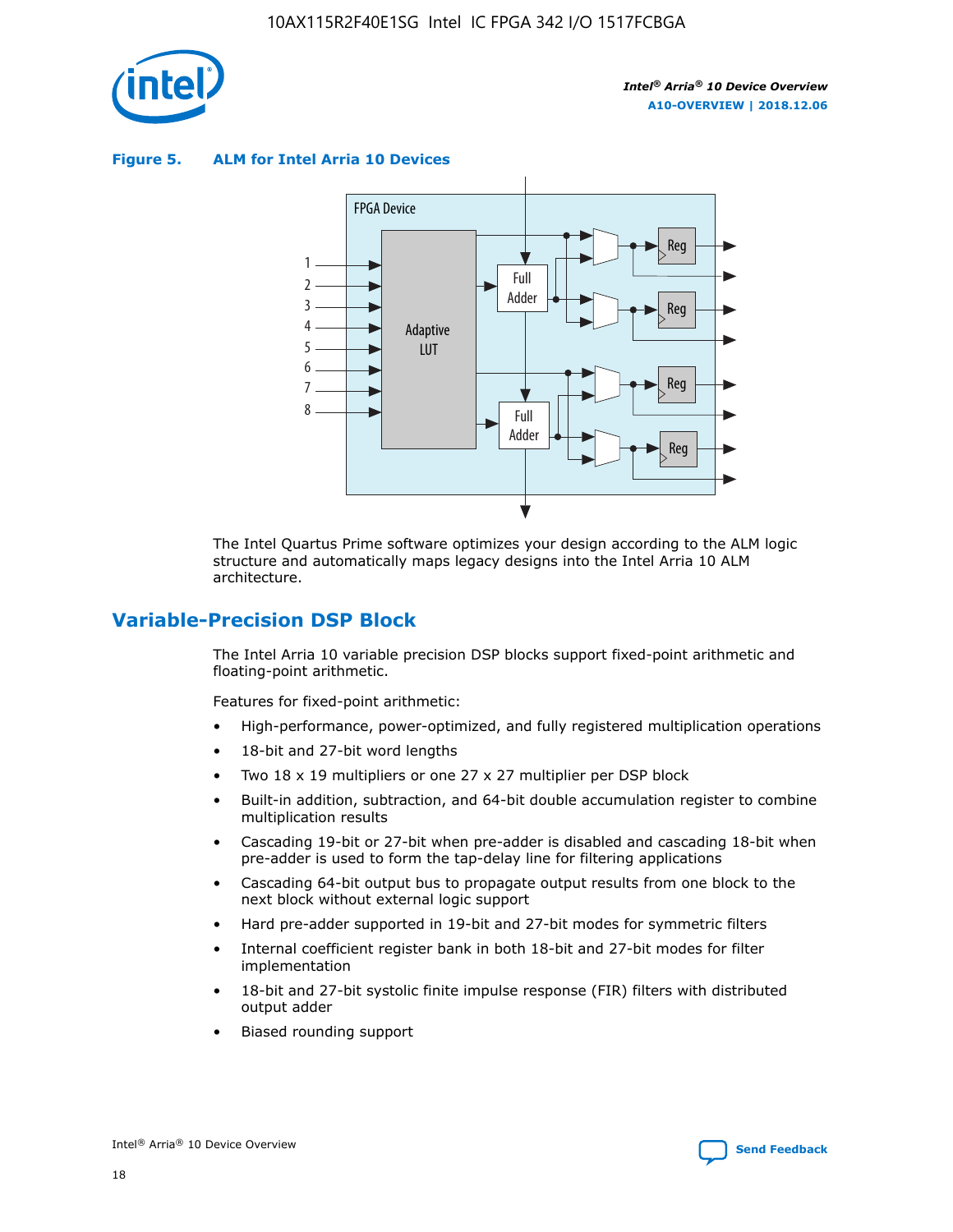

Features for floating-point arithmetic:

- A completely hardened architecture that supports multiplication, addition, subtraction, multiply-add, and multiply-subtract
- Multiplication with accumulation capability and a dynamic accumulator reset control
- Multiplication with cascade summation capability
- Multiplication with cascade subtraction capability
- Complex multiplication
- Direct vector dot product
- Systolic FIR filter

### **Table 15. Variable-Precision DSP Block Configurations for Intel Arria 10 Devices**

| <b>Usage Example</b>                                       | <b>Multiplier Size (Bit)</b>    | <b>DSP Block Resources</b> |
|------------------------------------------------------------|---------------------------------|----------------------------|
| Medium precision fixed point                               | Two 18 x 19                     |                            |
| High precision fixed or Single precision<br>floating point | One 27 x 27                     |                            |
| Fixed point FFTs                                           | One 19 x 36 with external adder |                            |
| Very high precision fixed point                            | One 36 x 36 with external adder |                            |
| Double precision floating point                            | One 54 x 54 with external adder | 4                          |

#### **Table 16. Resources for Fixed-Point Arithmetic in Intel Arria 10 Devices**

The table lists the variable-precision DSP resources by bit precision for each Intel Arria 10 device.

| <b>Variant</b>  | <b>Product Line</b> | <b>Variable-</b><br>precision<br><b>DSP Block</b> | <b>Independent Input and Output</b><br><b>Multiplications Operator</b> |                                     | 18 x 19<br><b>Multiplier</b><br><b>Adder Sum</b> | $18 \times 18$<br><b>Multiplier</b><br><b>Adder</b> |
|-----------------|---------------------|---------------------------------------------------|------------------------------------------------------------------------|-------------------------------------|--------------------------------------------------|-----------------------------------------------------|
|                 |                     |                                                   | 18 x 19<br><b>Multiplier</b>                                           | $27 \times 27$<br><b>Multiplier</b> | <b>Mode</b>                                      | <b>Summed with</b><br>36 bit Input                  |
| AIntel Arria 10 | GX 160              | 156                                               | 312                                                                    | 156                                 | 156                                              | 156                                                 |
| GX              | GX 220              | 192                                               | 384                                                                    | 192                                 | 192                                              | 192                                                 |
|                 | GX 270              | 830                                               | 1,660                                                                  | 830                                 | 830                                              | 830                                                 |
|                 | GX 320              | 984                                               | 1,968                                                                  | 984                                 | 984                                              | 984                                                 |
|                 | GX 480              | 1,368                                             | 2,736                                                                  | 1,368                               | 1,368                                            | 1,368                                               |
|                 | GX 570              | 1,523                                             | 3,046                                                                  | 1,523                               | 1,523                                            | 1,523                                               |
|                 | GX 660              | 1,687                                             | 3,374                                                                  | 1,687                               | 1,687                                            | 1,687                                               |
|                 | GX 900              | 1,518                                             | 3,036                                                                  | 1,518                               | 1,518                                            | 1,518                                               |
|                 | GX 1150             | 1,518                                             | 3,036                                                                  | 1,518                               | 1,518                                            | 1,518                                               |
| Intel Arria 10  | GT 900              | 1,518                                             | 3,036                                                                  | 1,518                               | 1,518                                            | 1,518                                               |
| GT              | GT 1150             | 1,518                                             | 3,036                                                                  | 1,518                               | 1,518                                            | 1,518                                               |
| Intel Arria 10  | SX 160              | 156                                               | 312                                                                    | 156                                 | 156                                              | 156                                                 |
| <b>SX</b>       | SX 220              | 192                                               | 384                                                                    | 192                                 | 192                                              | 192                                                 |
|                 | SX 270              | 830                                               | 830<br>1,660                                                           |                                     | 830                                              | 830                                                 |
|                 |                     |                                                   |                                                                        |                                     |                                                  | continued                                           |

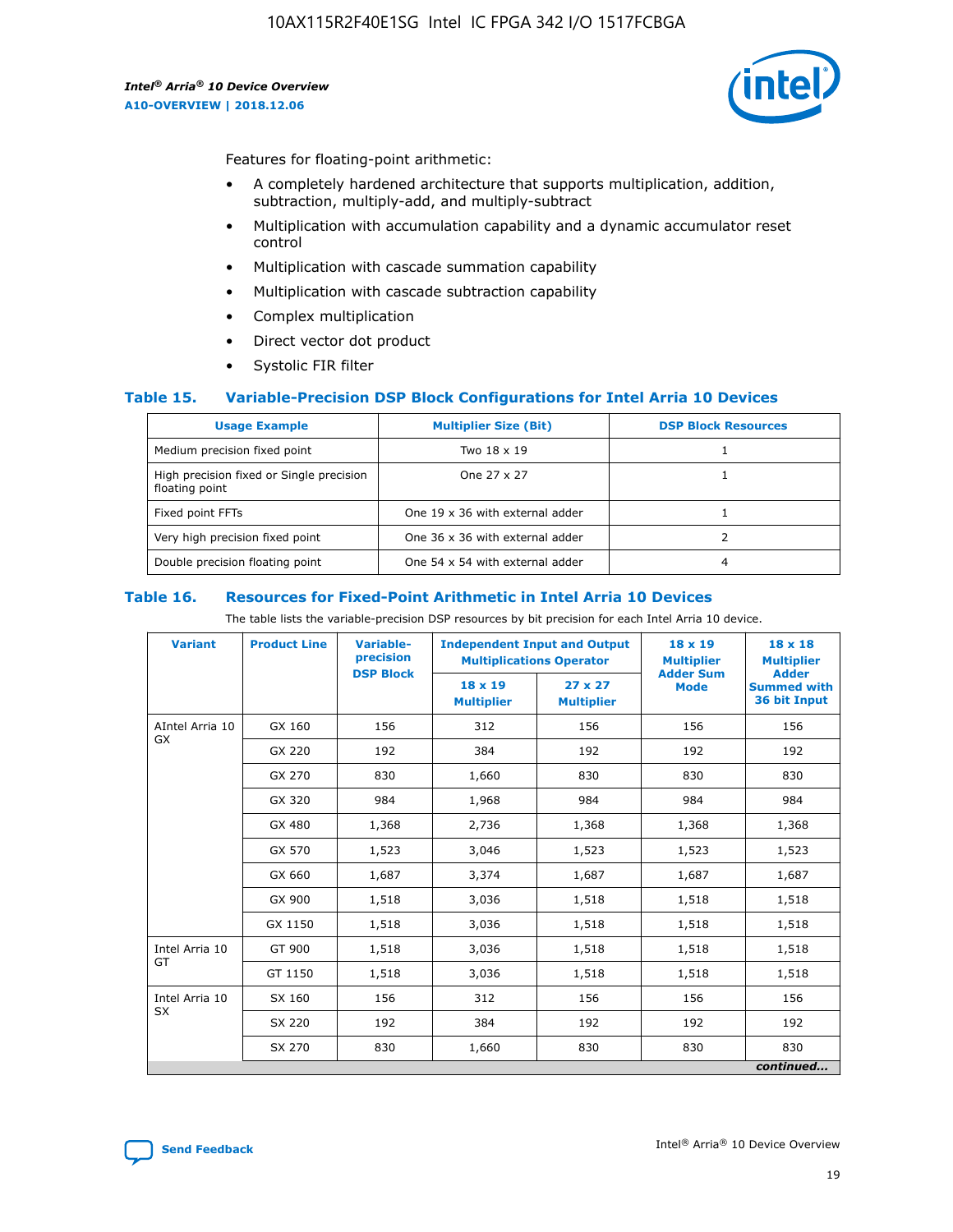

| <b>Variant</b> | <b>Product Line</b> | Variable-<br>precision | <b>Independent Input and Output</b><br><b>Multiplications Operator</b> |                                     | $18 \times 19$<br><b>Multiplier</b> | $18 \times 18$<br><b>Multiplier</b><br><b>Adder</b> |  |
|----------------|---------------------|------------------------|------------------------------------------------------------------------|-------------------------------------|-------------------------------------|-----------------------------------------------------|--|
|                |                     | <b>DSP Block</b>       | $18 \times 19$<br><b>Multiplier</b>                                    | $27 \times 27$<br><b>Multiplier</b> | <b>Adder Sum</b><br><b>Mode</b>     | <b>Summed with</b><br>36 bit Input                  |  |
|                | SX 320              | 984                    | 1,968                                                                  | 984                                 | 984                                 | 984                                                 |  |
|                | SX 480              | 1,368                  | 2,736                                                                  | 1,368                               | 1,368                               | 1,368                                               |  |
|                | SX 570              | 1,523                  | 3,046                                                                  | 1,523                               | 1,523                               | 1,523                                               |  |
|                | SX 660              | 1,687                  | 3,374                                                                  | 1,687                               | 1,687                               | 1,687                                               |  |

# **Table 17. Resources for Floating-Point Arithmetic in Intel Arria 10 Devices**

The table lists the variable-precision DSP resources by bit precision for each Intel Arria 10 device.

| <b>Variant</b> | <b>Product Line</b> | <b>Variable-</b><br>precision<br><b>DSP Block</b> | <b>Single</b><br><b>Precision</b><br><b>Floating-Point</b><br><b>Multiplication</b><br><b>Mode</b> | <b>Single-Precision</b><br><b>Floating-Point</b><br><b>Adder Mode</b> | Single-<br><b>Precision</b><br><b>Floating-Point</b><br><b>Multiply</b><br><b>Accumulate</b><br><b>Mode</b> | <b>Peak</b><br><b>Giga Floating-</b><br><b>Point</b><br><b>Operations</b><br>per Second<br>(GFLOPs) |
|----------------|---------------------|---------------------------------------------------|----------------------------------------------------------------------------------------------------|-----------------------------------------------------------------------|-------------------------------------------------------------------------------------------------------------|-----------------------------------------------------------------------------------------------------|
| Intel Arria 10 | GX 160              | 156                                               | 156                                                                                                | 156                                                                   | 156                                                                                                         | 140                                                                                                 |
| <b>GX</b>      | GX 220              | 192                                               | 192                                                                                                | 192                                                                   | 192                                                                                                         | 173                                                                                                 |
|                | GX 270              | 830                                               | 830                                                                                                | 830                                                                   | 830                                                                                                         | 747                                                                                                 |
|                | GX 320              | 984                                               | 984                                                                                                | 984                                                                   | 984                                                                                                         | 886                                                                                                 |
|                | GX 480              | 1,369                                             | 1,368                                                                                              | 1,368                                                                 | 1,368                                                                                                       | 1,231                                                                                               |
|                | GX 570              | 1,523                                             | 1,523                                                                                              | 1,523                                                                 | 1,523                                                                                                       | 1,371                                                                                               |
|                | GX 660              | 1,687                                             | 1,687                                                                                              | 1,687                                                                 | 1,687                                                                                                       | 1,518                                                                                               |
|                | GX 900              | 1,518                                             | 1,518                                                                                              | 1,518                                                                 | 1,518                                                                                                       | 1,366                                                                                               |
|                | GX 1150             | 1,518                                             | 1,518                                                                                              | 1,518                                                                 | 1,518                                                                                                       | 1,366                                                                                               |
| Intel Arria 10 | GT 900              | 1,518                                             | 1,518                                                                                              | 1,518                                                                 | 1,518                                                                                                       | 1,366                                                                                               |
| GT             | GT 1150             | 1,518                                             | 1,518                                                                                              | 1,518                                                                 | 1,518                                                                                                       | 1,366                                                                                               |
| Intel Arria 10 | SX 160              | 156                                               | 156                                                                                                | 156                                                                   | 156                                                                                                         | 140                                                                                                 |
| SX             | SX 220              | 192                                               | 192                                                                                                | 192                                                                   | 192                                                                                                         | 173                                                                                                 |
|                | SX 270              | 830                                               | 830                                                                                                | 830                                                                   | 830                                                                                                         | 747                                                                                                 |
|                | SX 320              | 984                                               | 984                                                                                                | 984                                                                   | 984                                                                                                         | 886                                                                                                 |
|                | SX 480              | 1,369                                             | 1,368                                                                                              | 1,368                                                                 | 1,368                                                                                                       | 1,231                                                                                               |
|                | SX 570              | 1,523                                             | 1,523                                                                                              | 1,523                                                                 | 1,523                                                                                                       | 1,371                                                                                               |
|                | SX 660              | 1,687                                             | 1,687                                                                                              | 1,687                                                                 | 1,687                                                                                                       | 1,518                                                                                               |

# **Embedded Memory Blocks**

The embedded memory blocks in the devices are flexible and designed to provide an optimal amount of small- and large-sized memory arrays to fit your design requirements.

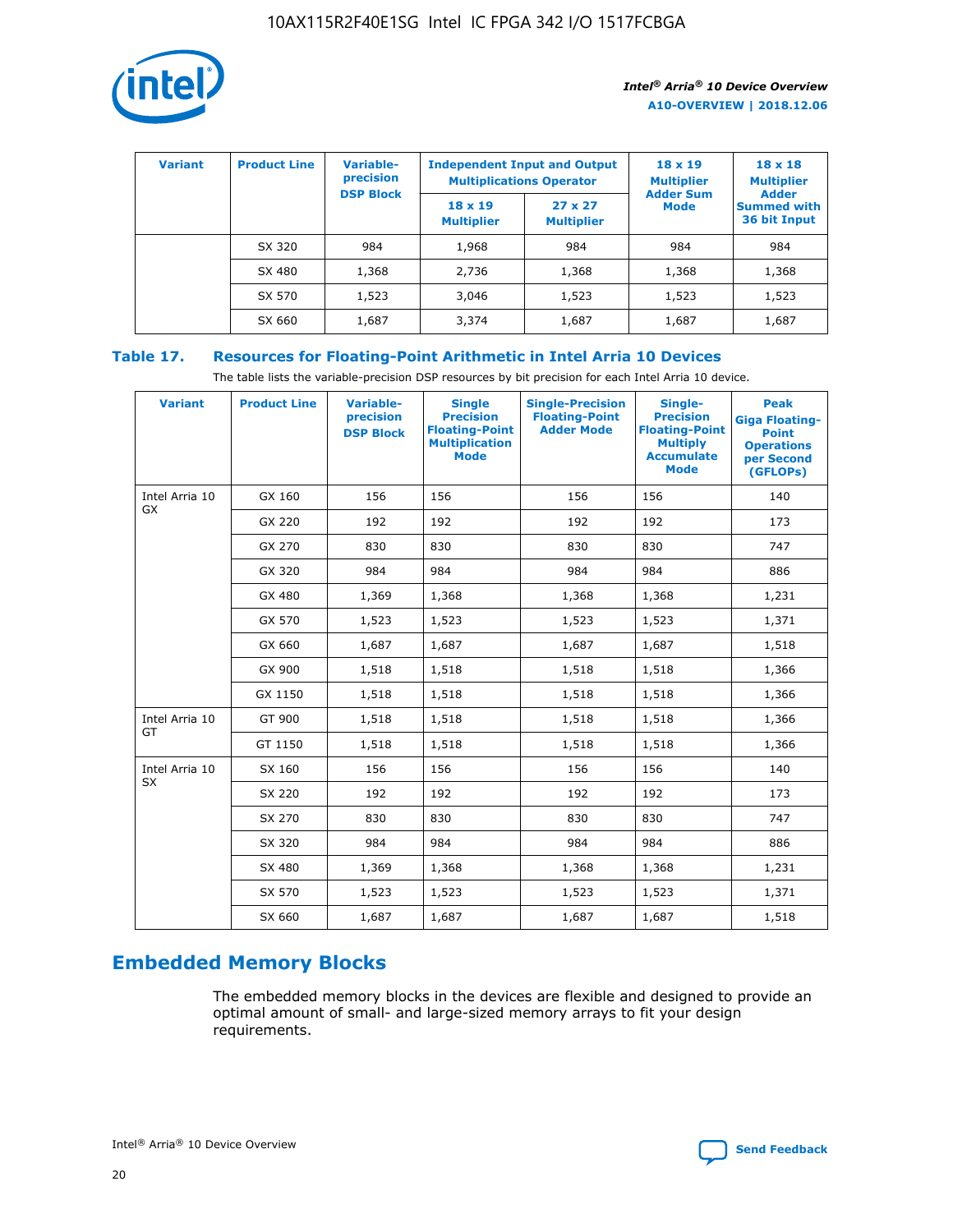

# **Types of Embedded Memory**

The Intel Arria 10 devices contain two types of memory blocks:

- 20 Kb M20K blocks—blocks of dedicated memory resources. The M20K blocks are ideal for larger memory arrays while still providing a large number of independent ports.
- 640 bit memory logic array blocks (MLABs)—enhanced memory blocks that are configured from dual-purpose logic array blocks (LABs). The MLABs are ideal for wide and shallow memory arrays. The MLABs are optimized for implementation of shift registers for digital signal processing (DSP) applications, wide and shallow FIFO buffers, and filter delay lines. Each MLAB is made up of ten adaptive logic modules (ALMs). In the Intel Arria 10 devices, you can configure these ALMs as ten 32 x 2 blocks, giving you one 32 x 20 simple dual-port SRAM block per MLAB.

# **Embedded Memory Capacity in Intel Arria 10 Devices**

|                   | <b>Product</b> |              | <b>M20K</b>         | <b>MLAB</b>  |                     | <b>Total RAM Bit</b> |
|-------------------|----------------|--------------|---------------------|--------------|---------------------|----------------------|
| <b>Variant</b>    | Line           | <b>Block</b> | <b>RAM Bit (Kb)</b> | <b>Block</b> | <b>RAM Bit (Kb)</b> | (Kb)                 |
| Intel Arria 10 GX | GX 160         | 440          | 8,800               | 1,680        | 1,050               | 9,850                |
|                   | GX 220         | 587          | 11,740              | 2,703        | 1,690               | 13,430               |
|                   | GX 270         | 750          | 15,000              | 3,922        | 2,452               | 17,452               |
|                   | GX 320         | 891          | 17,820              | 4,363        | 2,727               | 20,547               |
|                   | GX 480         | 1,431        | 28,620              | 6,662        | 4,164               | 32,784               |
|                   | GX 570         | 1,800        | 36,000              | 8,153        | 5,096               | 41,096               |
|                   | GX 660         | 2,131        | 42,620              | 9,260        | 5,788               | 48,408               |
|                   | GX 900         | 2,423        | 48,460              | 15,017       | 9,386               | 57,846               |
|                   | GX 1150        | 2,713        | 54,260              | 20,774       | 12,984              | 67,244               |
| Intel Arria 10 GT | GT 900         | 2,423        | 48,460              | 15,017       | 9,386               | 57,846               |
|                   | GT 1150        | 2,713        | 54,260              | 20,774       | 12,984              | 67,244               |
| Intel Arria 10 SX | SX 160         | 440          | 8,800               | 1,680        | 1,050               | 9,850                |
|                   | SX 220         | 587          | 11,740              | 2,703        | 1,690               | 13,430               |
|                   | SX 270         | 750          | 15,000              | 3,922        | 2,452               | 17,452               |
|                   | SX 320         | 891          | 17,820              | 4,363        | 2,727               | 20,547               |
|                   | SX 480         | 1,431        | 28,620              | 6,662        | 4,164               | 32,784               |
|                   | SX 570         | 1,800        | 36,000              | 8,153        | 5,096               | 41,096               |
|                   | SX 660         | 2,131        | 42,620              | 9,260        | 5,788               | 48,408               |

#### **Table 18. Embedded Memory Capacity and Distribution in Intel Arria 10 Devices**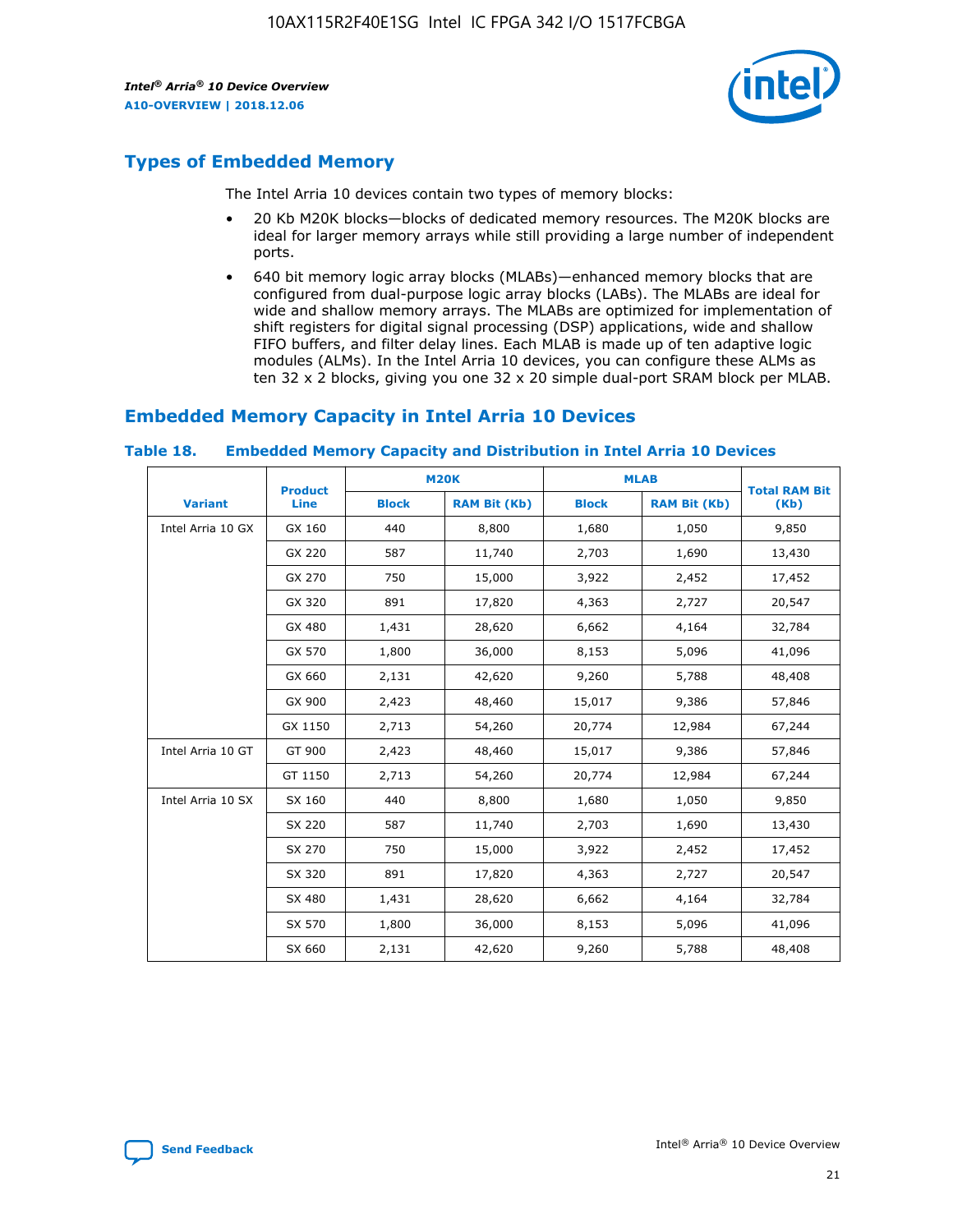

# **Embedded Memory Configurations for Single-port Mode**

#### **Table 19. Single-port Embedded Memory Configurations for Intel Arria 10 Devices**

This table lists the maximum configurations supported for single-port RAM and ROM modes.

| <b>Memory Block</b> | Depth (bits) | <b>Programmable Width</b> |
|---------------------|--------------|---------------------------|
| MLAB                | 32           | x16, x18, or x20          |
|                     | 64(10)       | x8, x9, x10               |
| M20K                | 512          | x40, x32                  |
|                     | 1K           | x20, x16                  |
|                     | 2K           | x10, x8                   |
|                     | 4K           | x5, x4                    |
|                     | 8K           | x2                        |
|                     | 16K          | x1                        |

# **Clock Networks and PLL Clock Sources**

The clock network architecture is based on Intel's global, regional, and peripheral clock structure. This clock structure is supported by dedicated clock input pins, fractional clock synthesis PLLs, and integer I/O PLLs.

# **Clock Networks**

The Intel Arria 10 core clock networks are capable of up to 800 MHz fabric operation across the full industrial temperature range. For the external memory interface, the clock network supports the hard memory controller with speeds up to 2,400 Mbps in a quarter-rate transfer.

To reduce power consumption, the Intel Quartus Prime software identifies all unused sections of the clock network and powers them down.

# **Fractional Synthesis and I/O PLLs**

Intel Arria 10 devices contain up to 32 fractional synthesis PLLs and up to 16 I/O PLLs that are available for both specific and general purpose uses in the core:

- Fractional synthesis PLLs—located in the column adjacent to the transceiver blocks
- I/O PLLs—located in each bank of the 48 I/Os

### **Fractional Synthesis PLLs**

You can use the fractional synthesis PLLs to:

- Reduce the number of oscillators that are required on your board
- Reduce the number of clock pins that are used in the device by synthesizing multiple clock frequencies from a single reference clock source

<sup>(10)</sup> Supported through software emulation and consumes additional MLAB blocks.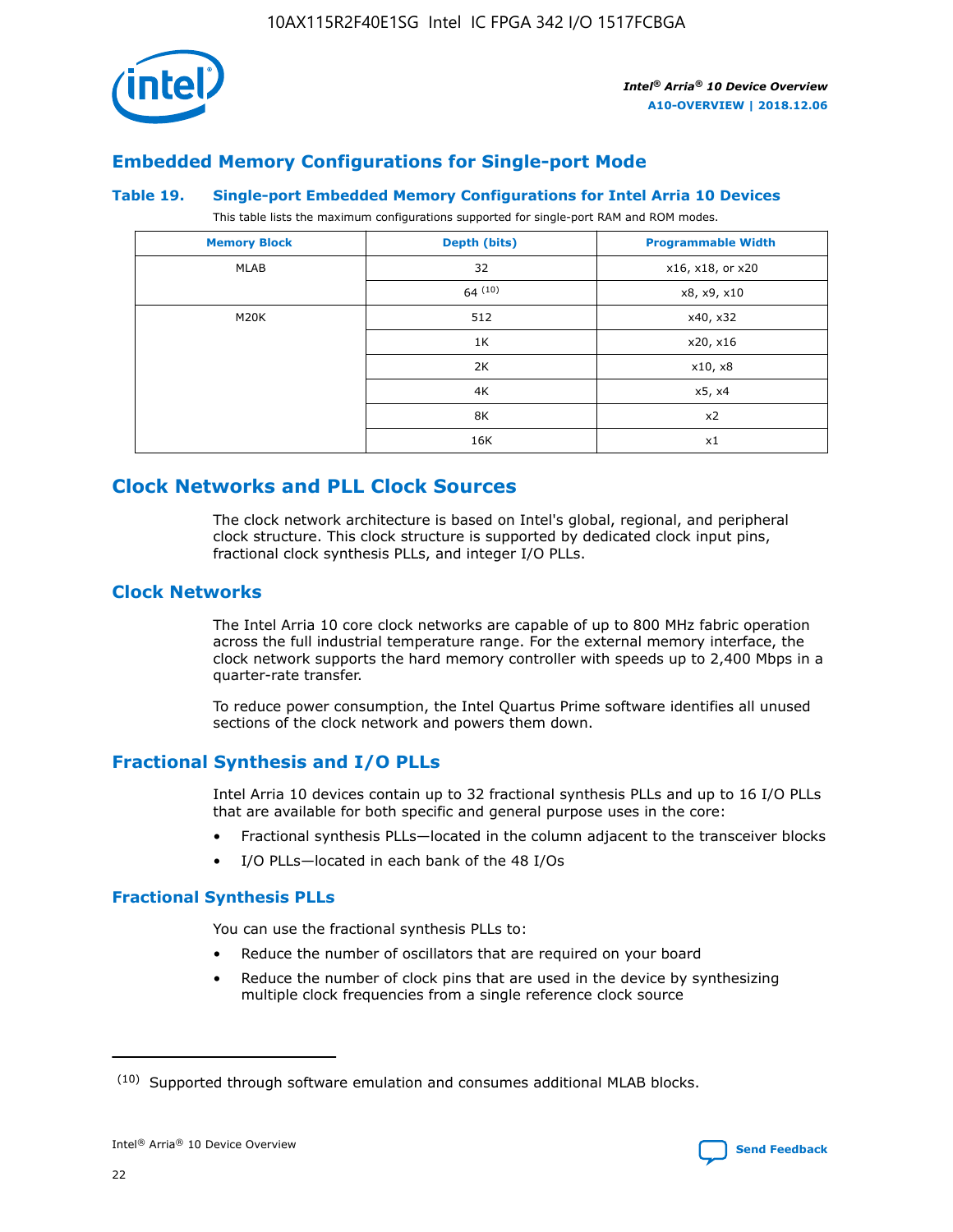10AX115R2F40E1SG Intel IC FPGA 342 I/O 1517FCBGA

*Intel® Arria® 10 Device Overview* **A10-OVERVIEW | 2018.12.06**



The fractional synthesis PLLs support the following features:

- Reference clock frequency synthesis for transceiver CMU and Advanced Transmit (ATX) PLLs
- Clock network delay compensation
- Zero-delay buffering
- Direct transmit clocking for transceivers
- Independently configurable into two modes:
	- Conventional integer mode equivalent to the general purpose PLL
	- Enhanced fractional mode with third order delta-sigma modulation
- PLL cascading

## **I/O PLLs**

The integer mode I/O PLLs are located in each bank of 48 I/Os. You can use the I/O PLLs to simplify the design of external memory and high-speed LVDS interfaces.

In each I/O bank, the I/O PLLs are adjacent to the hard memory controllers and LVDS SERDES. Because these PLLs are tightly coupled with the I/Os that need to use them, it makes it easier to close timing.

You can use the I/O PLLs for general purpose applications in the core such as clock network delay compensation and zero-delay buffering.

Intel Arria 10 devices support PLL-to-PLL cascading.

# **FPGA General Purpose I/O**

Intel Arria 10 devices offer highly configurable GPIOs. Each I/O bank contains 48 general purpose I/Os and a high-efficiency hard memory controller.

The following list describes the features of the GPIOs:

- Consist of 3 V I/Os for high-voltage application and LVDS I/Os for differential signaling
	- Up to two 3 V I/O banks, available in some devices, that support up to 3 V I/O standards
	- LVDS I/O banks that support up to 1.8 V I/O standards
- Support a wide range of single-ended and differential I/O interfaces
- LVDS speeds up to 1.6 Gbps
- Each LVDS pair of pins has differential input and output buffers, allowing you to configure the LVDS direction for each pair.
- Programmable bus hold and weak pull-up
- Programmable differential output voltage  $(V_{OD})$  and programmable pre-emphasis

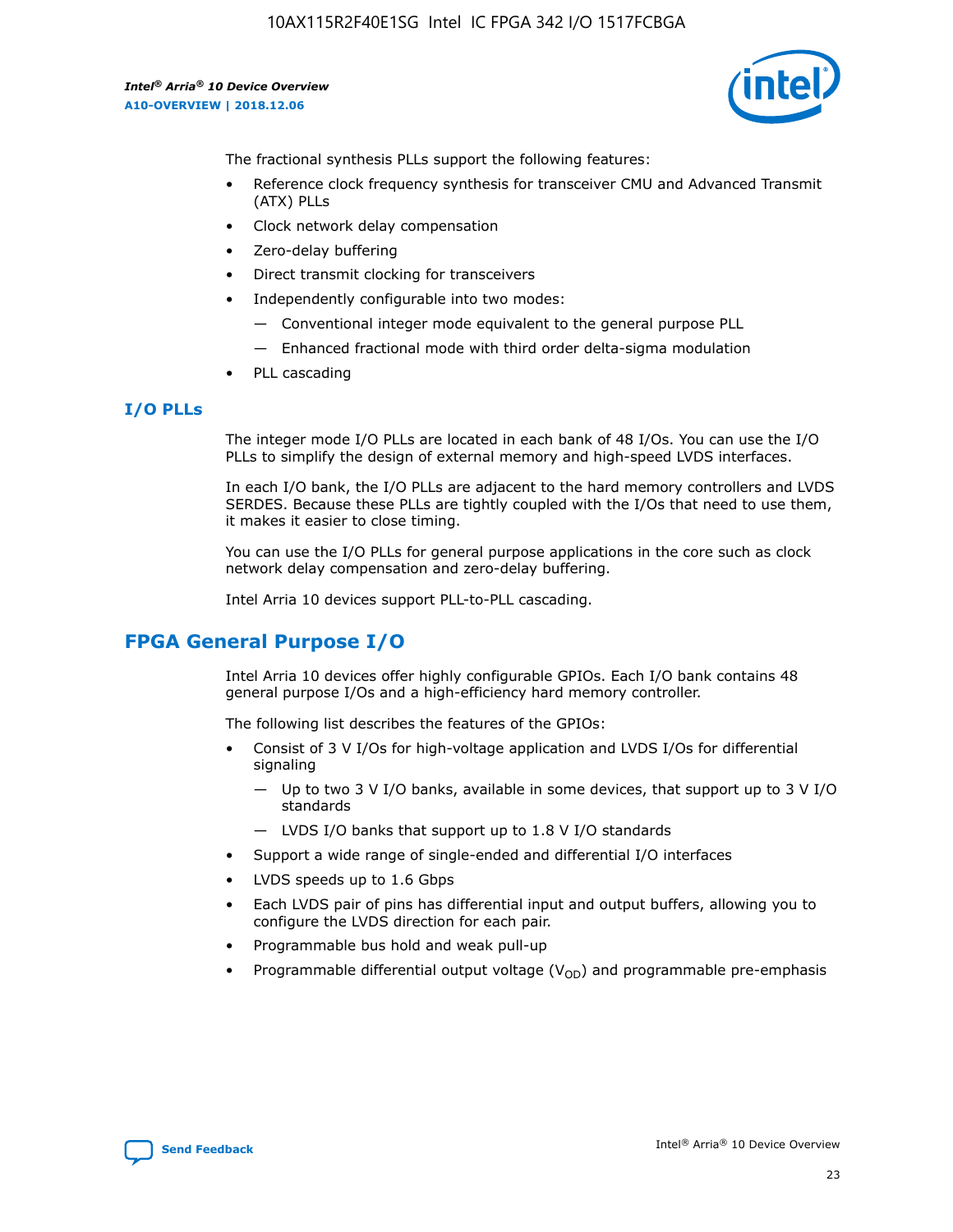

- Series (R<sub>S</sub>) and parallel (R<sub>T</sub>) on-chip termination (OCT) for all I/O banks with OCT calibration to limit the termination impedance variation
- On-chip dynamic termination that has the ability to swap between series and parallel termination, depending on whether there is read or write on a common bus for signal integrity
- Easy timing closure support using the hard read FIFO in the input register path, and delay-locked loop (DLL) delay chain with fine and coarse architecture

# **External Memory Interface**

Intel Arria 10 devices offer massive external memory bandwidth, with up to seven 32 bit DDR4 memory interfaces running at up to 2,400 Mbps. This bandwidth provides additional ease of design, lower power, and resource efficiencies of hardened highperformance memory controllers.

The memory interface within Intel Arria 10 FPGAs and SoCs delivers the highest performance and ease of use. You can configure up to a maximum width of 144 bits when using the hard or soft memory controllers. If required, you can bypass the hard memory controller and use a soft controller implemented in the user logic.

Each I/O contains a hardened DDR read/write path (PHY) capable of performing key memory interface functionality such as read/write leveling, FIFO buffering to lower latency and improve margin, timing calibration, and on-chip termination.

The timing calibration is aided by the inclusion of hard microcontrollers based on Intel's Nios® II technology, specifically tailored to control the calibration of multiple memory interfaces. This calibration allows the Intel Arria 10 device to compensate for any changes in process, voltage, or temperature either within the Intel Arria 10 device itself, or within the external memory device. The advanced calibration algorithms ensure maximum bandwidth and robust timing margin across all operating conditions.

In addition to parallel memory interfaces, Intel Arria 10 devices support serial memory technologies such as the Hybrid Memory Cube (HMC). The HMC is supported by the Intel Arria 10 high-speed serial transceivers which connect up to four HMC links, with each link running at data rates up to 15 Gbps.

### **Related Information**

#### [External Memory Interface Spec Estimator](http://www.altera.com/technology/memory/estimator/mem-emif-index.html)

Provides a parametric tool that allows you to find and compare the performance of the supported external memory interfaces in IntelFPGAs.

# **Memory Standards Supported by Intel Arria 10 Devices**

The I/Os are designed to provide high performance support for existing and emerging external memory standards.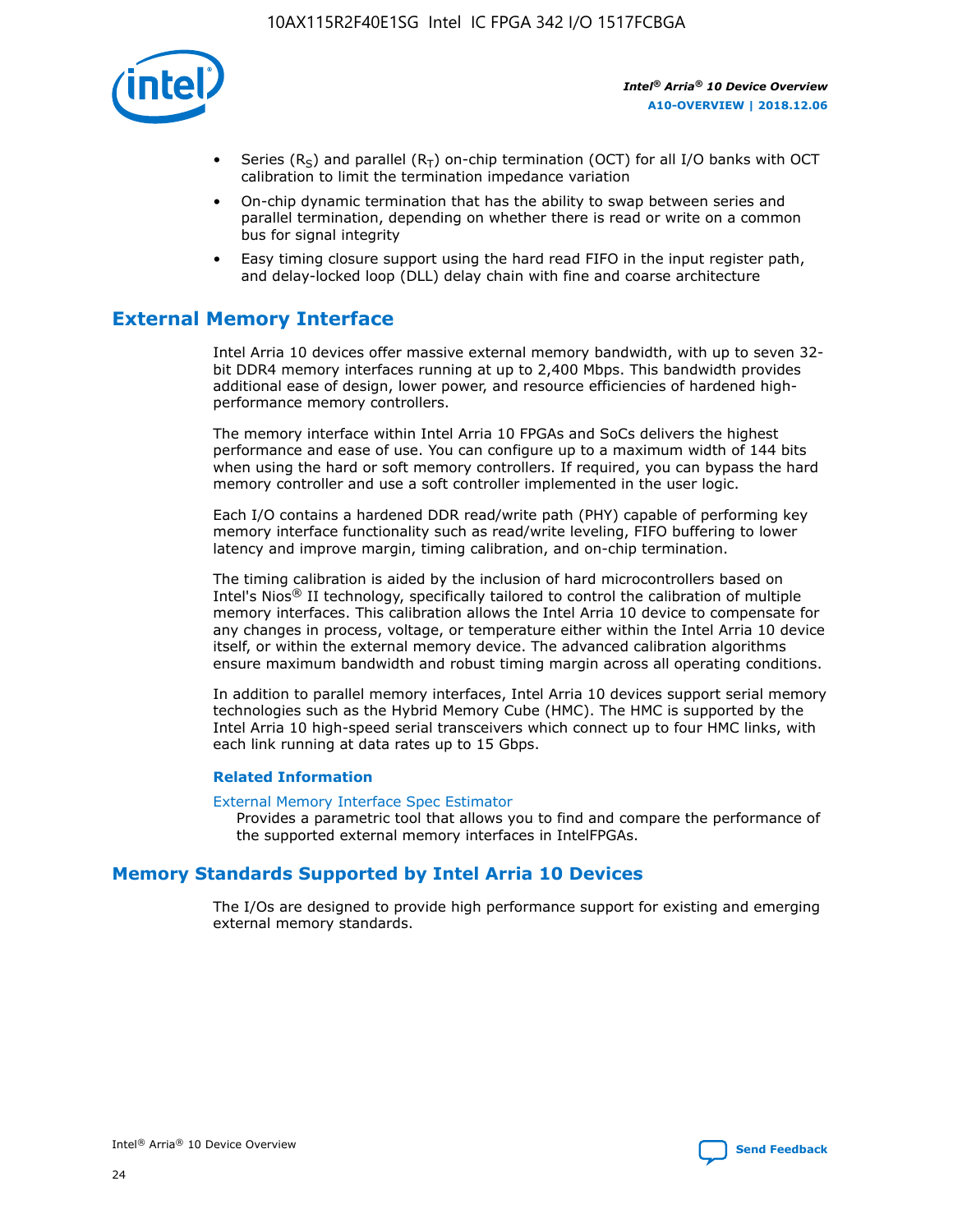

#### **Table 20. Memory Standards Supported by the Hard Memory Controller**

This table lists the overall capability of the hard memory controller. For specific details, refer to the External Memory Interface Spec Estimator and Intel Arria 10 Device Datasheet.

| <b>Memory Standard</b> | <b>Rate Support</b> | <b>Ping Pong PHY Support</b> | <b>Maximum Frequency</b><br>(MHz) |
|------------------------|---------------------|------------------------------|-----------------------------------|
| <b>DDR4 SDRAM</b>      | Quarter rate        | Yes                          | 1,067                             |
|                        |                     |                              | 1,200                             |
| DDR3 SDRAM             | Half rate           | Yes                          | 533                               |
|                        |                     |                              | 667                               |
|                        | Quarter rate        | Yes                          | 1,067                             |
|                        |                     |                              | 1,067                             |
| <b>DDR3L SDRAM</b>     | Half rate           | Yes                          | 533                               |
|                        |                     |                              | 667                               |
|                        | Quarter rate        | Yes                          | 933                               |
|                        |                     |                              | 933                               |
| LPDDR3 SDRAM           | Half rate           |                              | 533                               |
|                        | Quarter rate        |                              | 800                               |

### **Table 21. Memory Standards Supported by the Soft Memory Controller**

| <b>Memory Standard</b>      | <b>Rate Support</b> | <b>Maximum Frequency</b><br>(MHz) |
|-----------------------------|---------------------|-----------------------------------|
| <b>RLDRAM 3 (11)</b>        | Quarter rate        | 1,200                             |
| ODR IV SRAM <sup>(11)</sup> | Quarter rate        | 1,067                             |
| <b>ODR II SRAM</b>          | Full rate           | 333                               |
|                             | Half rate           | 633                               |
| <b>ODR II+ SRAM</b>         | Full rate           | 333                               |
|                             | Half rate           | 633                               |
| <b>ODR II+ Xtreme SRAM</b>  | Full rate           | 333                               |
|                             | Half rate           | 633                               |

#### **Table 22. Memory Standards Supported by the HPS Hard Memory Controller**

The hard processor system (HPS) is available in Intel Arria 10 SoC devices only.

| <b>Memory Standard</b> | <b>Rate Support</b> | <b>Maximum Frequency</b><br>(MHz) |
|------------------------|---------------------|-----------------------------------|
| <b>DDR4 SDRAM</b>      | Half rate           | 1,200                             |
| <b>DDR3 SDRAM</b>      | Half rate           | 1,067                             |
| <b>DDR3L SDRAM</b>     | Half rate           | 933                               |

<sup>(11)</sup> Intel Arria 10 devices support this external memory interface using hard PHY with soft memory controller.

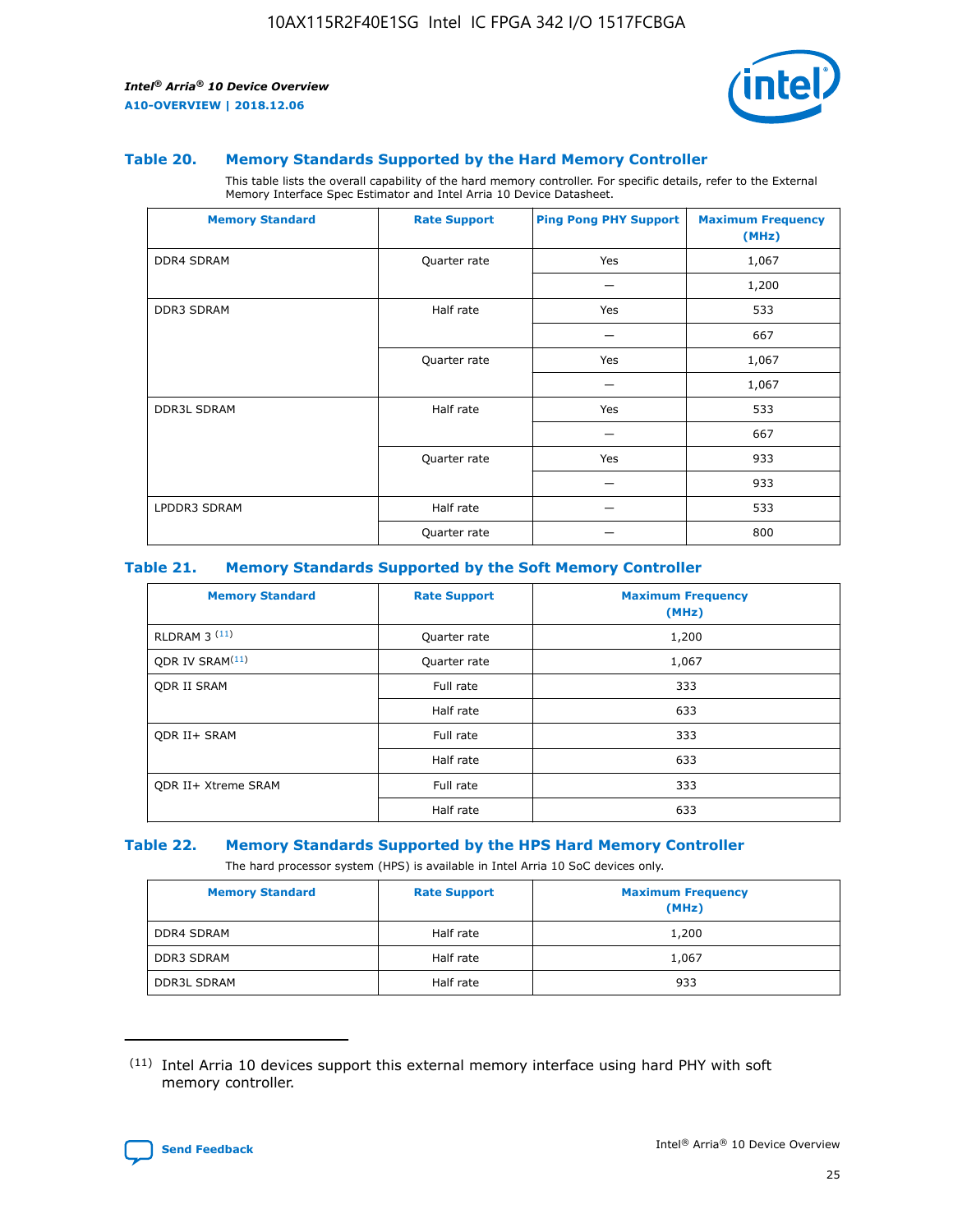

### **Related Information**

#### [Intel Arria 10 Device Datasheet](https://www.intel.com/content/www/us/en/programmable/documentation/mcn1413182292568.html#mcn1413182153340)

Lists the memory interface performance according to memory interface standards, rank or chip select configurations, and Intel Arria 10 device speed grades.

# **PCIe Gen1, Gen2, and Gen3 Hard IP**

Intel Arria 10 devices contain PCIe hard IP that is designed for performance and ease-of-use:

- Includes all layers of the PCIe stack—transaction, data link and physical layers.
- Supports PCIe Gen3, Gen2, and Gen1 Endpoint and Root Port in x1, x2, x4, or x8 lane configuration.
- Operates independently from the core logic—optional configuration via protocol (CvP) allows the PCIe link to power up and complete link training in less than 100 ms while the Intel Arria 10 device completes loading the programming file for the rest of the FPGA.
- Provides added functionality that makes it easier to support emerging features such as Single Root I/O Virtualization (SR-IOV) and optional protocol extensions.
- Provides improved end-to-end datapath protection using ECC.
- Supports FPGA configuration via protocol (CvP) using PCIe at Gen3, Gen2, or Gen1 speed.

#### **Related Information**

PCS Features on page 30

# **Enhanced PCS Hard IP for Interlaken and 10 Gbps Ethernet**

# **Interlaken Support**

The Intel Arria 10 enhanced PCS hard IP provides integrated Interlaken PCS supporting rates up to 25.8 Gbps per lane.

The Interlaken PCS is based on the proven functionality of the PCS developed for Intel's previous generation FPGAs, which demonstrated interoperability with Interlaken ASSP vendors and third-party IP suppliers. The Interlaken PCS is present in every transceiver channel in Intel Arria 10 devices.

### **Related Information**

PCS Features on page 30

# **10 Gbps Ethernet Support**

The Intel Arria 10 enhanced PCS hard IP supports 10GBASE-R PCS compliant with IEEE 802.3 10 Gbps Ethernet (10GbE). The integrated hard IP support for 10GbE and the 10 Gbps transceivers save external PHY cost, board space, and system power.

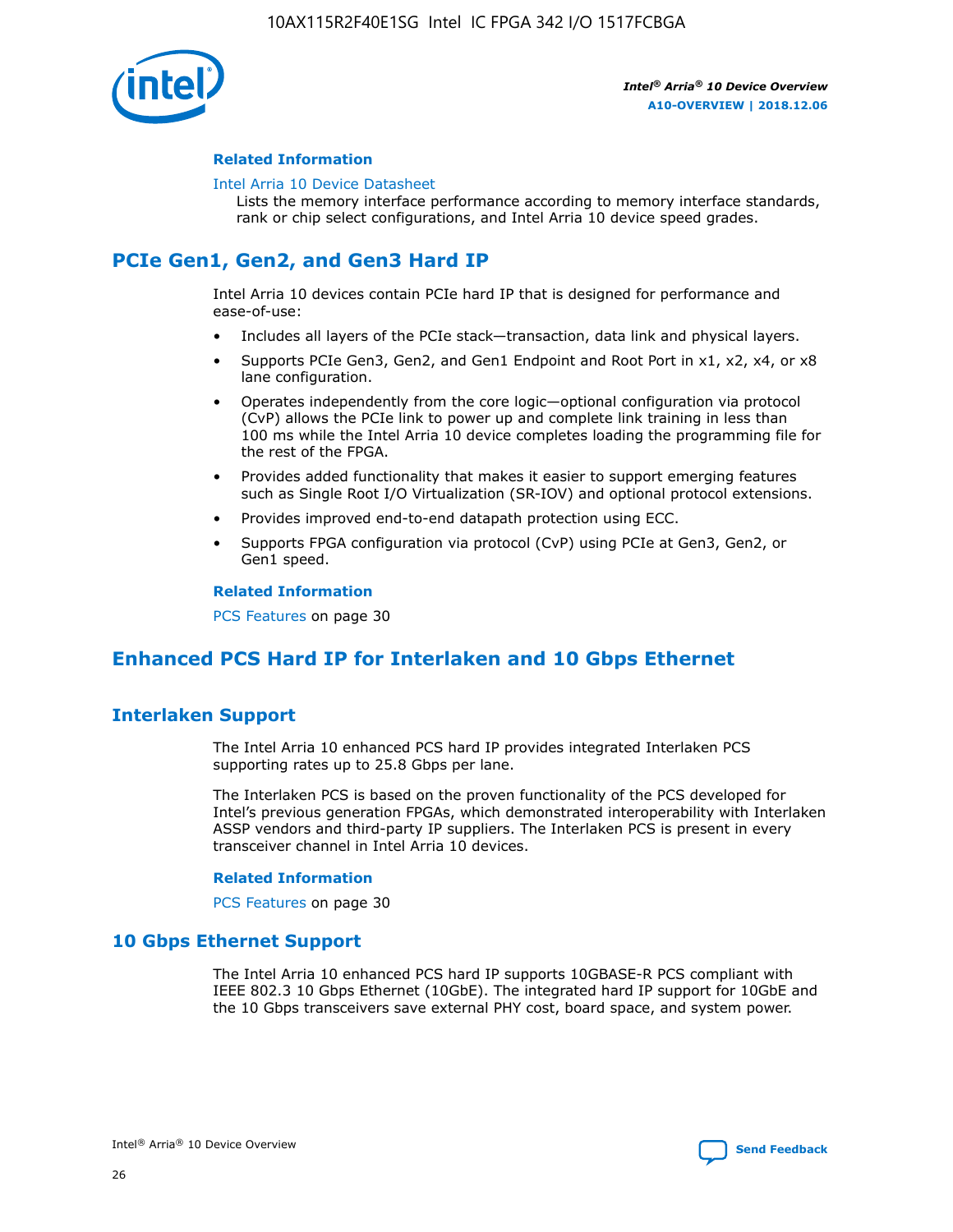

The scalable hard IP supports multiple independent 10GbE ports while using a single PLL for all the 10GBASE-R PCS instantiations, which saves on core logic resources and clock networks:

- Simplifies multiport 10GbE systems compared to XAUI interfaces that require an external XAUI-to-10G PHY.
- Incorporates Electronic Dispersion Compensation (EDC), which enables direct connection to standard 10 Gbps XFP and SFP+ pluggable optical modules.
- Supports backplane Ethernet applications and includes a hard 10GBASE-KR Forward Error Correction (FEC) circuit that you can use for 10 Gbps and 40 Gbps applications.

The 10 Gbps Ethernet PCS hard IP and 10GBASE-KR FEC are present in every transceiver channel.

#### **Related Information**

PCS Features on page 30

# **Low Power Serial Transceivers**

Intel Arria 10 FPGAs and SoCs include lowest power transceivers that deliver high bandwidth, throughput and low latency.

Intel Arria 10 devices deliver the industry's lowest power consumption per transceiver channel:

- 12.5 Gbps transceivers at as low as 242 mW
- 10 Gbps transceivers at as low as 168 mW
- 6 Gbps transceivers at as low as 117 mW

Intel Arria 10 transceivers support various data rates according to application:

- Chip-to-chip and chip-to-module applications—from 1 Gbps up to 25.8 Gbps
- Long reach and backplane applications—from 1 Gbps up to 12.5 with advanced adaptive equalization
- Critical power sensitive applications—from 1 Gbps up to 11.3 Gbps using lower power modes

The combination of 20 nm process technology and architectural advances provide the following benefits:

- Significant reduction in die area and power consumption
- Increase of up to two times in transceiver I/O density compared to previous generation devices while maintaining optimal signal integrity
- Up to 72 total transceiver channels—you can configure up to 6 of these channels to run as fast as 25.8 Gbps
- All channels feature continuous data rate support up to the maximum rated speed

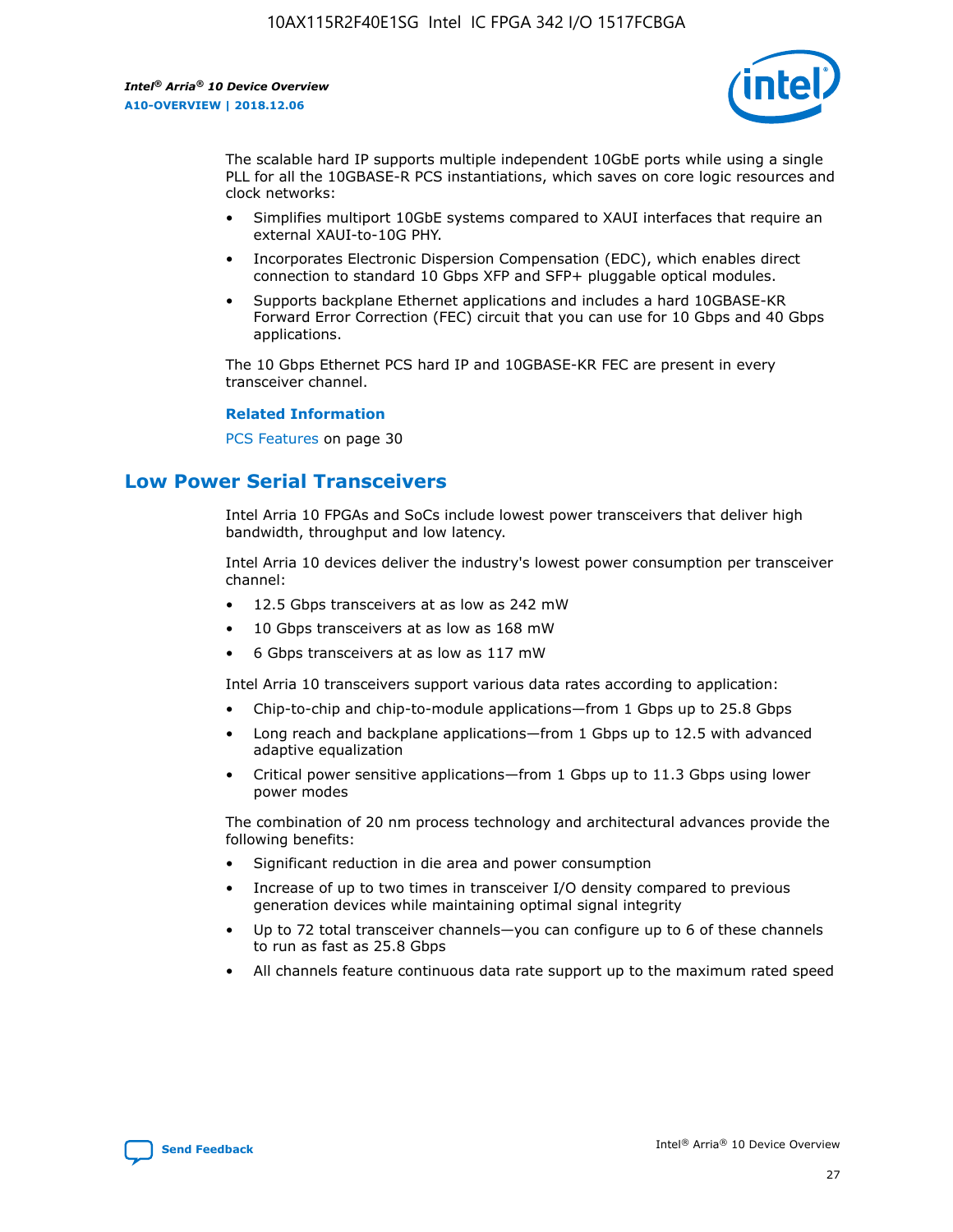



## **Figure 6. Intel Arria 10 Transceiver Block Architecture**

# **Transceiver Channels**

All transceiver channels feature a dedicated Physical Medium Attachment (PMA) and a hardened Physical Coding Sublayer (PCS).

- The PMA provides primary interfacing capabilities to physical channels.
- The PCS typically handles encoding/decoding, word alignment, and other preprocessing functions before transferring data to the FPGA core fabric.

A transceiver channel consists of a PMA and a PCS block. Most transceiver banks have 6 channels. There are some transceiver banks that contain only 3 channels.

A wide variety of bonded and non-bonded data rate configurations is possible using a highly configurable clock distribution network. Up to 80 independent transceiver data rates can be configured.

The following figures are graphical representations of top views of the silicon die, which correspond to reverse views for flip chip packages. Different Intel Arria 10 devices may have different floorplans than the ones shown in the figures.

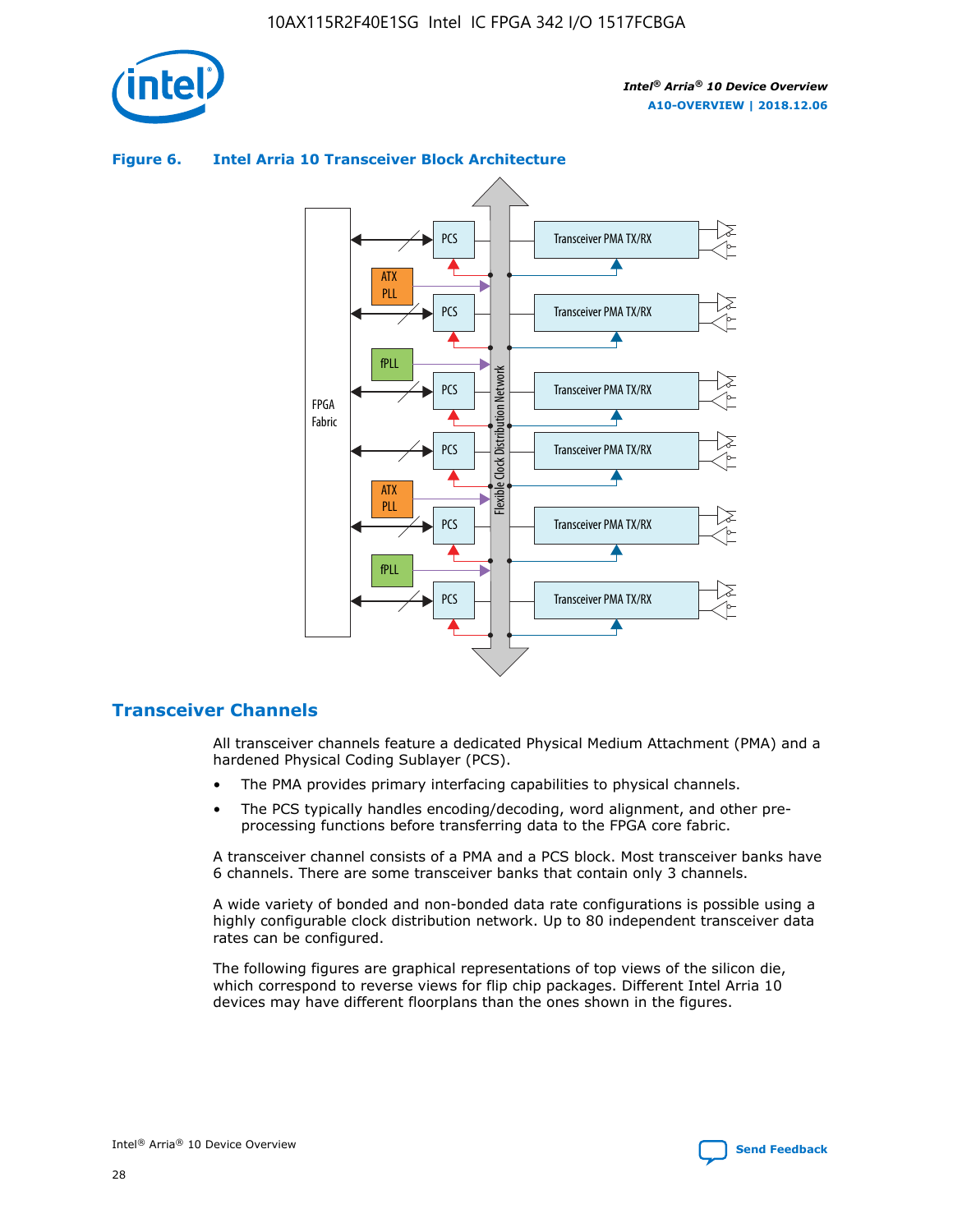

# **Figure 7. Device Chip Overview for Intel Arria 10 GX and GT Devices**





# **PMA Features**

Intel Arria 10 transceivers provide exceptional signal integrity at data rates up to 25.8 Gbps. Clocking options include ultra-low jitter ATX PLLs (LC tank based), clock multiplier unit (CMU) PLLs, and fractional PLLs.

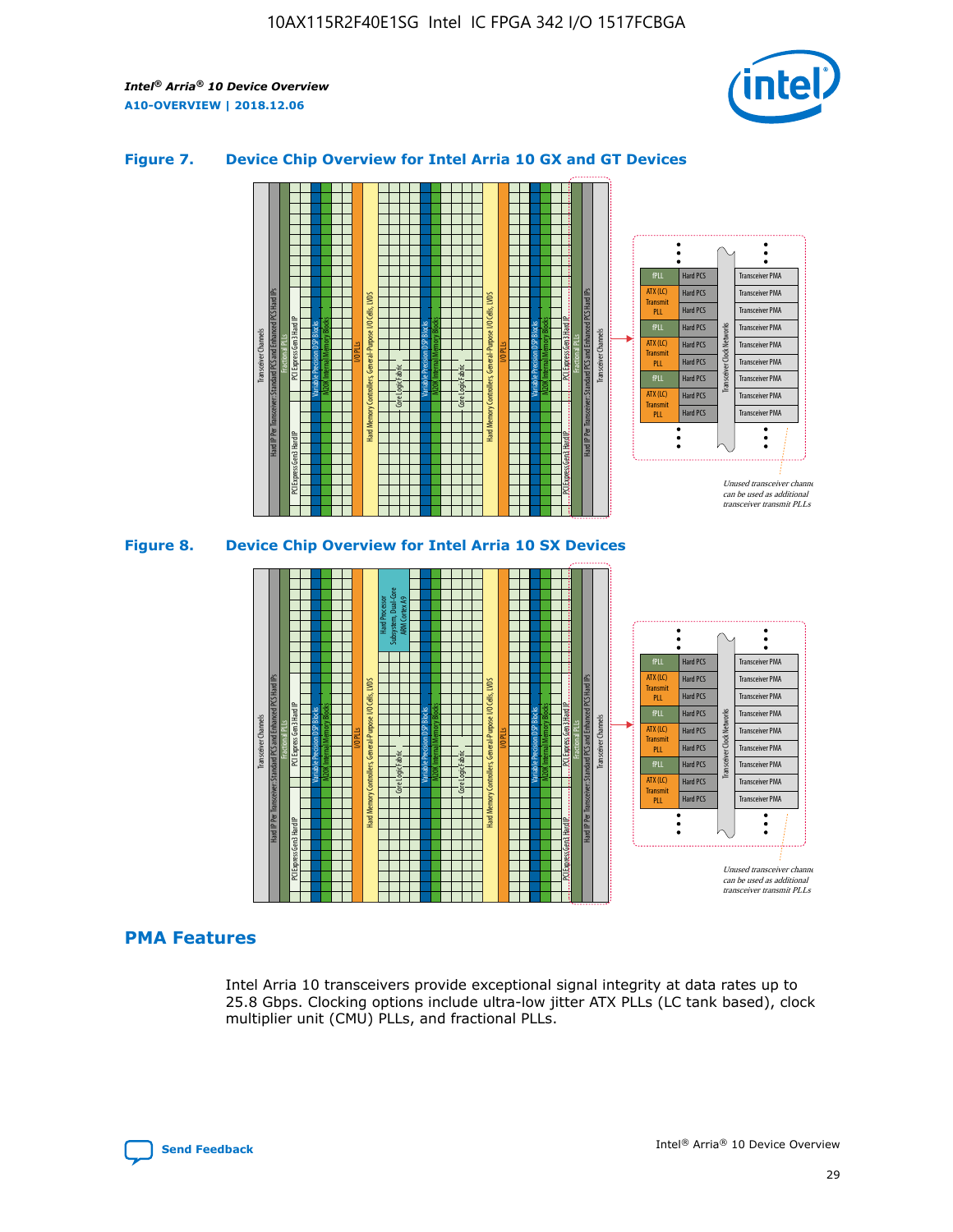

Each transceiver channel contains a channel PLL that can be used as the CMU PLL or clock data recovery (CDR) PLL. In CDR mode, the channel PLL recovers the receiver clock and data in the transceiver channel. Up to 80 independent data rates can be configured on a single Intel Arria 10 device.

## **Table 23. PMA Features of the Transceivers in Intel Arria 10 Devices**

| <b>Feature</b>                                             | <b>Capability</b>                                                                                                                                                                                                             |
|------------------------------------------------------------|-------------------------------------------------------------------------------------------------------------------------------------------------------------------------------------------------------------------------------|
| Chip-to-Chip Data Rates                                    | 1 Gbps to 17.4 Gbps (Intel Arria 10 GX devices)<br>1 Gbps to 25.8 Gbps (Intel Arria 10 GT devices)                                                                                                                            |
| Backplane Support                                          | Drive backplanes at data rates up to 12.5 Gbps                                                                                                                                                                                |
| Optical Module Support                                     | SFP+/SFP, XFP, CXP, QSFP/QSFP28, CFP/CFP2/CFP4                                                                                                                                                                                |
| Cable Driving Support                                      | SFP+ Direct Attach, PCI Express over cable, eSATA                                                                                                                                                                             |
| Transmit Pre-Emphasis                                      | 4-tap transmit pre-emphasis and de-emphasis to compensate for system channel loss                                                                                                                                             |
| Continuous Time Linear<br>Equalizer (CTLE)                 | Dual mode, high-gain, and high-data rate, linear receive equalization to compensate for<br>system channel loss                                                                                                                |
| Decision Feedback Equalizer<br>(DFE)                       | 7-fixed and 4-floating tap DFE to equalize backplane channel loss in the presence of<br>crosstalk and noisy environments                                                                                                      |
| Variable Gain Amplifier                                    | Optimizes the signal amplitude prior to the CDR sampling and operates in fixed and<br>adaptive modes                                                                                                                          |
| Altera Digital Adaptive<br>Parametric Tuning (ADAPT)       | Fully digital adaptation engine to automatically adjust all link equalization parameters-<br>including CTLE, DFE, and variable gain amplifier blocks—that provide optimal link margin<br>without intervention from user logic |
| Precision Signal Integrity<br>Calibration Engine (PreSICE) | Hardened calibration controller to quickly calibrate all transceiver control parameters on<br>power-up, which provides the optimal signal integrity and jitter performance                                                    |
| Advanced Transmit (ATX)<br>PLL                             | Low jitter ATX (LC tank based) PLLs with continuous tuning range to cover a wide range of<br>standard and proprietary protocols                                                                                               |
| <b>Fractional PLLs</b>                                     | On-chip fractional frequency synthesizers to replace on-board crystal oscillators and reduce<br>system cost                                                                                                                   |
| Digitally Assisted Analog<br><b>CDR</b>                    | Superior jitter tolerance with fast lock time                                                                                                                                                                                 |
| <b>Dynamic Partial</b><br>Reconfiguration                  | Allows independent control of the Avalon memory-mapped interface of each transceiver<br>channel for the highest transceiver flexibility                                                                                       |
| Multiple PCS-PMA and PCS-<br>PLD interface widths          | 8-, 10-, 16-, 20-, 32-, 40-, or 64-bit interface widths for flexibility of deserialization width,<br>encoding, and reduced latency                                                                                            |

# **PCS Features**

This table summarizes the Intel Arria 10 transceiver PCS features. You can use the transceiver PCS to support a wide range of protocols ranging from 1 Gbps to 25.8 Gbps.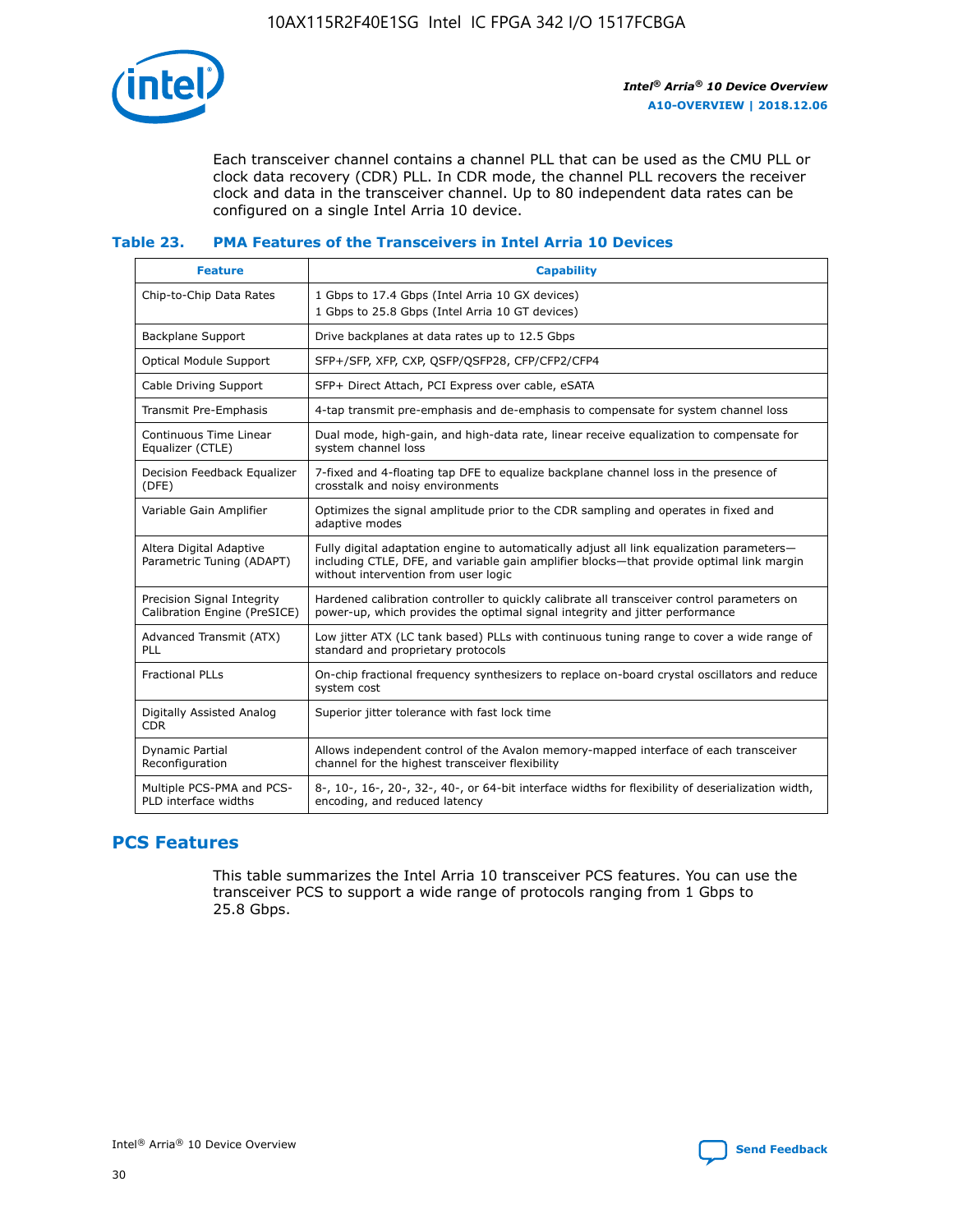

| <b>PCS</b>    | <b>Description</b>                                                                                                                                                                                                                                                                                                                                                                                             |
|---------------|----------------------------------------------------------------------------------------------------------------------------------------------------------------------------------------------------------------------------------------------------------------------------------------------------------------------------------------------------------------------------------------------------------------|
| Standard PCS  | Operates at a data rate up to 12 Gbps<br>Supports protocols such as PCI-Express, CPRI 4.2+, GigE, IEEE 1588 in Hard PCS<br>Implements other protocols using Basic/Custom (Standard PCS) transceiver<br>configuration rules.                                                                                                                                                                                    |
| Enhanced PCS  | Performs functions common to most serial data industry standards, such as word<br>alignment, encoding/decoding, and framing, before data is sent or received off-chip<br>through the PMA<br>• Handles data transfer to and from the FPGA fabric<br>Handles data transfer internally to and from the PMA<br>Provides frequency compensation<br>Performs channel bonding for multi-channel low skew applications |
| PCIe Gen3 PCS | Supports the seamless switching of Data and Clock between the Gen1, Gen2, and Gen3<br>data rates<br>Provides support for PIPE 3.0 features<br>Supports the PIPE interface with the Hard IP enabled, as well as with the Hard IP<br>bypassed                                                                                                                                                                    |

#### **Related Information**

- PCIe Gen1, Gen2, and Gen3 Hard IP on page 26
- Interlaken Support on page 26
- 10 Gbps Ethernet Support on page 26

# **PCS Protocol Support**

This table lists some of the protocols supported by the Intel Arria 10 transceiver PCS. For more information about the blocks in the transmitter and receiver data paths, refer to the related information.

| <b>Protocol</b>                                 | <b>Data Rate</b><br>(Gbps) | <b>Transceiver IP</b>       | <b>PCS Support</b>                      |
|-------------------------------------------------|----------------------------|-----------------------------|-----------------------------------------|
| PCIe Gen3 x1, x2, x4, x8                        | 8.0                        | Native PHY (PIPE)           | Standard PCS and PCIe<br>Gen3 PCS       |
| PCIe Gen2 x1, x2, x4, x8                        | 5.0                        | Native PHY (PIPE)           | <b>Standard PCS</b>                     |
| PCIe Gen1 x1, x2, x4, x8                        | 2.5                        | Native PHY (PIPE)           | Standard PCS                            |
| 1000BASE-X Gigabit Ethernet                     | 1.25                       | Native PHY                  | <b>Standard PCS</b>                     |
| 1000BASE-X Gigabit Ethernet with<br>IEEE 1588v2 | 1.25                       | Native PHY                  | Standard PCS                            |
| 10GBASE-R                                       | 10.3125                    | Native PHY                  | <b>Enhanced PCS</b>                     |
| 10GBASE-R with IEEE 1588v2                      | 10.3125                    | Native PHY                  | <b>Enhanced PCS</b>                     |
| 10GBASE-R with KR FEC                           | 10.3125                    | Native PHY                  | <b>Enhanced PCS</b>                     |
| 10GBASE-KR and 1000BASE-X                       | 10.3125                    | 1G/10GbE and 10GBASE-KR PHY | Standard PCS and<br><b>Enhanced PCS</b> |
| Interlaken (CEI-6G/11G)                         | 3.125 to 17.4              | Native PHY                  | <b>Enhanced PCS</b>                     |
| SFI-S/SFI-5.2                                   | 11.2                       | Native PHY                  | <b>Enhanced PCS</b>                     |
| 10G SDI                                         | 10.692                     | Native PHY                  | <b>Enhanced PCS</b>                     |
|                                                 |                            |                             | continued                               |

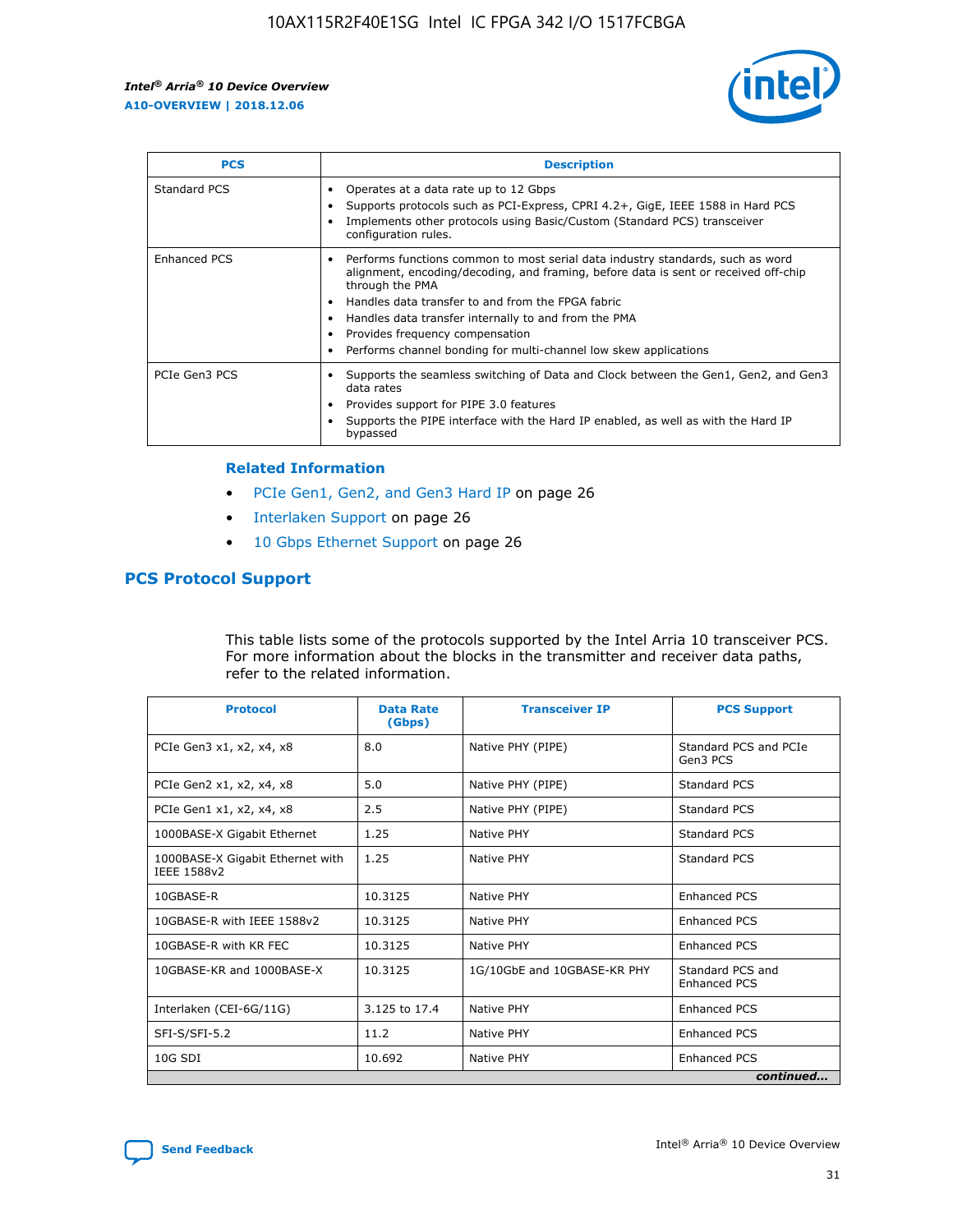

| <b>Protocol</b>      | <b>Data Rate</b><br>(Gbps) | <b>Transceiver IP</b> | <b>PCS Support</b> |
|----------------------|----------------------------|-----------------------|--------------------|
| CPRI 6.0 (64B/66B)   | 0.6144 to<br>10.1376       | Native PHY            | Enhanced PCS       |
| CPRI 4.2 (8B/10B)    | 0.6144 to<br>9.8304        | Native PHY            | Standard PCS       |
| OBSAI RP3 v4.2       | 0.6144 to 6.144            | Native PHY            | Standard PCS       |
| SD-SDI/HD-SDI/3G-SDI | $0.143(12)$ to<br>2.97     | Native PHY            | Standard PCS       |

# **Related Information**

#### [Intel Arria 10 Transceiver PHY User Guide](https://www.intel.com/content/www/us/en/programmable/documentation/nik1398707230472.html#nik1398707091164)

Provides more information about the supported transceiver protocols and PHY IP, the PMA architecture, and the standard, enhanced, and PCIe Gen3 PCS architecture.

# **SoC with Hard Processor System**

Each SoC device combines an FPGA fabric and a hard processor system (HPS) in a single device. This combination delivers the flexibility of programmable logic with the power and cost savings of hard IP in these ways:

- Reduces board space, system power, and bill of materials cost by eliminating a discrete embedded processor
- Allows you to differentiate the end product in both hardware and software, and to support virtually any interface standard
- Extends the product life and revenue through in-field hardware and software updates

<sup>(12)</sup> The 0.143 Gbps data rate is supported using oversampling of user logic that you must implement in the FPGA fabric.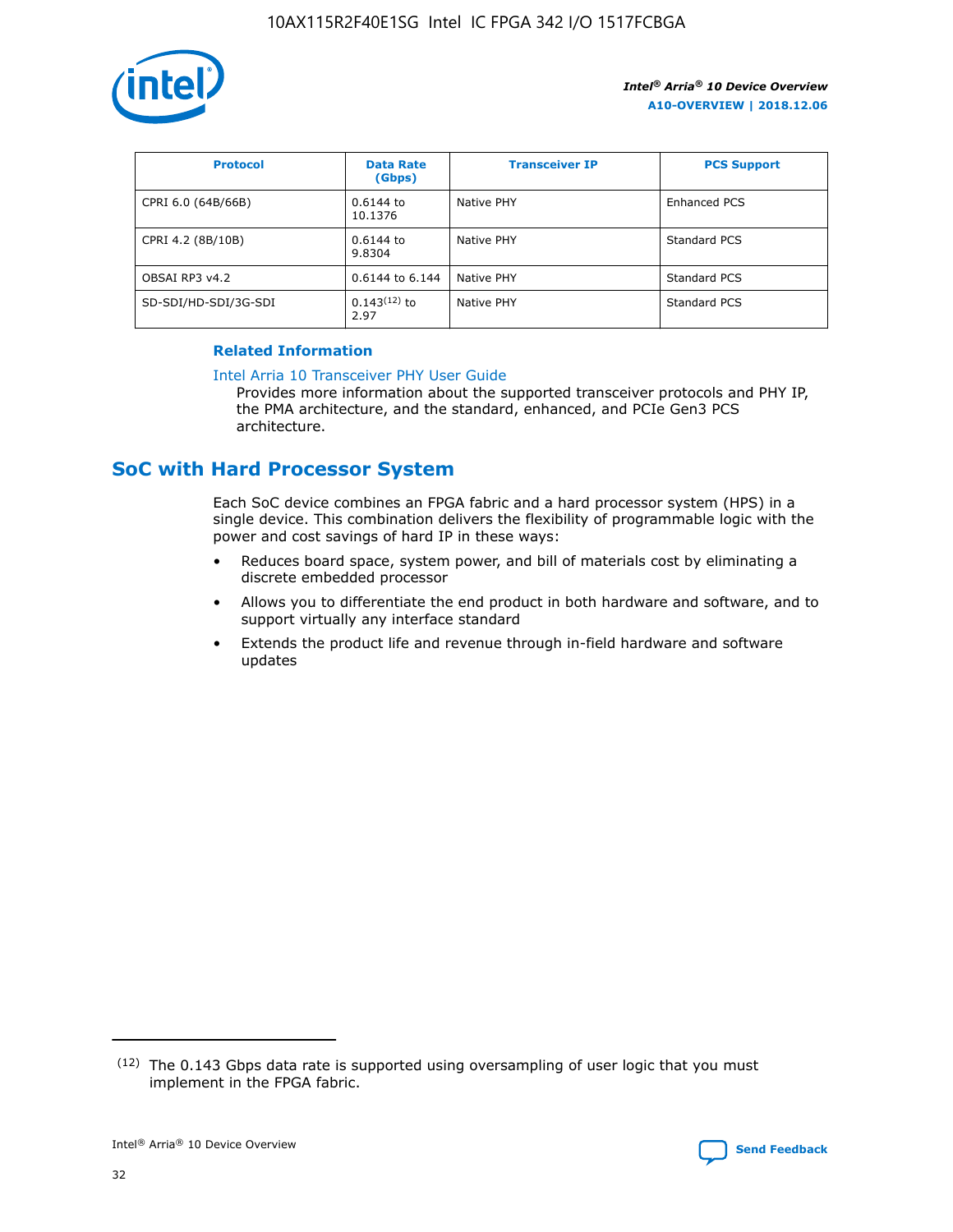

#### **Figure 9. HPS Block Diagram**

This figure shows a block diagram of the HPS with the dual ARM Cortex-A9 MPCore processor.



# **Key Advantages of 20-nm HPS**

The 20-nm HPS strikes a balance between enabling maximum software compatibility with 28-nm SoCs while still improving upon the 28-nm HPS architecture. These improvements address the requirements of the next generation target markets such as wireless and wireline communications, compute and storage equipment, broadcast and military in terms of performance, memory bandwidth, connectivity via backplane and security.

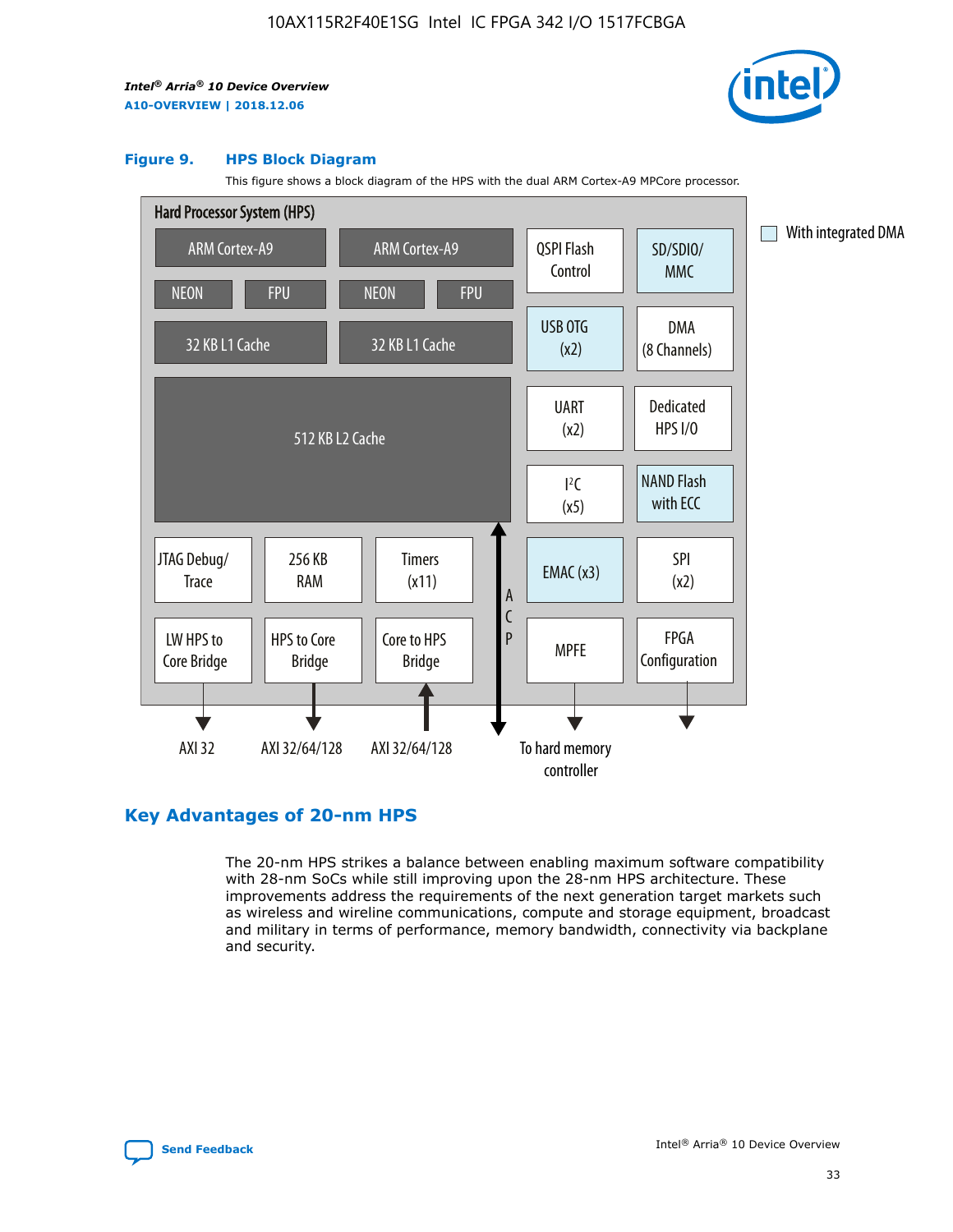

## **Table 24. Improvements in 20 nm HPS**

This table lists the key improvements of the 20 nm HPS compared to the 28 nm HPS.

| Advantages/<br><b>Improvements</b>                          | <b>Description</b>                                                                                                                                                                                                                                                                                                                                                                                                                                                                                                                                                                                                                                                                                                                                                                                                                                                                                                      |
|-------------------------------------------------------------|-------------------------------------------------------------------------------------------------------------------------------------------------------------------------------------------------------------------------------------------------------------------------------------------------------------------------------------------------------------------------------------------------------------------------------------------------------------------------------------------------------------------------------------------------------------------------------------------------------------------------------------------------------------------------------------------------------------------------------------------------------------------------------------------------------------------------------------------------------------------------------------------------------------------------|
| Increased performance and<br>overdrive capability           | While the nominal processor frequency is 1.2 GHz, the 20 nm HPS offers an "overdrive"<br>feature which enables a higher processor operating frequency. This requires a higher supply<br>voltage value that is unique to the HPS and may require a separate regulator.                                                                                                                                                                                                                                                                                                                                                                                                                                                                                                                                                                                                                                                   |
| Increased processor memory<br>bandwidth and DDR4<br>support | Up to 64-bit DDR4 memory at 2,400 Mbps support is available for the processor. The hard<br>memory controller for the HPS comprises a multi-port front end that manages connections<br>to a single port memory controller. The multi-port front end allows logic core and the HPS<br>to share ports and thereby the available bandwidth of the memory controller.                                                                                                                                                                                                                                                                                                                                                                                                                                                                                                                                                        |
| Flexible I/O sharing                                        | An advanced I/O pin muxing scheme allows improved sharing of I/O between the HPS and<br>the core logic. The following types of I/O are available for SoC:<br>17 dedicated I/Os-physically located inside the HPS block and are not accessible to<br>logic within the core. The 17 dedicated I/Os are used for HPS clock, resets, and<br>interfacing with boot devices, QSPI, and SD/MMC.<br>48 direct shared I/O-located closest to the HPS block and are ideal for high speed HPS<br>peripherals such as EMAC, USB, and others. There is one bank of 48 I/Os that supports<br>direct sharing where the 48 I/Os can be shared 12 I/Os at a time.<br>Standard (shared) I/O-all standard I/Os can be shared by the HPS peripherals and any<br>logic within the core. For designs where more than 48 I/Os are reguired to fully use all<br>the peripherals in the HPS, these I/Os can be connected through the core logic. |
| <b>EMAC</b> core                                            | Three EMAC cores are available in the HPS. The EMAC cores enable an application to<br>support two redundant Ethernet connections; for example, backplane, or two EMAC cores<br>for managing IEEE 1588 time stamp information while allowing a third EMAC core for debug<br>and configuration. All three EMACs can potentially share the same time stamps, simplifying<br>the 1588 time stamping implementation. A new serial time stamp interface allows core<br>logic to access and read the time stamp values. The integrated EMAC controllers can be<br>connected to external Ethernet PHY through the provided MDIO or I <sup>2</sup> C interface.                                                                                                                                                                                                                                                                  |
| On-chip memory                                              | The on-chip memory is updated to 256 KB support and can support larger data sets and<br>real time algorithms.                                                                                                                                                                                                                                                                                                                                                                                                                                                                                                                                                                                                                                                                                                                                                                                                           |
| <b>ECC</b> enhancements                                     | Improvements in L2 Cache ECC management allow identification of errors down to the<br>address level. ECC enhancements also enable improved error injection and status reporting<br>via the introduction of new memory mapped access to syndrome and data signals.                                                                                                                                                                                                                                                                                                                                                                                                                                                                                                                                                                                                                                                       |
| HPS to FPGA Interconnect<br>Backbone                        | Although the HPS and the Logic Core can operate independently, they are tightly coupled<br>via a high-bandwidth system interconnect built from high-performance ARM AMBA AXI bus<br>bridges. IP bus masters in the FPGA fabric have access to HPS bus slaves via the FPGA-to-<br>HPS interconnect. Similarly, HPS bus masters have access to bus slaves in the core fabric<br>via the HPS-to-FPGA bridge. Both bridges are AMBA AXI-3 compliant and support<br>simultaneous read and write transactions. Up to three masters within the core fabric can<br>share the HPS SDRAM controller with the processor. Additionally, the processor can be used<br>to configure the core fabric under program control via a dedicated 32-bit configuration port.                                                                                                                                                                  |
| FPGA configuration and HPS<br>booting                       | The FPGA fabric and HPS in the SoCs are powered independently. You can reduce the clock<br>frequencies or gate the clocks to reduce dynamic power.<br>You can configure the FPGA fabric and boot the HPS independently, in any order, providing<br>you with more design flexibility.                                                                                                                                                                                                                                                                                                                                                                                                                                                                                                                                                                                                                                    |
| Security                                                    | New security features have been introduced for anti-tamper management, secure boot,<br>encryption (AES), and authentication (SHA).                                                                                                                                                                                                                                                                                                                                                                                                                                                                                                                                                                                                                                                                                                                                                                                      |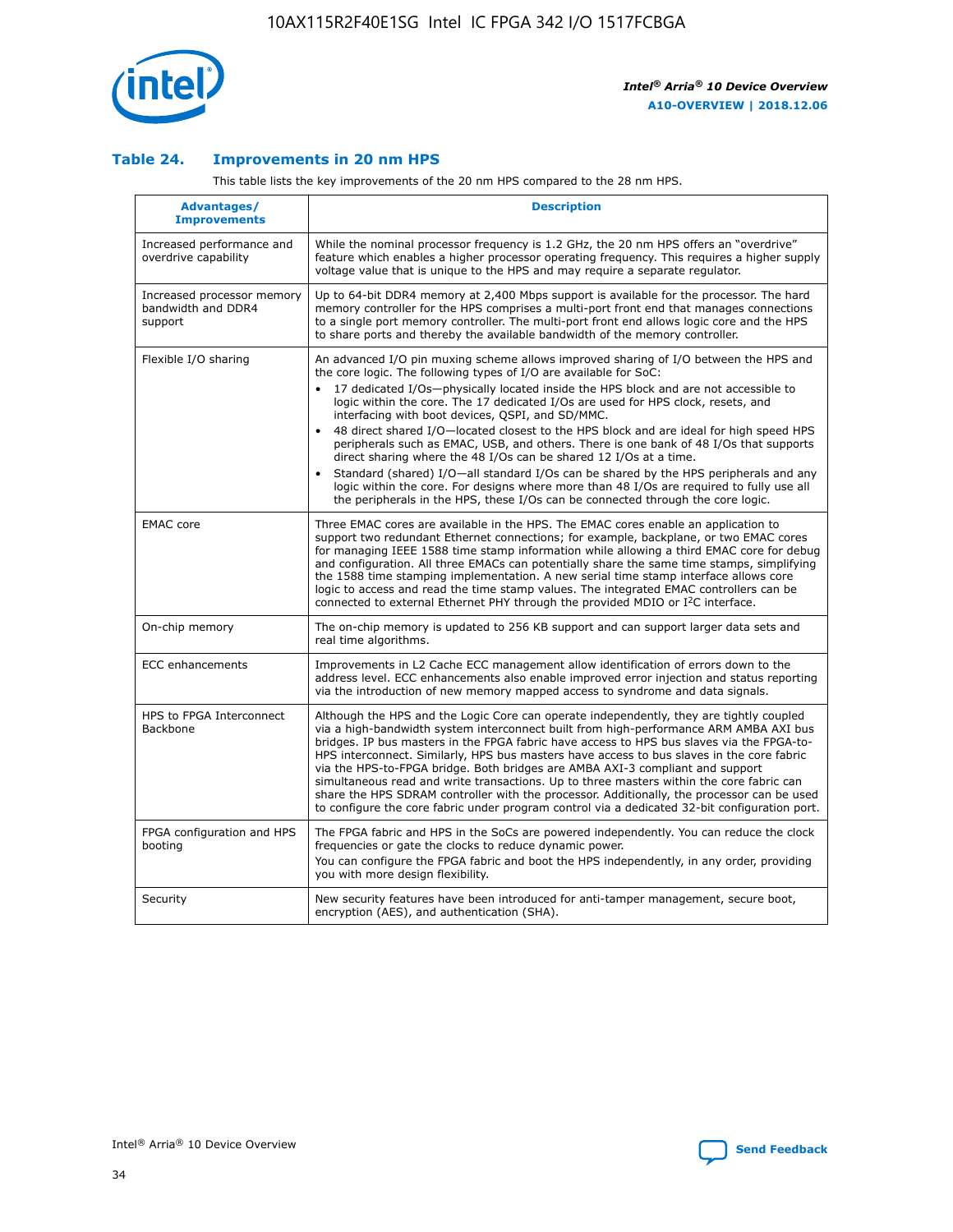

# **Features of the HPS**

The HPS has the following features:

- 1.2-GHz, dual-core ARM Cortex-A9 MPCore processor with up to 1.5-GHz via overdrive
	- ARMv7-A architecture that runs 32-bit ARM instructions, 16-bit and 32-bit Thumb instructions, and 8-bit Java byte codes in Jazelle style
	- Superscalar, variable length, out-of-order pipeline with dynamic branch prediction
	- Instruction Efficiency 2.5 MIPS/MHz, which provides total performance of 7500 MIPS at 1.5 GHz
- Each processor core includes:
	- 32 KB of L1 instruction cache, 32 KB of L1 data cache
	- Single- and double-precision floating-point unit and NEON media engine
	- CoreSight debug and trace technology
	- Snoop Control Unit (SCU) and Acceleration Coherency Port (ACP)
- 512 KB of shared L2 cache
- 256 KB of scratch RAM
- Hard memory controller with support for DDR3, DDR4 and optional error correction code (ECC) support
- Multiport Front End (MPFE) Scheduler interface to the hard memory controller
- 8-channel direct memory access (DMA) controller
- QSPI flash controller with SIO, DIO, QIO SPI Flash support
- NAND flash controller (ONFI 1.0 or later) with DMA and ECC support, updated to support 8 and 16-bit Flash devices and new command DMA to offload CPU for fast power down recovery
- Updated SD/SDIO/MMC controller to eMMC 4.5 with DMA with CE-ATA digital command support
- 3 10/100/1000 Ethernet media access control (MAC) with DMA
- 2 USB On-the-Go (OTG) controllers with DMA
- $\bullet$  5 I<sup>2</sup>C controllers (3 can be used by EMAC for MIO to external PHY)
- 2 UART 16550 Compatible controllers
- 4 serial peripheral interfaces (SPI) (2 Master, 2 Slaves)
- 62 programmable general-purpose I/Os, which includes 48 direct share I/Os that allows the HPS peripherals to connect directly to the FPGA I/Os
- 7 general-purpose timers
- 4 watchdog timers
- Anti-tamper, Secure Boot, Encryption (AES) and Authentication (SHA)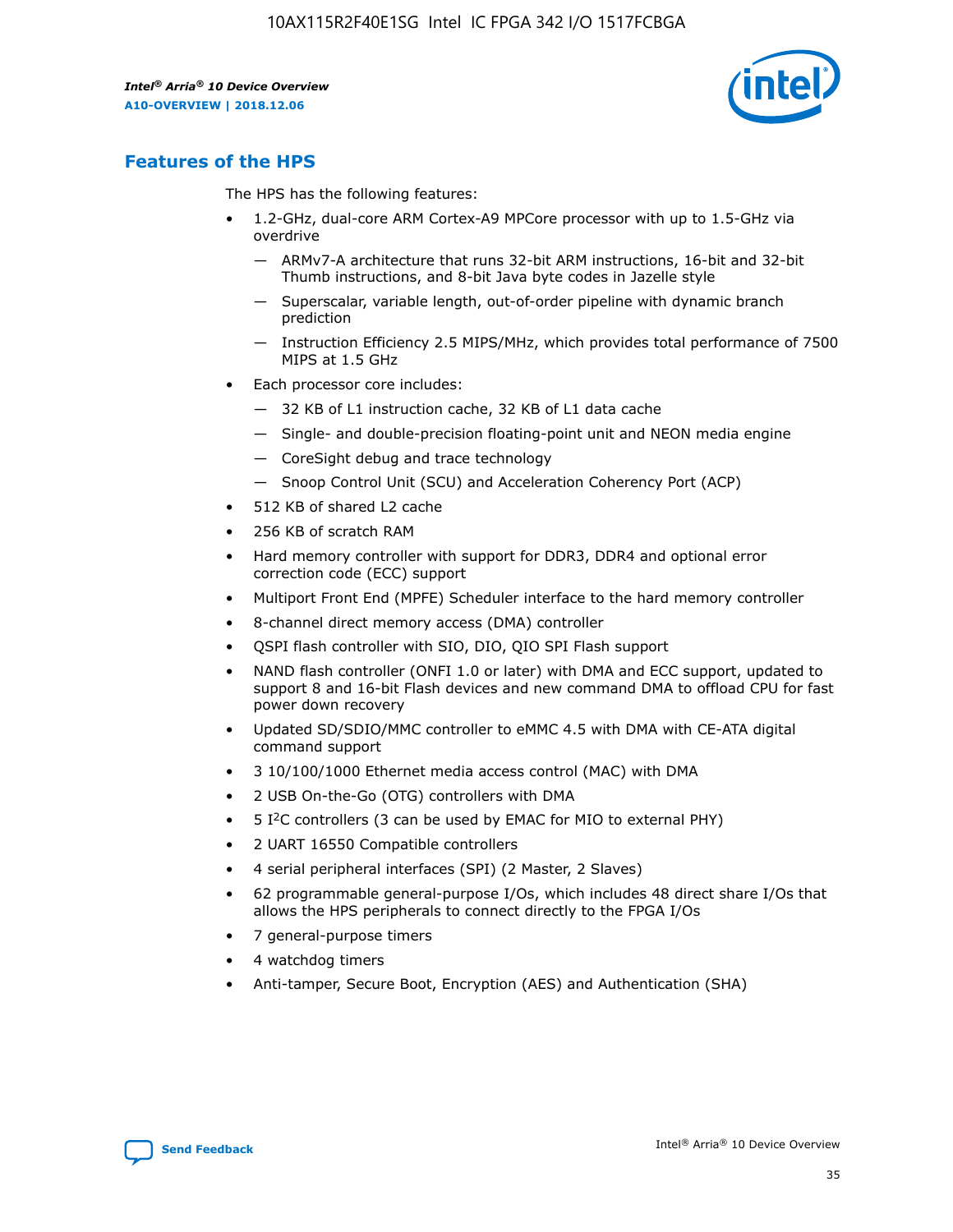

# **System Peripherals and Debug Access Port**

Each Ethernet MAC, USB OTG, NAND flash controller, and SD/MMC controller module has an integrated DMA controller. For modules without an integrated DMA controller, an additional DMA controller module provides up to eight channels of high-bandwidth data transfers. Peripherals that communicate off-chip are multiplexed with other peripherals at the HPS pin level. This allows you to choose which peripherals interface with other devices on your PCB.

The debug access port provides interfaces to industry standard JTAG debug probes and supports ARM CoreSight debug and core traces to facilitate software development.

## **HPS–FPGA AXI Bridges**

The HPS–FPGA bridges, which support the Advanced Microcontroller Bus Architecture (AMBA) Advanced eXtensible Interface (AXI™) specifications, consist of the following bridges:

- FPGA-to-HPS AMBA AXI bridge—a high-performance bus supporting 32, 64, and 128 bit data widths that allows the FPGA fabric to issue transactions to slaves in the HPS.
- HPS-to-FPGA Avalon/AMBA AXI bridge—a high-performance bus supporting 32, 64, and 128 bit data widths that allows the HPS to issue transactions to slaves in the FPGA fabric.
- Lightweight HPS-to-FPGA AXI bridge—a lower latency 32 bit width bus that allows the HPS to issue transactions to soft peripherals in the FPGA fabric. This bridge is primarily used for control and status register (CSR) accesses to peripherals in the FPGA fabric.

The HPS–FPGA AXI bridges allow masters in the FPGA fabric to communicate with slaves in the HPS logic, and vice versa. For example, the HPS-to-FPGA AXI bridge allows you to share memories instantiated in the FPGA fabric with one or both microprocessors in the HPS, while the FPGA-to-HPS AXI bridge allows logic in the FPGA fabric to access the memory and peripherals in the HPS.

Each HPS–FPGA bridge also provides asynchronous clock crossing for data transferred between the FPGA fabric and the HPS.

### **HPS SDRAM Controller Subsystem**

The HPS SDRAM controller subsystem contains a multiport SDRAM controller and DDR PHY that are shared between the FPGA fabric (through the FPGA-to-HPS SDRAM interface), the level 2 (L2) cache, and the level 3 (L3) system interconnect. The FPGA-to-HPS SDRAM interface supports AMBA AXI and Avalon® Memory-Mapped (Avalon-MM) interface standards, and provides up to six individual ports for access by masters implemented in the FPGA fabric.

The HPS SDRAM controller supports up to 3 masters (command ports), 3x 64-bit read data ports and 3x 64-bit write data ports.

To maximize memory performance, the SDRAM controller subsystem supports command and data reordering, deficit round-robin arbitration with aging, and high-priority bypass features.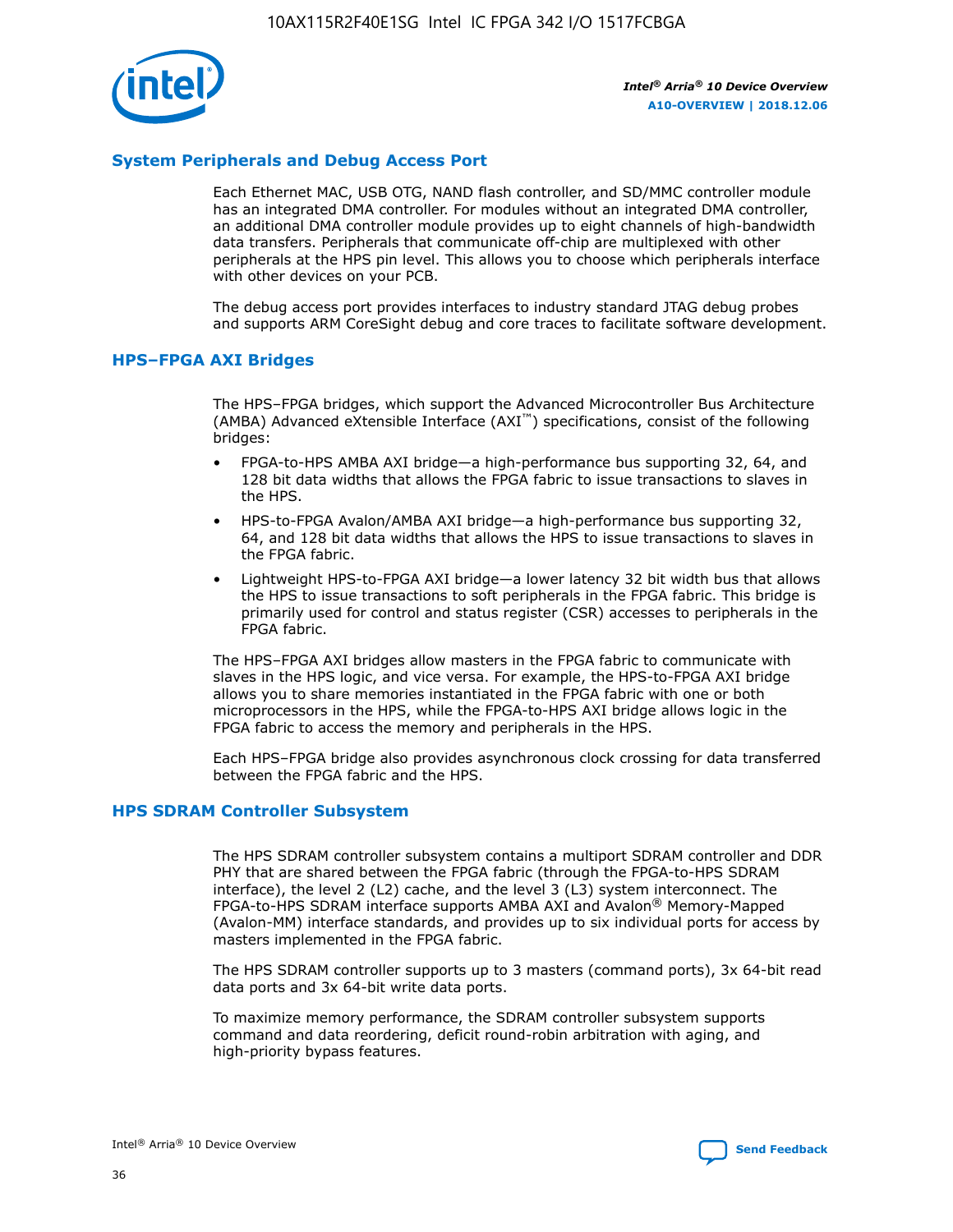

# **FPGA Configuration and HPS Booting**

The FPGA fabric and HPS in the SoC FPGA must be powered at the same time. You can reduce the clock frequencies or gate the clocks to reduce dynamic power.

Once powered, the FPGA fabric and HPS can be configured independently thus providing you with more design flexibility:

- You can boot the HPS independently. After the HPS is running, the HPS can fully or partially reconfigure the FPGA fabric at any time under software control. The HPS can also configure other FPGAs on the board through the FPGA configuration controller.
- Configure the FPGA fabric first, and then boot the HPS from memory accessible to the FPGA fabric.

## **Hardware and Software Development**

For hardware development, you can configure the HPS and connect your soft logic in the FPGA fabric to the HPS interfaces using the Platform Designer system integration tool in the Intel Quartus Prime software.

For software development, the ARM-based SoC FPGA devices inherit the rich software development ecosystem available for the ARM Cortex-A9 MPCore processor. The software development process for Intel SoC FPGAs follows the same steps as those for other SoC devices from other manufacturers. Support for Linux\*, VxWorks\*, and other operating systems are available for the SoC FPGAs. For more information on the operating systems support availability, contact the Intel FPGA sales team.

You can begin device-specific firmware and software development on the Intel SoC FPGA Virtual Target. The Virtual Target is a fast PC-based functional simulation of a target development system—a model of a complete development board. The Virtual Target enables the development of device-specific production software that can run unmodified on actual hardware.

# **Dynamic and Partial Reconfiguration**

The Intel Arria 10 devices support dynamic and partial reconfiguration. You can use dynamic and partial reconfiguration simultaneously to enable seamless reconfiguration of both the device core and transceivers.

# **Dynamic Reconfiguration**

You can reconfigure the PMA and PCS blocks while the device continues to operate. This feature allows you to change the data rates, protocol, and analog settings of a channel in a transceiver bank without affecting on-going data transfer in other transceiver banks. This feature is ideal for applications that require dynamic multiprotocol or multirate support.

# **Partial Reconfiguration**

Using partial reconfiguration, you can reconfigure some parts of the device while keeping the device in operation.

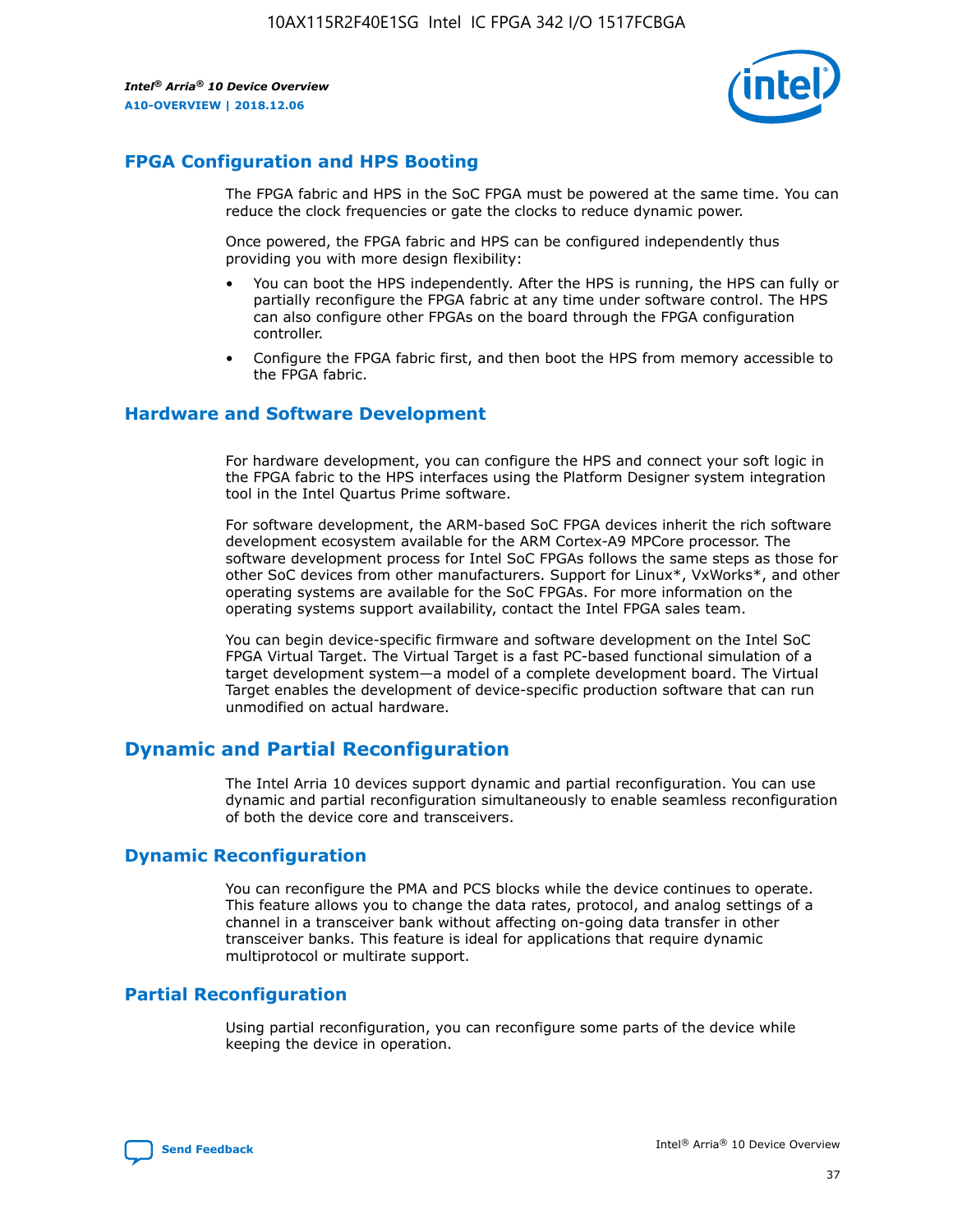

Instead of placing all device functions in the FPGA fabric, you can store some functions that do not run simultaneously in external memory and load them only when required. This capability increases the effective logic density of the device, and lowers cost and power consumption.

In the Intel solution, you do not have to worry about intricate device architecture to perform a partial reconfiguration. The partial reconfiguration capability is built into the Intel Quartus Prime design software, making such time-intensive task simple.

Intel Arria 10 devices support partial reconfiguration in the following configuration options:

- Using an internal host:
	- All supported configuration modes where the FPGA has access to external memory devices such as serial and parallel flash memory.
	- Configuration via Protocol [CvP (PCIe)]
- Using an external host—passive serial (PS), fast passive parallel (FPP) x8, FPP x16, and FPP x32 I/O interface.

# **Enhanced Configuration and Configuration via Protocol**

# **Table 25. Configuration Schemes and Features of Intel Arria 10 Devices**

Intel Arria 10 devices support 1.8 V programming voltage and several configuration schemes.

| <b>Scheme</b>                                                          | <b>Data</b><br><b>Width</b> | <b>Max Clock</b><br>Rate<br>(MHz) | <b>Max Data</b><br>Rate<br>(Mbps)<br>(13) | <b>Decompression</b> | <b>Design</b><br>Security <sup>(1</sup><br>4) | <b>Partial</b><br>Reconfiguration<br>(15) | <b>Remote</b><br><b>System</b><br><b>Update</b> |
|------------------------------------------------------------------------|-----------------------------|-----------------------------------|-------------------------------------------|----------------------|-----------------------------------------------|-------------------------------------------|-------------------------------------------------|
| <b>JTAG</b>                                                            | 1 bit                       | 33                                | 33                                        |                      |                                               | Yes <sup>(16)</sup>                       |                                                 |
| Active Serial (AS)<br>through the<br>EPCO-L<br>configuration<br>device | 1 bit,<br>4 bits            | 100                               | 400                                       | Yes                  | Yes                                           | $Y_{PS}(16)$                              | Yes                                             |
| Passive serial (PS)<br>through CPLD or<br>external<br>microcontroller  | 1 bit                       | 100                               | 100                                       | Yes                  | Yes                                           | Yes(16)                                   | Parallel<br>Flash<br>Loader<br>(PFL) IP<br>core |
|                                                                        |                             |                                   |                                           |                      |                                               |                                           | continued                                       |

<sup>(13)</sup> Enabling either compression or design security features affects the maximum data rate. Refer to the Intel Arria 10 Device Datasheet for more information.

<sup>(14)</sup> Encryption and compression cannot be used simultaneously.

 $(15)$  Partial reconfiguration is an advanced feature of the device family. If you are interested in using partial reconfiguration, contact Intel for support.

 $(16)$  Partial configuration can be performed only when it is configured as internal host.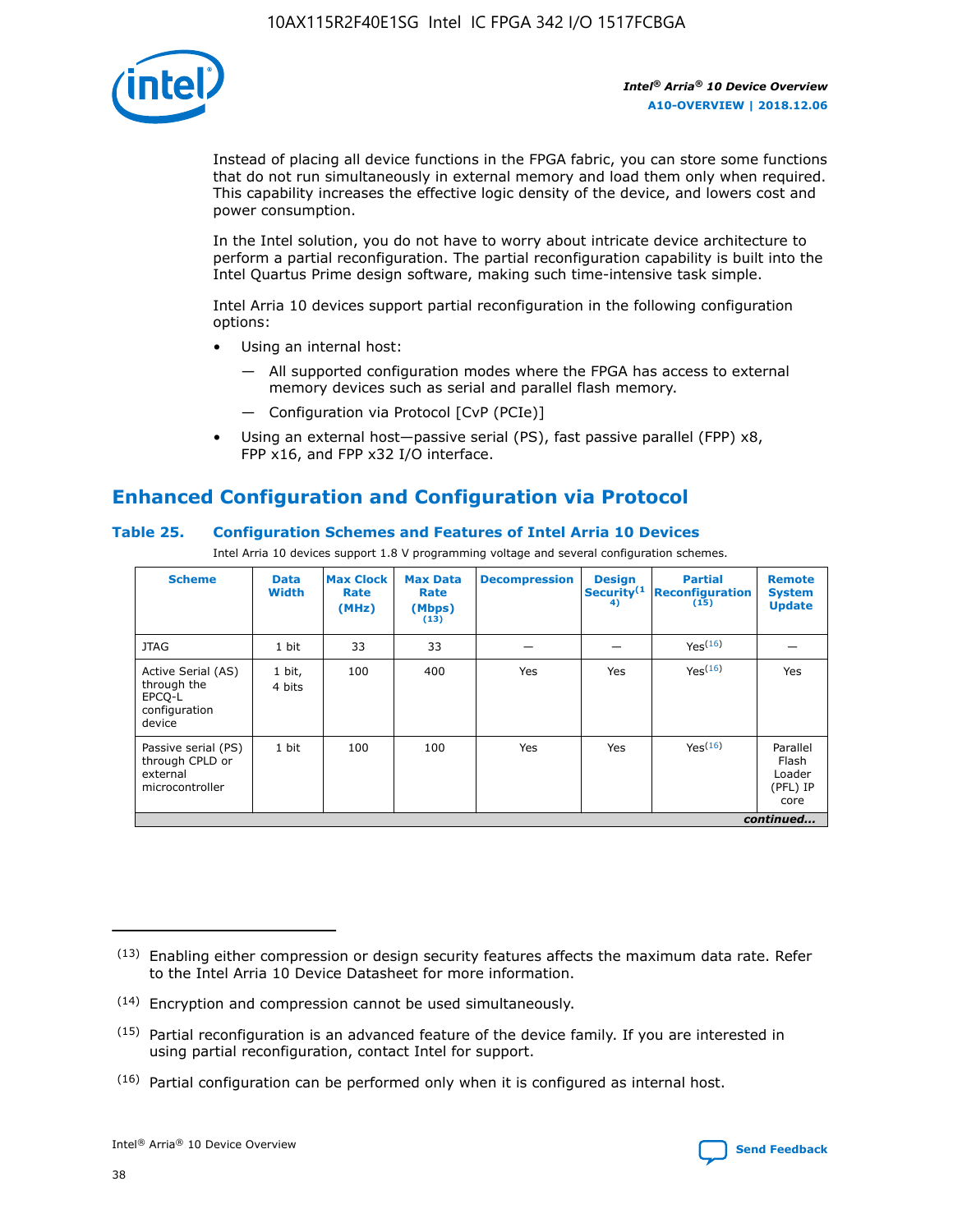

| <b>Scheme</b>                                   | <b>Data</b><br><b>Width</b> | <b>Max Clock</b><br>Rate<br>(MHz) | <b>Max Data</b><br>Rate<br>(Mbps)<br>(13) | <b>Decompression</b> | <b>Design</b><br>Security <sup>(1</sup><br>4) | <b>Partial</b><br><b>Reconfiguration</b><br>(15) | <b>Remote</b><br><b>System</b><br><b>Update</b> |
|-------------------------------------------------|-----------------------------|-----------------------------------|-------------------------------------------|----------------------|-----------------------------------------------|--------------------------------------------------|-------------------------------------------------|
| Fast passive                                    | 8 bits                      | 100                               | 3200                                      | Yes                  | Yes                                           | Yes(17)                                          | PFL IP                                          |
| parallel (FPP)<br>through CPLD or               | 16 bits                     |                                   |                                           | Yes                  | Yes                                           |                                                  | core                                            |
| external<br>microcontroller                     | 32 bits                     |                                   |                                           | Yes                  | Yes                                           |                                                  |                                                 |
| Configuration via                               | 16 bits                     | 100                               | 3200                                      | Yes                  | Yes                                           | Yes <sup>(17)</sup>                              |                                                 |
| <b>HPS</b>                                      | 32 bits                     |                                   |                                           | Yes                  | Yes                                           |                                                  |                                                 |
| Configuration via<br>Protocol [CvP<br>$(PCIe*)$ | x1, x2,<br>x4, x8<br>lanes  |                                   | 8000                                      | Yes                  | Yes                                           | Yes(16)                                          |                                                 |

You can configure Intel Arria 10 devices through PCIe using Configuration via Protocol (CvP). The Intel Arria 10 CvP implementation conforms to the PCIe 100 ms power-up-to-active time requirement.

### **Related Information**

[Configuration via Protocol \(CvP\) Implementation in Intel FPGAs User Guide](https://www.intel.com/content/www/us/en/programmable/documentation/dsu1441819344145.html#dsu1442269728522) Provides more information about the CvP configuration scheme.

# **SEU Error Detection and Correction**

Intel Arria 10 devices offer robust and easy-to-use single-event upset (SEU) error detection and correction circuitry.

The detection and correction circuitry includes protection for Configuration RAM (CRAM) programming bits and user memories. The CRAM is protected by a continuously running CRC error detection circuit with integrated ECC that automatically corrects one or two errors and detects higher order multi-bit errors. When more than two errors occur, correction is available through reloading of the core programming file, providing a complete design refresh while the FPGA continues to operate.

The physical layout of the Intel Arria 10 CRAM array is optimized to make the majority of multi-bit upsets appear as independent single-bit or double-bit errors which are automatically corrected by the integrated CRAM ECC circuitry. In addition to the CRAM protection, the M20K memory blocks also include integrated ECC circuitry and are layout-optimized for error detection and correction. The MLAB does not have ECC.

(14) Encryption and compression cannot be used simultaneously.

<sup>(17)</sup> Supported at a maximum clock rate of 100 MHz.



 $(13)$  Enabling either compression or design security features affects the maximum data rate. Refer to the Intel Arria 10 Device Datasheet for more information.

 $(15)$  Partial reconfiguration is an advanced feature of the device family. If you are interested in using partial reconfiguration, contact Intel for support.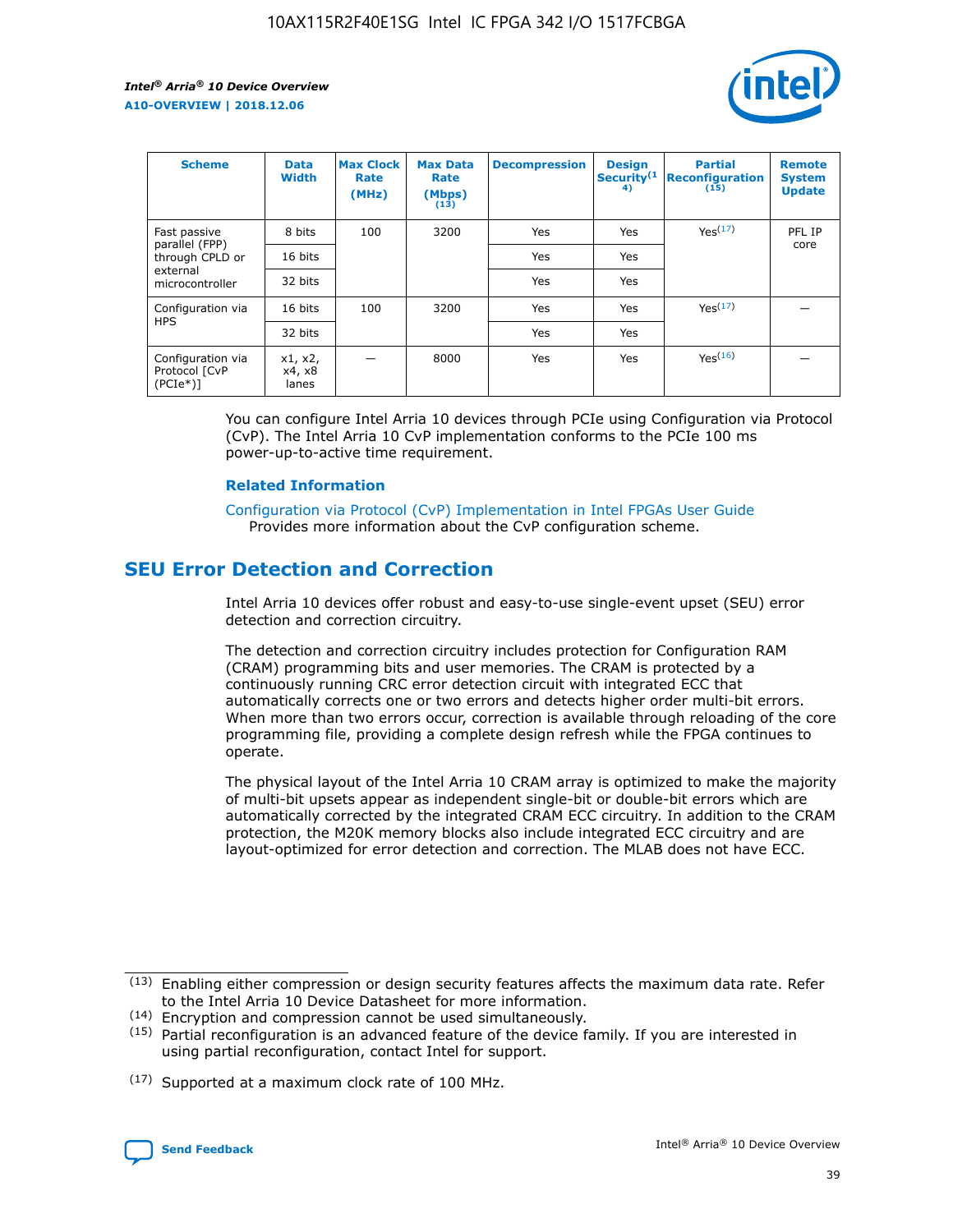

# **Power Management**

Intel Arria 10 devices leverage the advanced 20 nm process technology, a low 0.9 V core power supply, an enhanced core architecture, and several optional power reduction techniques to reduce total power consumption by as much as 40% compared to Arria V devices and as much as 60% compared to Stratix V devices.

The optional power reduction techniques in Intel Arria 10 devices include:

- **SmartVID**—a code is programmed into each device during manufacturing that allows a smart regulator to operate the device at lower core  $V_{CC}$  while maintaining performance
- **Programmable Power Technology**—non-critical timing paths are identified by the Intel Quartus Prime software and the logic in these paths is biased for low power instead of high performance
- **Low Static Power Options**—devices are available with either standard static power or low static power while maintaining performance

Furthermore, Intel Arria 10 devices feature Intel's industry-leading low power transceivers and include a number of hard IP blocks that not only reduce logic resources but also deliver substantial power savings compared to soft implementations. In general, hard IP blocks consume up to 90% less power than the equivalent soft logic implementations.

# **Incremental Compilation**

The Intel Quartus Prime software incremental compilation feature reduces compilation time and helps preserve performance to ease timing closure. The incremental compilation feature enables the partial reconfiguration flow for Intel Arria 10 devices.

Incremental compilation supports top-down, bottom-up, and team-based design flows. This feature facilitates modular, hierarchical, and team-based design flows where different designers compile their respective design sections in parallel. Furthermore, different designers or IP providers can develop and optimize different blocks of the design independently. These blocks can then be imported into the top level project.

# **Document Revision History for Intel Arria 10 Device Overview**

| <b>Document</b><br><b>Version</b> | <b>Changes</b>                                                                                                                                                                                                                                                              |
|-----------------------------------|-----------------------------------------------------------------------------------------------------------------------------------------------------------------------------------------------------------------------------------------------------------------------------|
| 2018.12.06                        | Added links to Intel Arria 10 device errata documents.<br>Removed automotive temperature option from the Intel Arria 10 GX devices.<br>Removed -3 fabric speed grade from the Intel Arria 10 GT devices.<br>Updated power options for the Intel Arria 10 GX and GT devices. |
| 2018.04.09                        | Updated the lowest $V_{CC}$ from 0.83 V to 0.82 V in the topic listing a summary of the device features.                                                                                                                                                                    |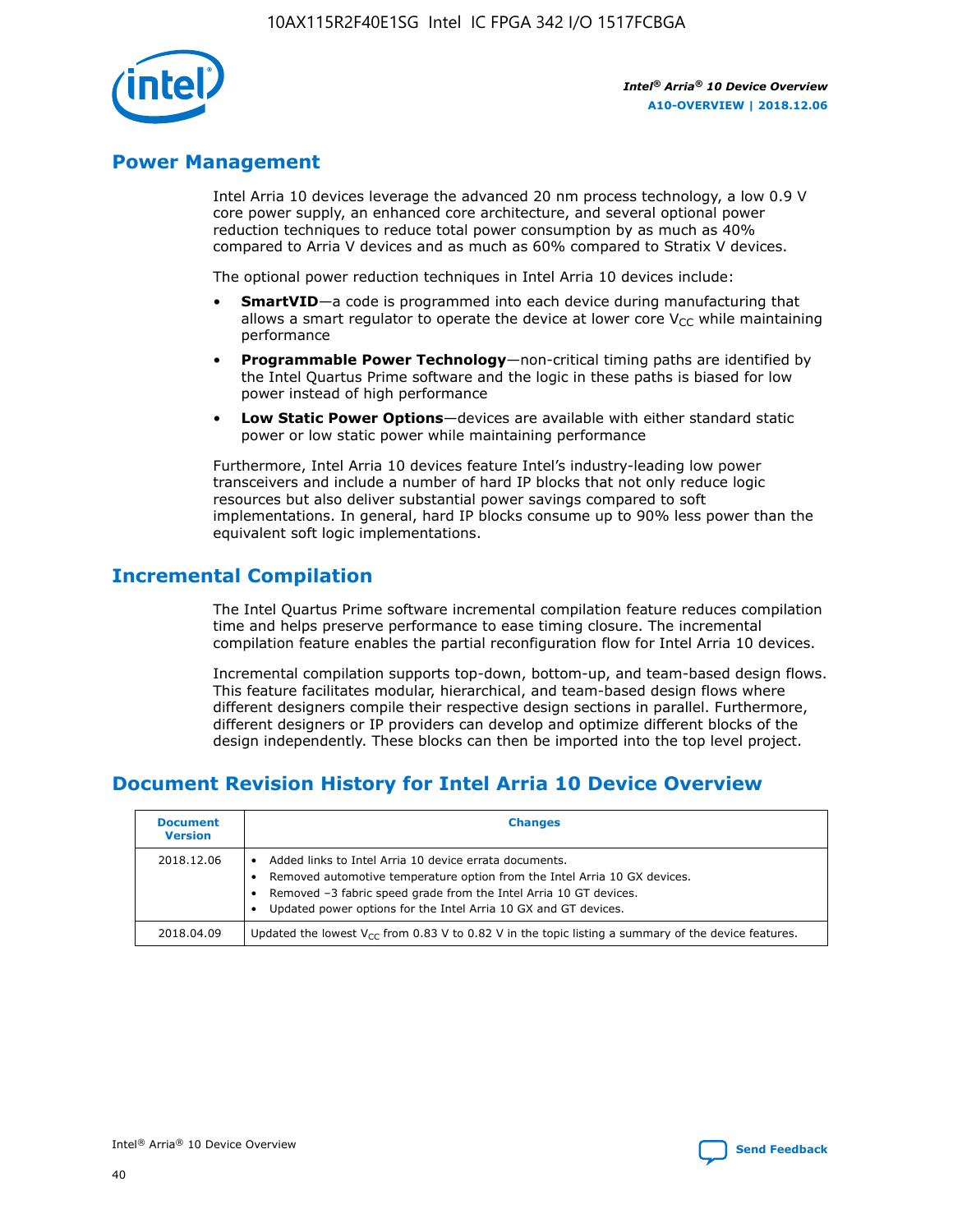$\mathsf{r}$ 



| <b>Date</b>    | <b>Version</b> | <b>Changes</b>                                                                                                                                                                                                                                                                                                                                                                                                                                                                                                                                                                                                                                                                                                                                                                                                                                                                                                                                                                         |
|----------------|----------------|----------------------------------------------------------------------------------------------------------------------------------------------------------------------------------------------------------------------------------------------------------------------------------------------------------------------------------------------------------------------------------------------------------------------------------------------------------------------------------------------------------------------------------------------------------------------------------------------------------------------------------------------------------------------------------------------------------------------------------------------------------------------------------------------------------------------------------------------------------------------------------------------------------------------------------------------------------------------------------------|
| January 2018   | 2018.01.17     | Updated the maximum data rate for HPS (Intel Arria 10 SX devices<br>external memory interface DDR3 controller from 2,166 Mbps to 2,133<br>Mbps.<br>Updated maximum frequency supported for half rate QDRII and QDRII<br>$\bullet$<br>+ SRAM to 633 MHz in Memory Standards Supported by the Soft<br>Memory Controller table.<br>Updated transceiver backplane capability to 12.5 Gbps.<br>$\bullet$<br>Removed transceiver speed grade 5 in Sample Ordering Core and<br>Available Options for Intel Arria 10 GX Devices figure.<br>Removed package code 40, low static power, SmartVID, industrial, and<br>military operating temperature support from Sample Ordering Core and<br>Available Options for Intel Arria 10 GT Devices figure.<br>Updated short reach transceiver rate for Intel Arria 10 GT devices to<br>25.8 Gbps.<br>Removed On-Die Instrumentation - EyeQ and Jitter Margin Tool<br>support from PMA Features of the Transceivers in Intel Arria 10 Devices<br>table. |
| September 2017 | 2017.09.20     | Updated the maximum speed of the DDR4 external memory interface from<br>1,333 MHz/2,666 Mbps to 1,200 MHz/2,400 Mbps.                                                                                                                                                                                                                                                                                                                                                                                                                                                                                                                                                                                                                                                                                                                                                                                                                                                                  |
| July 2017      | 2017.07.13     | Corrected the automotive temperature range in the figure showing the<br>available options for the Intel Arria 10 GX devices from "-40°C to 100°C"<br>to "-40°C to 125°C".                                                                                                                                                                                                                                                                                                                                                                                                                                                                                                                                                                                                                                                                                                                                                                                                              |
| July 2017      | 2017.07.06     | Added automotive temperature option to Intel Arria 10 GX device family.                                                                                                                                                                                                                                                                                                                                                                                                                                                                                                                                                                                                                                                                                                                                                                                                                                                                                                                |
| May 2017       | 2017.05.08     | Corrected protocol names with "1588" to "IEEE 1588v2".<br>$\bullet$<br>Updated the vertical migration table to remove vertical migration<br>$\bullet$<br>between Intel Arria 10 GX and Intel Arria 10 SX device variants.<br>Removed all "Preliminary" marks.<br>$\bullet$                                                                                                                                                                                                                                                                                                                                                                                                                                                                                                                                                                                                                                                                                                             |
| March 2017     | 2017.03.15     | Removed the topic about migration from Intel Arria 10 to Intel Stratix<br>10 devices.<br>Rebranded as Intel.<br>$\bullet$                                                                                                                                                                                                                                                                                                                                                                                                                                                                                                                                                                                                                                                                                                                                                                                                                                                              |
| October 2016   | 2016.10.31     | Removed package F36 from Intel Arria 10 GX devices.<br>Updated Intel Arria 10 GT sample ordering code and maximum GX<br>$\bullet$<br>transceiver count. Intel Arria 10 GT devices are available only in the<br>SF45 package option with a maximum of 72 transceivers.                                                                                                                                                                                                                                                                                                                                                                                                                                                                                                                                                                                                                                                                                                                  |
| May 2016       | 2016.05.02     | Updated the FPGA Configuration and HPS Booting topic.<br>Remove $V_{CC}$ PowerManager from the Summary of Features, Power<br>$\bullet$<br>Management and Arria 10 Device Variants and packages topics. This<br>feature is no longer supported in Arria 10 devices.<br>Removed LPDDR3 from the Memory Standards Supported by the HPS<br>Hard Memory Controller table in the Memory Standards Supported by<br>Intel Arria 10 Devices topic. This standard is only supported by the<br>FPGA.<br>Removed transceiver speed grade 5 from the Device Variants and<br>Packages topic for Arria 10 GX and SX devices.                                                                                                                                                                                                                                                                                                                                                                          |
| February 2016  | 2016.02.11     | Changed the maximum Arria 10 GT datarate to 25.8 Gbps and the<br>minimum datarate to 1 Gbps globally.<br>Revised the state for Core clock networks in the Summary of Features<br>$\bullet$<br>topic.<br>• Changed the transceiver parameters in the "Summary of Features for<br>Arria 10 Devices" table.<br>Changed the transceiver parameters in the "Maximum Resource Counts"<br>$\bullet$<br>for Arria 10 GT Devices" table.<br>• Changed the package availability for GT devices in the "Package Plan<br>for Arria 10 GT Devices" table.<br>Changed the package configurations for GT devices in the "Migration"<br>Capability Across Arria 10 Product Lines" figure.<br>continued                                                                                                                                                                                                                                                                                                 |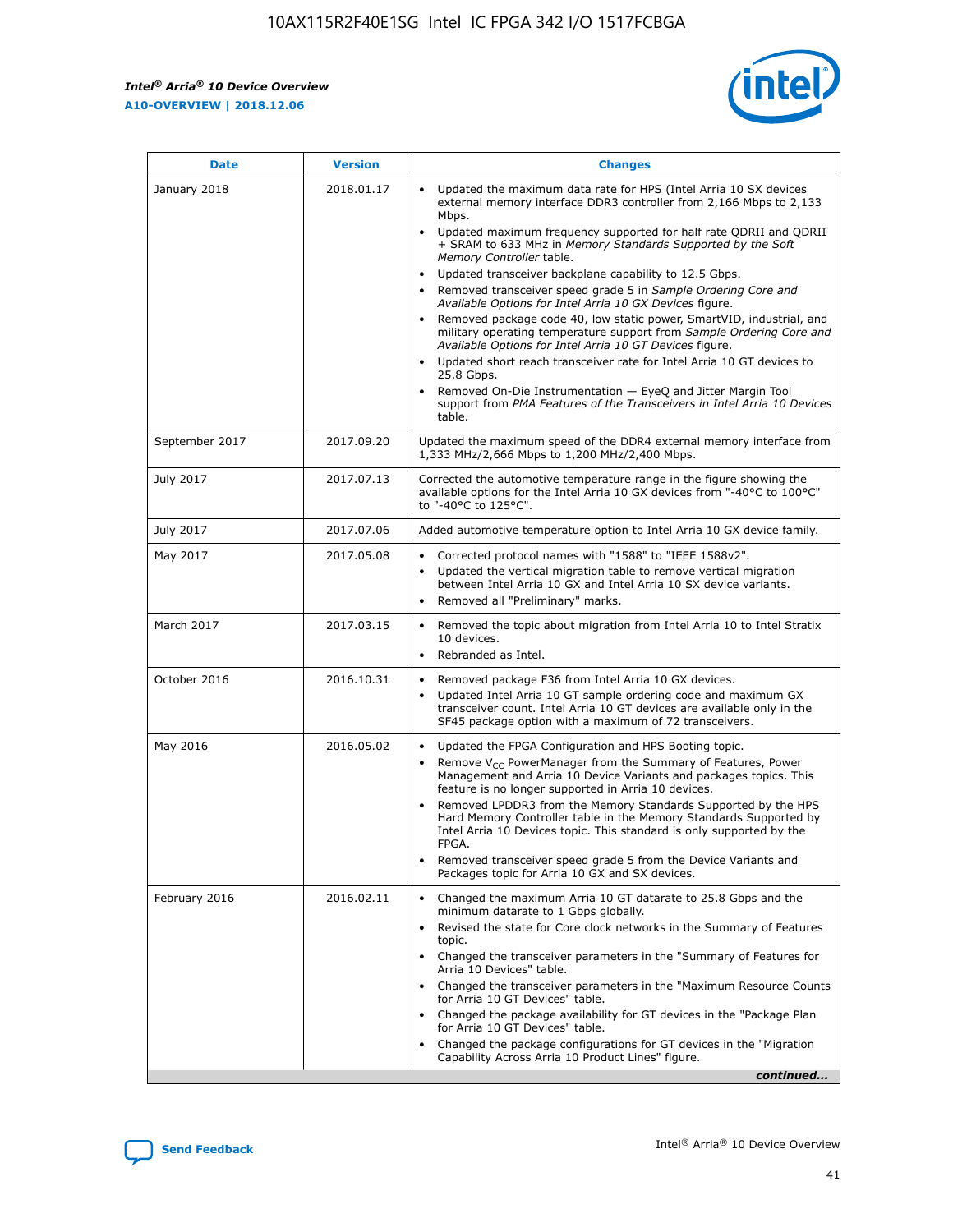

| <b>Date</b>   | <b>Version</b> | <b>Changes</b>                                                                                                                                                               |
|---------------|----------------|------------------------------------------------------------------------------------------------------------------------------------------------------------------------------|
|               |                | • Changed transceiver parameters in the "Low Power Serial Transceivers"<br>section.                                                                                          |
|               |                | • Changed the transceiver descriptions in the "Device Variants for the<br>Arria 10 Device Family" table.                                                                     |
|               |                | Changed the "Sample Ordering Code and Available Options for Arria 10<br>$\bullet$<br>GT Devices" figure.                                                                     |
|               |                | Changed the datarates for GT devices in the "PMA Features" section.                                                                                                          |
|               |                | Changed the datarates for GT devices in the "PCS Features" section.<br>$\bullet$                                                                                             |
| December 2015 | 2015.12.14     | Updated the number of M20K memory blocks for Arria 10 GX 660 from<br>2133 to 2131 and corrected the total RAM bit from 48,448 Kb to<br>48,408 Kb.                            |
|               |                | Corrected the number of DSP blocks for Arria 10 GX 660 from 1688 to<br>1687 in the table listing floating-point arithmetic resources.                                        |
| November 2015 | 2015.11.02     | Updated the maximum resources for Arria 10 GX 220, GX 320, GX 480,<br>$\bullet$<br>GX 660, SX 220, SX 320, SX 480, and SX 660.                                               |
|               |                | • Updated resource count for Arria 10 GX 320, GX 480, GX 660, SX 320,<br>SX 480, a SX 660 devices in Number of Multipliers in Intel Arria 10<br><b>Devices</b> table.        |
|               |                | Updated the available options for Arria 10 GX, GT, and SX.                                                                                                                   |
|               |                | Changed instances of Quartus II to Quartus Prime.<br>$\bullet$                                                                                                               |
| June 2015     | 2015.06.15     | Corrected label for Intel Arria 10 GT product lines in the vertical migration<br>figure.                                                                                     |
| May 2015      | 2015.05.15     | Corrected the DDR3 half rate and quarter rate maximum frequencies in the<br>table that lists the memory standards supported by the Intel Arria 10 hard<br>memory controller. |
| May 2015      | 2015.05.04     | • Added support for 13.5G JESD204b in the Summary of Features table.                                                                                                         |
|               |                | • Added a link to Arria 10 GT Channel Usage in the Arria 10 GT Package<br>Plan topic.                                                                                        |
|               |                | • Added a note to the table, Maximum Resource Counts for Arria 10 GT<br>devices.                                                                                             |
|               |                | • Updated the power requirements of the transceivers in the Low Power<br>Serial Transceivers topic.                                                                          |
| January 2015  | 2015.01.23     | • Added floating point arithmetic features in the Summary of Features<br>table.                                                                                              |
|               |                | • Updated the total embedded memory from 38.38 megabits (Mb) to<br>65.6 Mb.                                                                                                  |
|               |                | • Updated the table that lists the memory standards supported by Intel<br>Arria 10 devices.                                                                                  |
|               |                | Removed support for DDR3U, LPDDR3 SDRAM, RLDRAM 2, and DDR2.                                                                                                                 |
|               |                | Moved RLDRAM 3 support from hard memory controller to soft memory<br>controller. RLDRAM 3 support uses hard PHY with soft memory<br>controller.                              |
|               |                | Added soft memory controller support for QDR IV.<br>٠                                                                                                                        |
|               |                | Updated the maximum resource count table to include the number of<br>hard memory controllers available in each device variant.                                               |
|               |                | Updated the transceiver PCS data rate from 12.5 Gbps to 12 Gbps.<br>$\bullet$                                                                                                |
|               |                | Updated the max clock rate of PS, FPP x8, FPP x16, and Configuration<br>via HPS from 125 MHz to 100 MHz.                                                                     |
|               |                | Added a feature for fractional synthesis PLLs: PLL cascading.                                                                                                                |
|               |                | Updated the HPS programmable general-purpose I/Os from 54 to 62.<br>$\bullet$                                                                                                |
|               |                | continued                                                                                                                                                                    |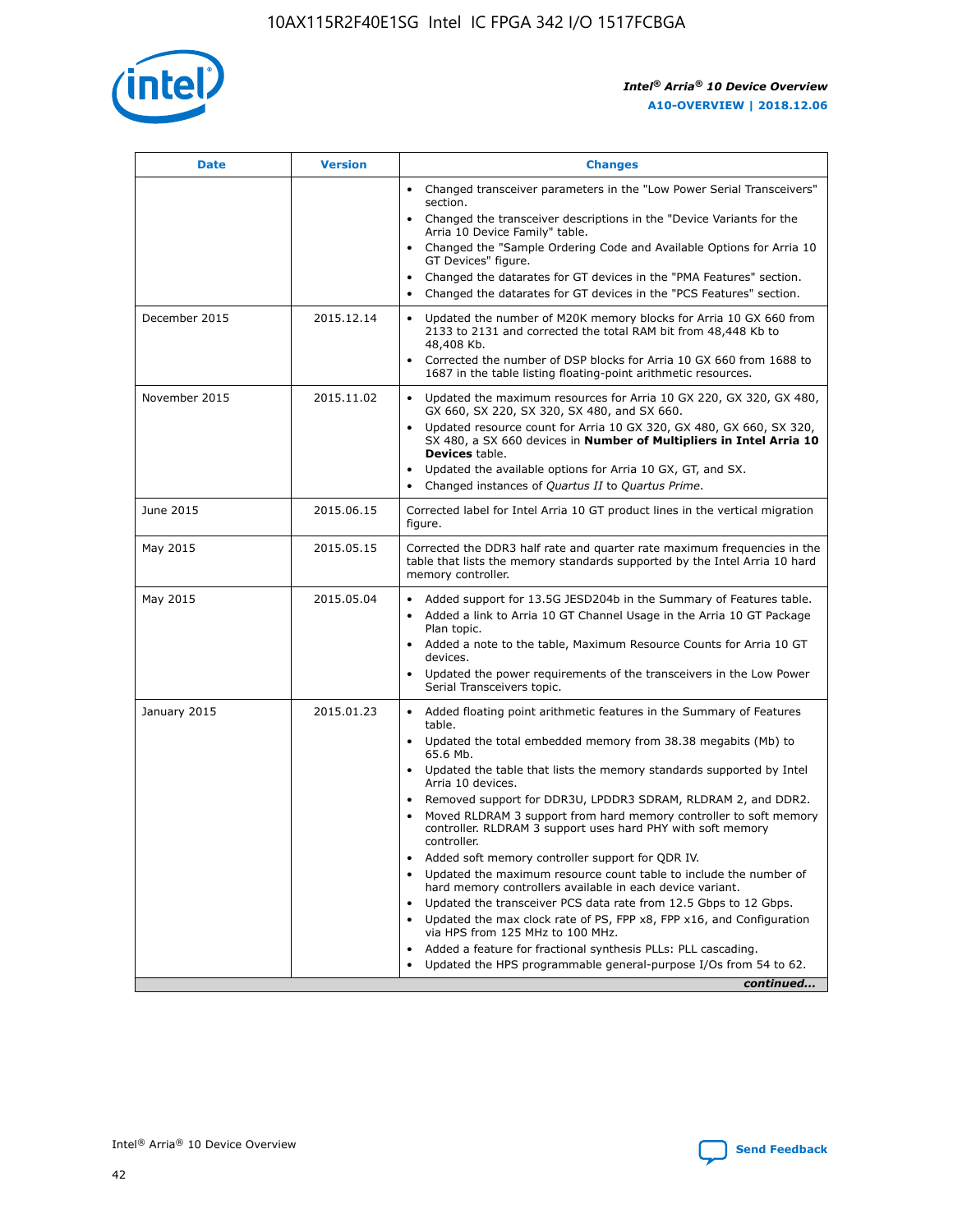

| <b>Date</b>    | <b>Version</b> | <b>Changes</b>                                                                                                                                                                                                                                                                                                                                                                                                                                                                                                                                      |
|----------------|----------------|-----------------------------------------------------------------------------------------------------------------------------------------------------------------------------------------------------------------------------------------------------------------------------------------------------------------------------------------------------------------------------------------------------------------------------------------------------------------------------------------------------------------------------------------------------|
| September 2014 | 2014.09.30     | Corrected the 3 V I/O and LVDS I/O counts for F35 and F36 packages<br>$\bullet$<br>of Arria 10 GX.<br>Corrected the 3 V I/O, LVDS I/O, and transceiver counts for the NF40<br>$\bullet$<br>package of the Arria GX 570 and 660.<br>Removed 3 V I/O, LVDS I/O, and transceiver counts for the NF40<br>$\bullet$<br>package of the Arria GX 900 and 1150. The NF40 package is not<br>available for Arria 10 GX 900 and 1150.                                                                                                                          |
| August 2014    | 2014.08.18     | Updated Memory (Kb) M20K maximum resources for Arria 10 GX 660<br>devices from 42,660 to 42,620.<br>Added GPIO columns consisting of LVDS I/O Bank and 3V I/O Bank in<br>$\bullet$<br>the Package Plan table.<br>Added how to use memory interface clock frequency higher than 533<br>$\bullet$<br>MHz in the I/O vertical migration.<br>Added information to clarify that RLDRAM3 support uses hard PHY with<br>$\bullet$<br>soft memory controller.<br>Added variable precision DSP blocks support for floating-point<br>$\bullet$<br>arithmetic. |
| June 2014      | 2014.06.19     | Updated number of dedicated I/Os in the HPS block to 17.                                                                                                                                                                                                                                                                                                                                                                                                                                                                                            |
| February 2014  | 2014.02.21     | Updated transceiver speed grade options for GT devices in Figure 2.                                                                                                                                                                                                                                                                                                                                                                                                                                                                                 |
| February 2014  | 2014.02.06     | Updated data rate for Arria 10 GT devices from 28.1 Gbps to 28.3 Gbps.                                                                                                                                                                                                                                                                                                                                                                                                                                                                              |
| December 2013  | 2013.12.10     | Updated the HPS memory standards support from LPDDR2 to LPDDR3.<br>Updated HPS block diagram to include dedicated HPS I/O and FPGA<br>$\bullet$<br>Configuration blocks as well as repositioned SD/SDIO/MMC, DMA, SPI<br>and NAND Flash with ECC blocks.                                                                                                                                                                                                                                                                                            |
| December 2013  | 2013.12.02     | Initial release.                                                                                                                                                                                                                                                                                                                                                                                                                                                                                                                                    |